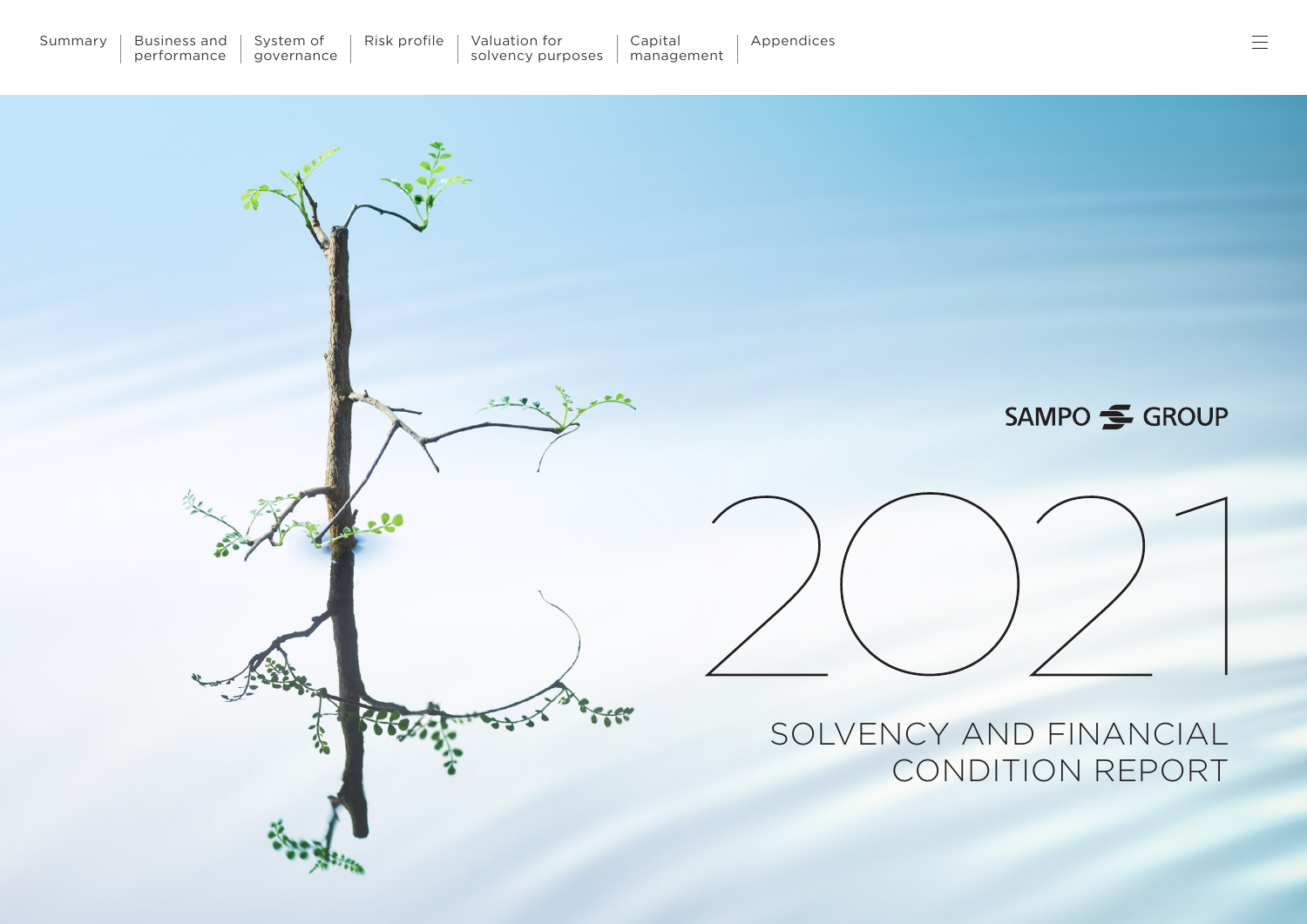[Summary](#page-2-0) | Business and

[governance](#page-14-0)

# CONTENTS

| A.2 Underwriting performance 13                                                 |    |
|---------------------------------------------------------------------------------|----|
| A.3 Investment performance 13                                                   |    |
| A.4 Performance of other activities  14                                         |    |
|                                                                                 |    |
| <b>B.1 General information on</b>                                               | 15 |
| B.2 Fit and proper requirements 15                                              |    |
| B.3 Risk management system including<br>the own risk and solvency assessment 16 |    |
|                                                                                 |    |
|                                                                                 |    |
|                                                                                 |    |
|                                                                                 |    |

|                                                                         | 17 |
|-------------------------------------------------------------------------|----|
|                                                                         |    |
|                                                                         | 17 |
|                                                                         | 17 |
|                                                                         | 18 |
|                                                                         | 18 |
|                                                                         |    |
| D. Valuation for solvency purposes                                      | 19 |
|                                                                         | 19 |
|                                                                         | 19 |
|                                                                         | 19 |
| D.4 Alternative methods for valuation 19                                |    |
|                                                                         |    |
|                                                                         |    |
| E.2 Solvency Capital Requirement<br>and minimum capital requirement  21 |    |

|                                                                                                  | -22 |
|--------------------------------------------------------------------------------------------------|-----|
| Appendix 1: Balance sheet (S.02.01.02)                                                           | -23 |
| Appendix 2: Premiums, claims and expenses                                                        |     |
| Appendix 3: Premiums, claims and expenses                                                        |     |
| Appendix 4: Impact of long term guarantees<br>measures and transitionals (S.22.01.22)            | 29  |
| Appendix 5: Own funds (S.23.01.22) 30                                                            |     |
| Appendix 6: Solvency Capital Requirement -<br>for groups on standard formula $(S.25.01.22)$ $32$ |     |
| Appendix 7: Undertakings in                                                                      |     |

#### REPORTS FOR THE YEAR 2021 **[WWW.SAMPO.COM/YEAR2021](https://www.sampo.com/year2021/#group-reports)**

 $\equiv$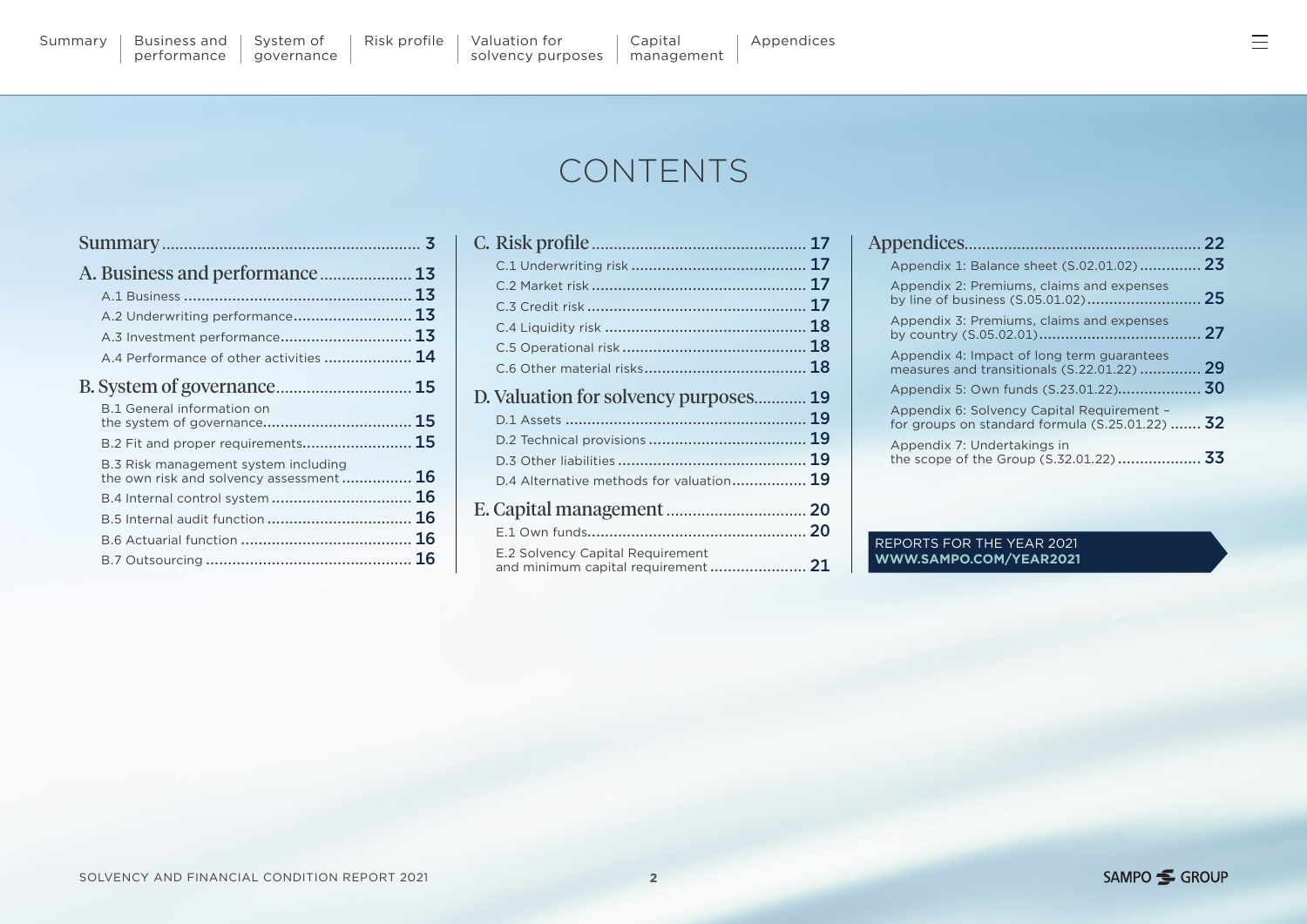ᆖ

#### <span id="page-2-0"></span>**Summary** | [Business and](#page-12-0) | System of | Risk profile | Valuation for | Capital | [Appendices](#page-21-0) performance System of [governance](#page-14-0) [Risk profile](#page-16-0) | Valuation for | Capital [management](#page-19-0) [solvency purposes](#page-18-0)

# Solvency and Financial Condition Report 2021

# Summary

Sampo's Solvency and Financial Condition Report (SFCR) has been prepared in accordance with article 256 of the Solvency II Directive (2009/138/EC), as implemented in Finnish law, and article 359 and annex XX (20) of Delegated Act (EU 2015/35).

Sampo plc as a listed company is also subject to other regulatory requirements and has to comply with the Finnish Securities Market Act (746/2012) and with International Financial Reporting Standards (IFRS).

Due to the legislation mentioned above Sampo has already published most of the information required by Solvency II in its Board of Directors' Report and Financial Statement, in Risk Management Report and in Sampo plc's Corporate Governance Statement. Thus, Sampo has made use of the option of article 53 of Solvency II Directive to refer to other public disclosures made under legal or regulatory requirements.

#### Business and performance

#### **Business**

Sampo Group ("Group") is engaged in non-life insurance, life insurance and asset management services mainly in the Nordics and the United Kingdom. The strategy of the Group is focused on non-life insurance.

The business activities are conducted by the subsidiaries If P&C Insurance Holding Ltd (publ) ("If"), Mandatum Holding Ltd ("Mandatum"), Hastings Group (Consolidated) Limited ("Hastings") and Topdanmark A/S ("Topdanmark"). The first three are wholly owned by the Group's parent company, Sampo plc ("parent company" or "Sampo"). The parent company is a listed holding company and has no insurance activities of its own. Sampo has a 48.3 per cent holding of shares and 49.4 per cent of votes in Topdanmark.

In addition to the insurance subsidiaries, as at 31 December 2021 the Group's parent company held equity stakes of 6.2 per cent in Nordea Bank Abp ("Nordea") and 19.1 per cent in Nordax Holding AB ("Nordax"). Both holdings are treated as equity investments in Solvency II. In financial accounting Nordax is an associated company and the holding in Nordea is treated as Non-current assets held for sale under IFRS 5.

The legal structure of Sampo Group including major operative companies of subsidiaries is shown in the graph Sampo Group structure.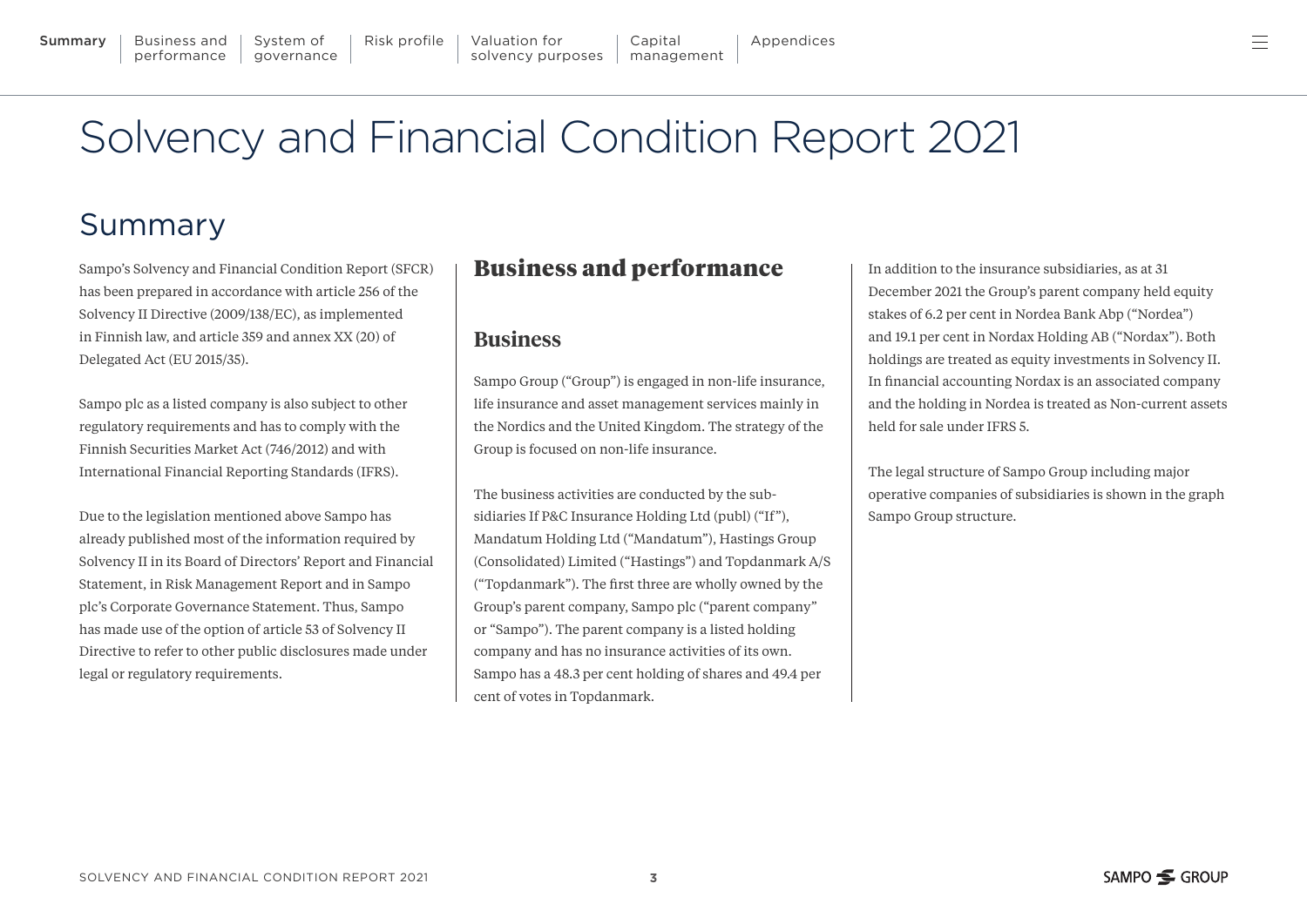#### **Group structure**

KAAVIO N.O 1

31 December 2021



≡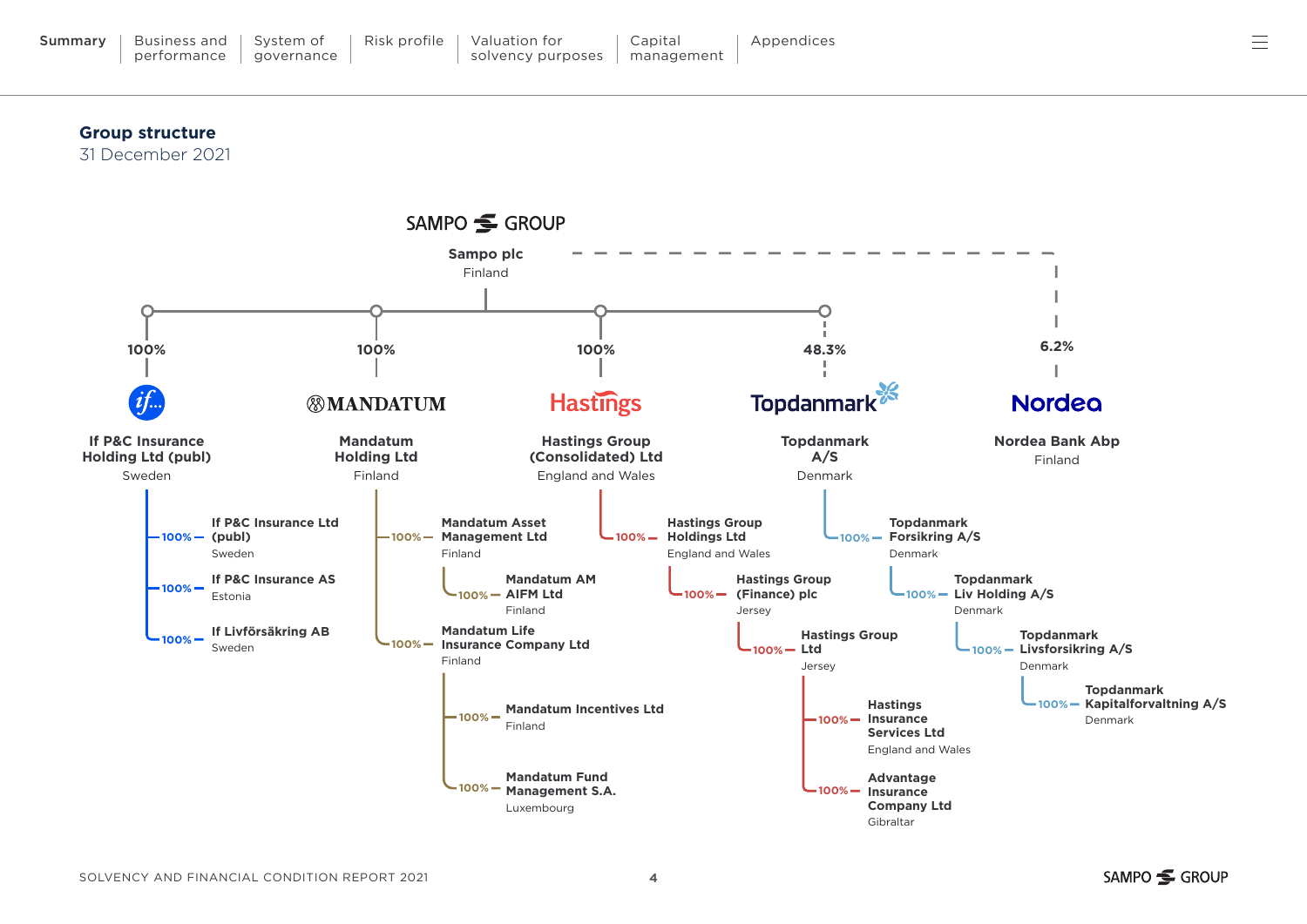#### *Changes in the Group structure*

Mandatum Group communicated on 12 February 2021 that it will establish Mandatum Asset Management. In connection with this, there were changes made in Mandatum Group's structure during 2021. Sampo Group's asset management operations were merged to Mandatum and the new group structure was complete on 1 September 2021. In the new structure Mandatum Life Insurance Company Limited and Mandatum Asset Management Ltd ("MAM", previously Mandatum Life Investment Services Ltd) operate as affiliates under a new parent company Mandatum Holding Ltd, that is a wholly owned subsidiary of Sampo plc.

Sampo plc acquired on 8 December 2021 Rand Merchant Investment Holdings Limited's (RMI) 30 per cent minority ownership in Hastings and the option for held by RMI to acquire 10 per cent of Hastings. After the completion of the transaction, Hastings was consolidated as a fully owned subsidiary of Sampo in the group's financial reporting as of 8 December 2021.

#### **Performance**

Sampo Group's core business, P&C insurance had an excellent year and achieved an underwriting result of EUR 1,282 million (967) in 2021, representing year-onyear growth of 32 per cent. Adjusting for the Hastings acquisition and reported COVID-19 effects, underwriting profit growth was 19 per cent. The Group combined ratio

improved by 2.0 percentage points year-on-year to 81.4 per cent (83.4). Excluding reported COVID-19 effects, the combined ratio improved by 2.7 percentage points to 83.1 per cent (85.7). Organic premium growth of 6 per cent combined with the acquisition of Hastings drove a rise in premiums to EUR 7,644 million. The result is well ahead of Sampo Group's 2021–2023 annual financial targets of mid-single digit per cent growth on average in underwriting profits and a combined ratio below 86 per cent.

If P&C reported an underwriting profit of EUR 891 million (802) and a combined ratio of 81.3 per cent (82.1) for 2021. The result was supported by a solid 4.3 per cent currency adjusted premium growth and strong underlying performance. Premium growth over the year has been broadly based across If's business areas, but particularly strong in Commercial and Industrial, which continued to see significant rate increases. Currency adjusted premium growth in Private was also robust at 3.7 per cent for the year, despite a sharp decline in Swedish new car sales during the second half, as retention remained excellent at around 90 per cent. Excluding the impact of large losses and severe weather, run-off gains and COVID-19 effects, If's risk ratio improved by 1.2 percentage points year-on-year, on the back of rate increases and enhanced risk selection, among other factors. Profit before taxes increased to EUR 1,077 million (901).

Topdanmark's profit before taxes for 2021 amounted in Sampo Group's profit and loss account to EUR 346 million (167). The combined ratio improved to 82.3 per cent (85.2). Hastings remained disciplined in the face of high price competition in the UK motor insurance market. Live customer policies grew by 2 per cent over the year to just over 3.1 million, supported by strong retention rates. Hastings' 2021 operating ratio of 80.3 per cent was materially ahead of the annual target of 88 per cent. Profit before taxes amounted to EUR 127 million, or EUR 168 million excluding non-operational depreciation and amortisation of EUR 41 million. On 8 December 2021, Sampo increased its holding in Hastings to 100 per cent.

Mandatum's profit before taxes for 2021 increased to EUR 291 million (154). The result was driven by a strong investment return of 10.2 per cent and robust growth in client assets. Mandatum Life's Solvency II ratio was 190 per cent (188). Unit-linked and other client assets under management grew by 21 per cent to EUR 11.1 billion (9.2), driven by positive net flows and market movements.

In 2021, Sampo reduced its holding in Nordea in three tranches: in May, in September and in October. In total, Sampo sold 397 million Nordea shares to institutional investors through accelerated bookbuild offerings, generating gross proceeds of EUR 3,847 million. Consequently, Sampo held approximately 245.9 million Nordea shares at the end of 2021, corresponding to 6.2 per cent of all outstanding shares and voting rights in Nordea. In connection with the Nordea share disposal in October 2021, Nordea was reclassified from an associated company to a non-current asset held for the sale according to IFRS 5 in Sampo Group's IFRS accounts. Sampo's share of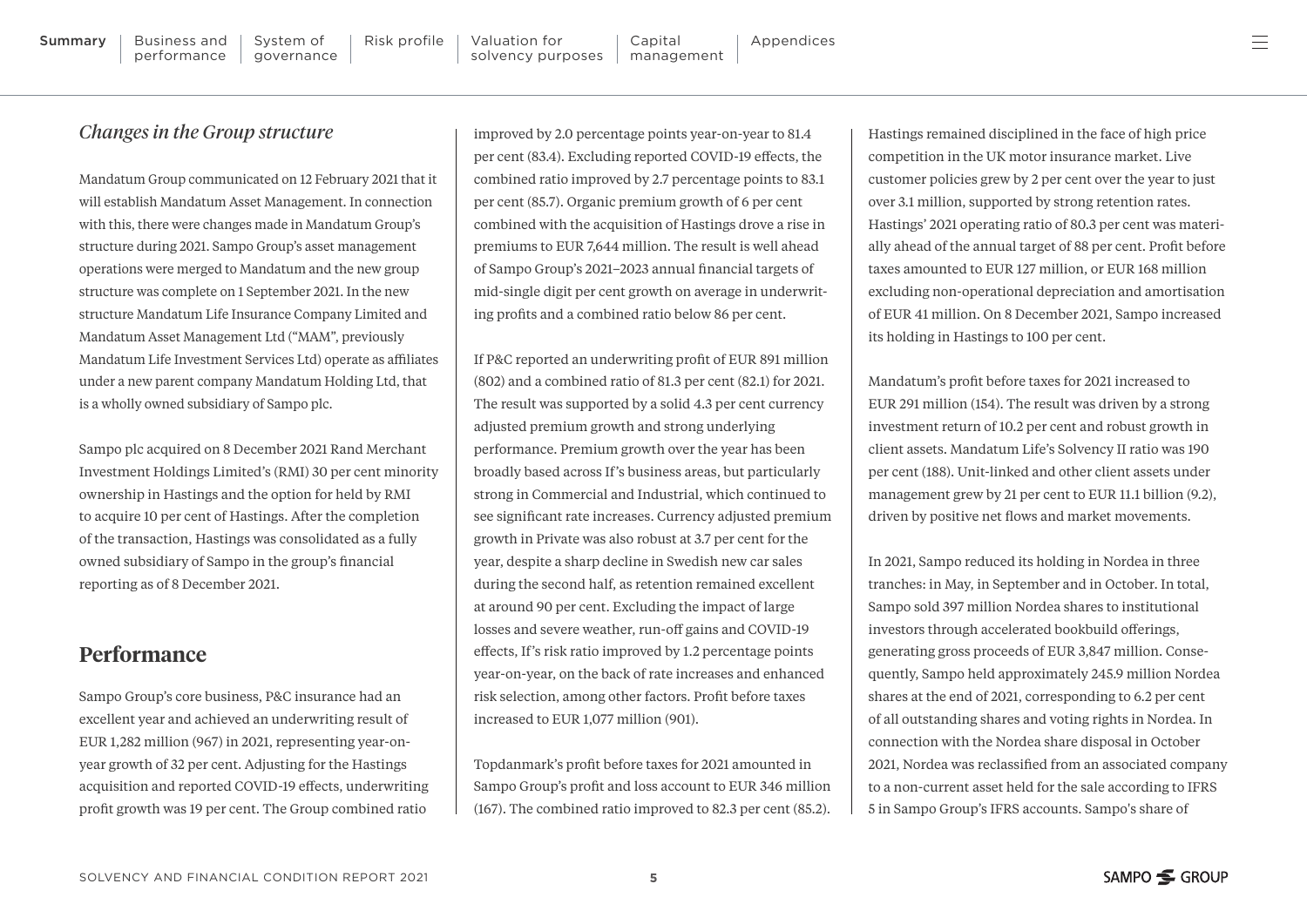performance

System of [governance](#page-14-0)

Nordea's net profit for 2021, excluding any accounting effects related to the share disposals, amounted to EUR 409 million (427).

Sampo Group's profit before taxes for 2021 increased to EUR 3,171 million (380). The profit before taxes included EUR 982 million of accounting effects defined as extraordinary in accordance with Sampo Group's dividend policy. Without these items, the profit before taxes amounted to EUR 2,189 million (1,541). The total comprehensive income, taking changes in the market value of assets into account, amounted to EUR 3,448 million (434). Earnings per share rose to EUR 4.63 (0.07), or EUR 2.86 (2.16) excluding extraordinary items.

Sampo plc's Board of Directors proposes a dividend of EUR 4.10 per share for the 2021 financial year to the Annual General Meeting to be held on 18 May 2022. This includes an insurance dividend of EUR 1.70 per share (1.60), representing growth of 6 per cent, and the dividend of at least EUR 2.00 per share that management indicated it would propose in connection with the sale of Nordea shares on 26 October 2021. In addition to the dividend, Sampo launched on 1 October 2021 a EUR 750 million share buyback program of which EUR 380 million had been executed at year-end 2021.

Sampo Group's year-end 2021 Solvency II ratio stood at 185 per cent, which represents an increase compared to the 176 per cent reported at the end of 2020. Sampo targets a solvency ratio of 170–190 per cent.

Sampo Group's financial leverage declined to 23.8 per cent from 28.6 per cent from the year-end 2020. The decline

was driven by growth in equity and decrease in financial debt through debt maturities and a debt repurchase. Adjusted for the proposed dividend and the ongoing buyback program, the 2021 year-end financial leverage ratio stood at 27.9 per cent. Sampo Group targets financial leverage below 30 per cent.

#### **Key figures**

Sampo Group, 2021

| <b>EURm</b>                  | 2021  | 2020   | Change, % |
|------------------------------|-------|--------|-----------|
| Profit before taxes*         | 3,171 | 380    | 735       |
| If                           | 1,077 | 901    | 20        |
| Topdanmark                   | 346   | 167    | 107       |
| Hastings                     | 127   | $-16$  |           |
| Associates*                  | 1,311 | $-722$ |           |
| Mandatum                     | 291   | 154    | 89        |
| Holding (excl. Associates)   | 20    | $-103$ |           |
| Profit for the period        | 2,748 | 112    | 2345      |
| Underwriting profit          | 1,282 | 967    | 32        |
|                              |       |        | Change    |
| Earnings per share, EUR      | 4.63  | 0.07   | 4.56      |
| EPS (without eo. items) EUR* | 2.86  | 2.16   | 0.7       |
| EPS (based on OCI) EUR       | 5.90  | 0.65   | 5.25      |
| RoE, %                       | 26.8  | 3.1    | 23.7      |

*\* Nordea- and Nordax-related accounting effects of EUR 982 million in January-December 2021 have been defined as extraordinary items in accordance with Sampo Group's dividend policy. The comparison figure included extraordinary items of EUR -1,161 million.*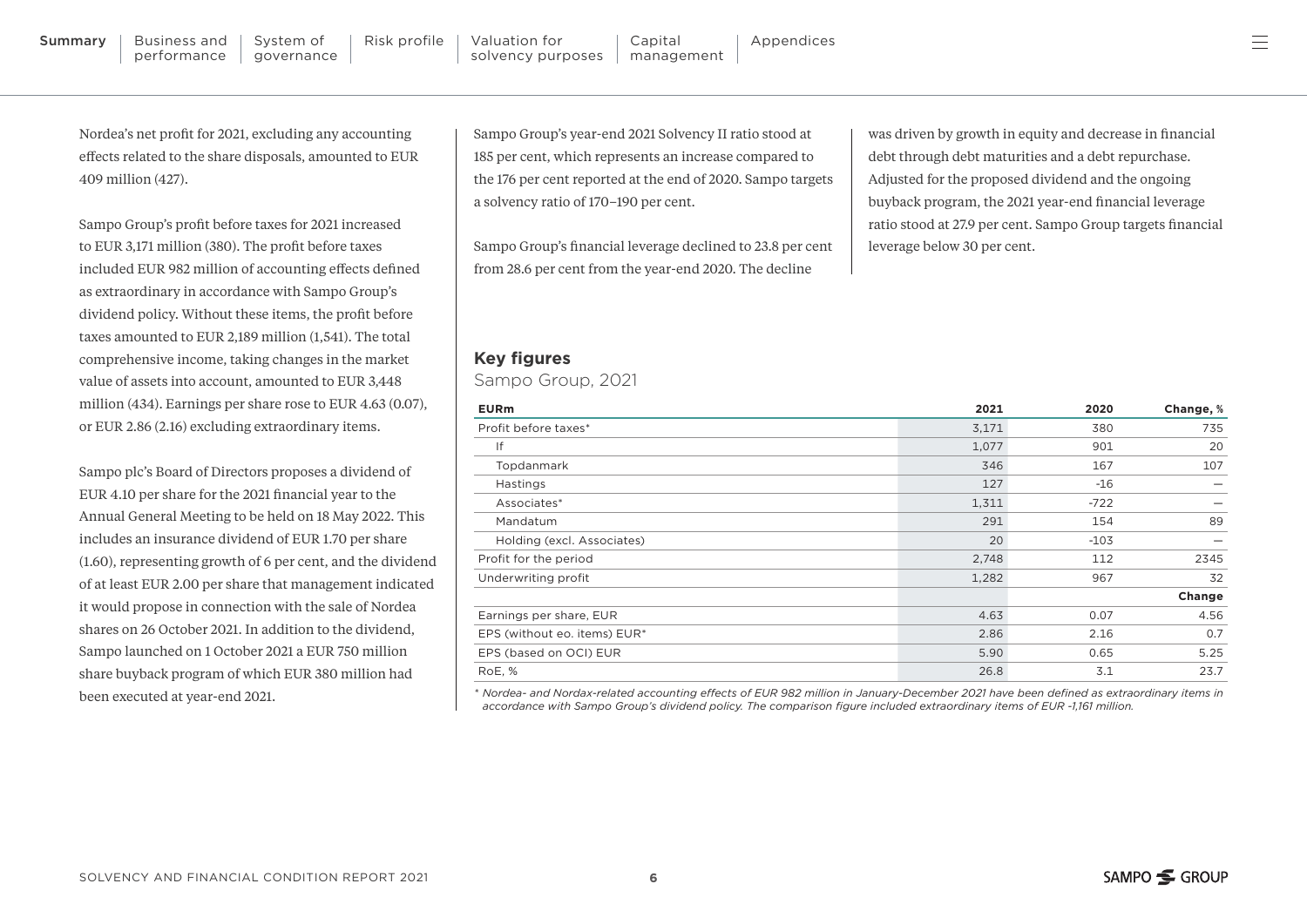COVID-19-related effects to Sampo Group decreased during 2021 after the roll-out of mass vaccinations and eased pandemic-related restrictions.

In the Nordic and Baltic countries, motor claims frequency continued to normalise as traffic returned to more normal levels. In the fourth quarter of 2021, COVID-19 effects increased in If P&C insurance compared to the third quarter as pandemic-related restrictions came back into effect across If's markets. Fourth quarter COVID-19 effects supported the combined ratio by approximately 2 percentage points (4). COVID-19 effects for the year were approximately 2 percentage points (3).

If estimates COVID-19 effects by comparing key operating metrics, such as claims frequencies, to pre-pandemic levels, adjusted for well understood long term trends. As such, the uncertainty of the estimates is significant and may increase with the duration of the pandemic.

In UK, motor claims frequencies, though higher than 2020, have remained below 2019 levels throughout 2021, reflecting reduced motor vehicle usage as a result of COVID-19 restrictions and working from home guidance. Hastings does not provide insurance for any business lines which have been negatively impacted by COVID-19, such as travel or business interruption.

In the autumn of 2021, Topdanmark stopped reporting on the estimated impact of COVID-19 due to the high uncertainty related to the assessment. The company stated in its January - December 2021 report published on 21 January 2022 that certain lines, such as travel insurance, are still impacted by the COVID-19 situation. More information on Topdanmark is available at **[www.topdanmark.com](https://www.topdanmark.com/)**.

Mandatum did not experience significant financial COVID-19 related effects although the restrictions still impacted the way of working as they did in other companies of Sampo Group as well.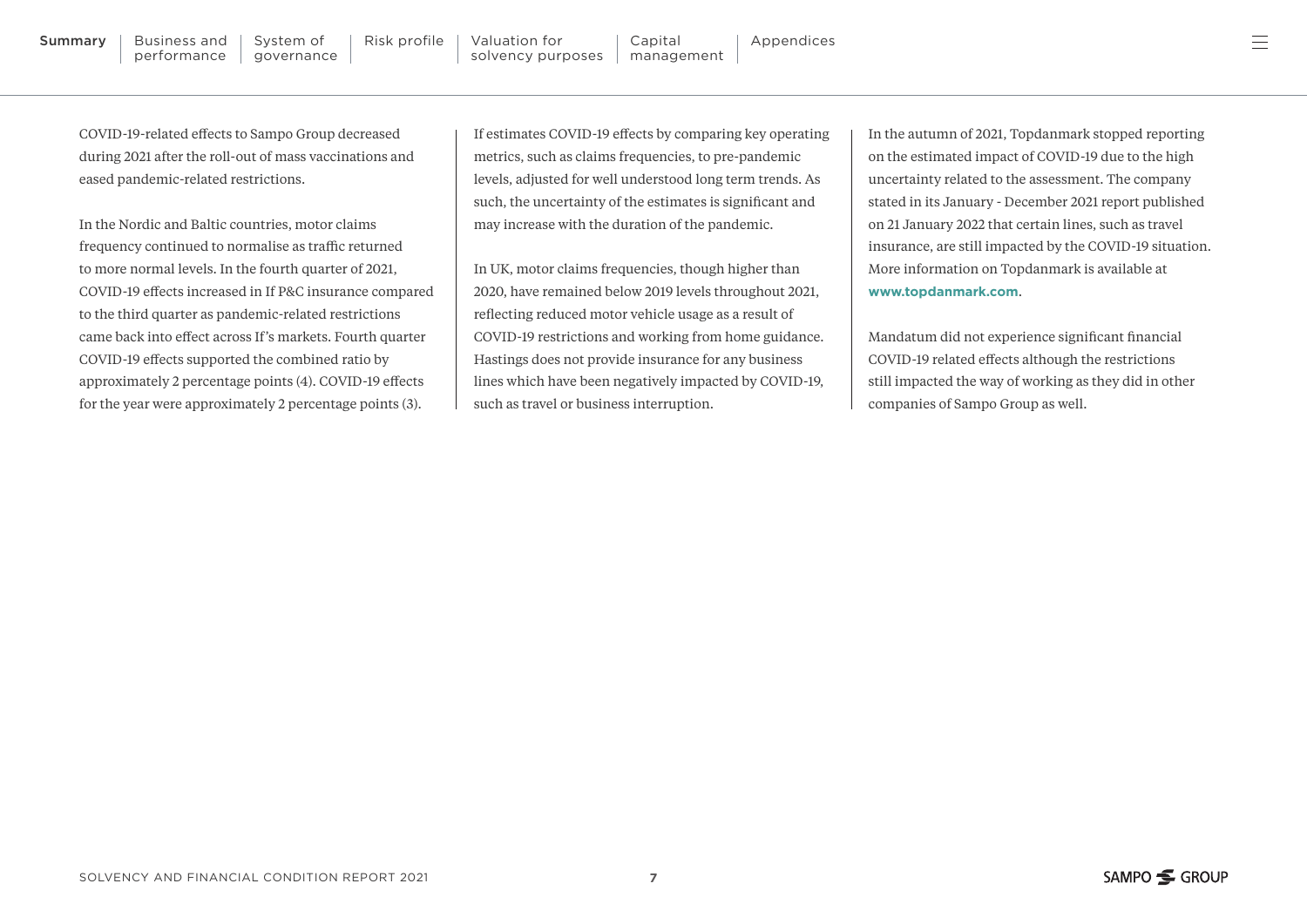KAAVIO N.O 19

## System of governance

The general meeting is the highest decision-making body of Sampo plc, where the shareholders participate in the supervision and control of the company by using their right to speak and vote.

The Board of Directors, elected annually by the Annual General Meeting ("AGM"), uses the highest decision-making power in Sampo Group between the AGMs. Sampo's Board of Directors is responsible for the management of the company in compliance with the law, authority regulations, Sampo's articles of association and the decisions of the shareholders' meetings.

Sampo plc has a managing director who is simultaneously the Group CEO and President of Sampo Group. The Board of Directors elects and releases the Group CEO and decides on the terms of employment and other remuneration. The Group CEO is in charge of the daily management of Sampo, subject to the instructions and control of the Board of Directors.

The Board may establish committees, executive committees and other permanent or temporary bodies to deal with tasks prescribed by it. The Board confirms the charters of the committees of Sampo's Board of Directors and the Executive Committee, and also the guidelines





and authorisations given to other bodies established by the Board. The Board has an Audit Committee and a Nomination and Remuneration Committee, whose members it appoints from among its members in accordance with the charters of the respective committees. Sampo plc does not have a separate Risk Committee. In accordance with the Charter of Sampo plc's Audit Committee, matters related to risk management belong under the scope of matters handled by Sampo plc's Audit Committee.

#### **Sampo plc's articles of association**

As provided for in the Finnish Companies Act, every Finnish limited liability company has its own articles of association. Sampo plc's articles of association define, among other things, the business area of the company and the scopes of competences and general principles of division of powers between key corporate organs (i.e. general meeting, board of directors and managing director).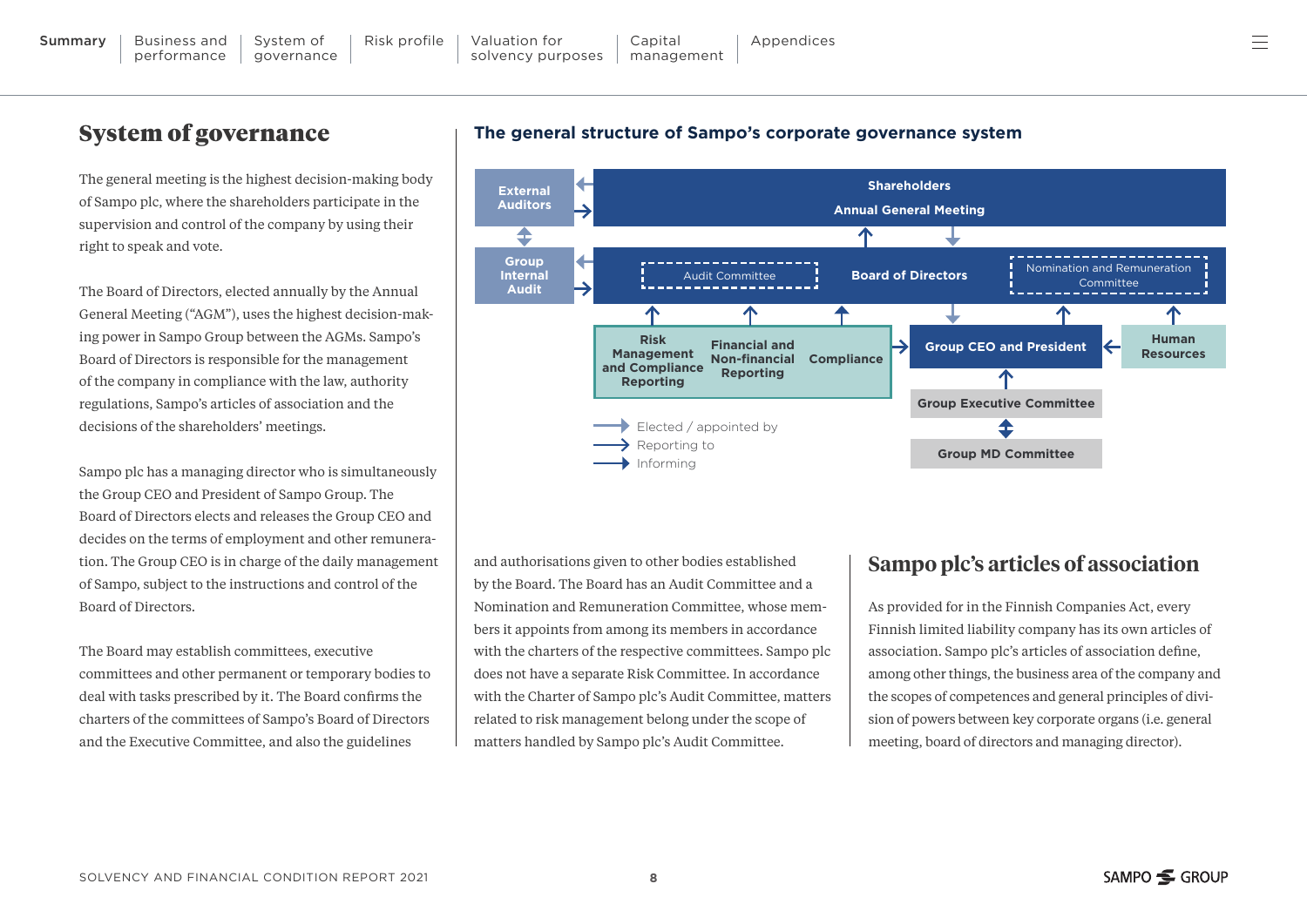## **Other normative framework**

Sampo Group's general governance rests on the idea that Sampo plc, as the parent company of the Group, provides subsidiaries with a framework of general principles within which the parent company expects the subsidiaries to organise and carry out their businesses. These principles are manifested in Sampo Group's Code of Conduct, Risk Management Principles, Remuneration Principles and Compliance Principles, which form the core of Sampo Group's internal governance framework.

On the basis of and in compliance with the Group-wide framework, each subsidiary designs and implements a company-specific governance and risk management framework (including e.g. capitalisation targets, profit targets, authorisations with risk limits, remuneration policies and other guidelines and instructions), which steers, limits and controls all operations, especially risk taking.

#### **External normative framework**

Laws, regulations, authority recommendations, industry standards, etc.

#### **Group level guidance**

*Principles:* Code of Conduct, Risk Management Principles, Remuneration Principles, and Compliance Principles.

*Other guidelines:* Internal Control Policy, Information Security Principles, Guidelines for Insiders, Data Privacy Statement, Guideline for Required Internal Procedures to Prevent Money Laundering and Terrorist Financing, Disclosure and Communication Policy, etc.

#### **Company-level guidance**

E.g. risk management policies, investment policies, underwriting policies, remuneration policies, internal audit and control policies, compliance policies, HR policies, information security and data privacy policies, antimoney laundering/corruption/bribery/ conflicts of interests policies, codes of conduct, environmental policies.

#### Risk profile

Sampo Group companies operate in business areas where specific features of value creation are the pricing of risks and the active management of risk portfolios in addition to sound client services.

In Sampo Group, the risks associated with business activities fall into three main categories as shown in the picture Classification of Risks in Sampo Group: business risks, reputational risk and risks inherent in the business operations.

In its underwriting and investment operations, Sampo Group is consciously taking certain risks to generate earnings. These earnings risks are carefully selected and actively managed. Underwriting risks are priced to reflect their inherent risk levels and the expected return of investments is compared to the related risks. Furthermore, earnings related risk exposures are adjusted continuously and their impact on the capital need is assessed regularly. Successful management of underwriting risks and investment portfolio market risks is the main source of earnings for Sampo Group companies.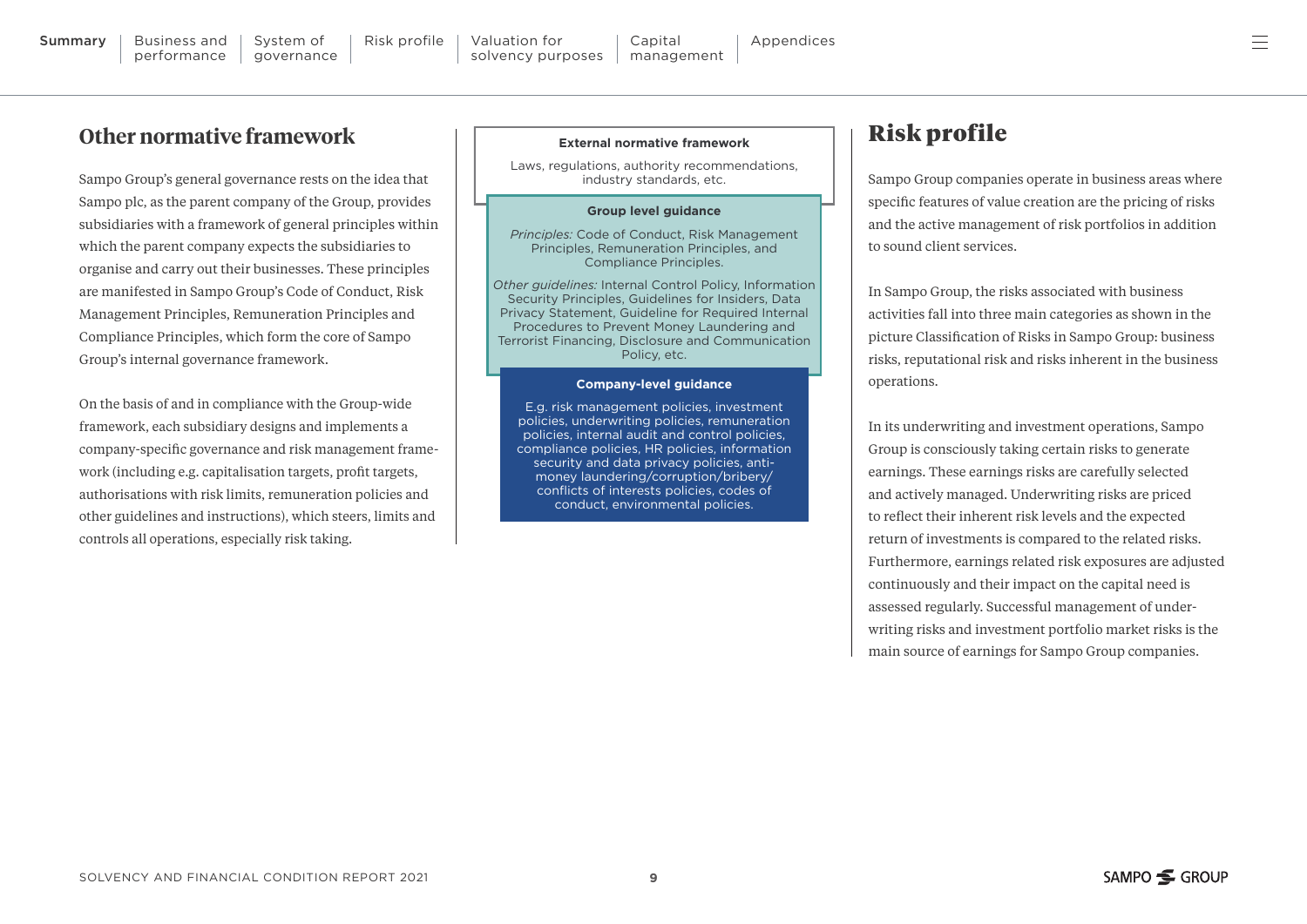#### **Classification of risks in Sampo Group**

KAAVIO N.O 3

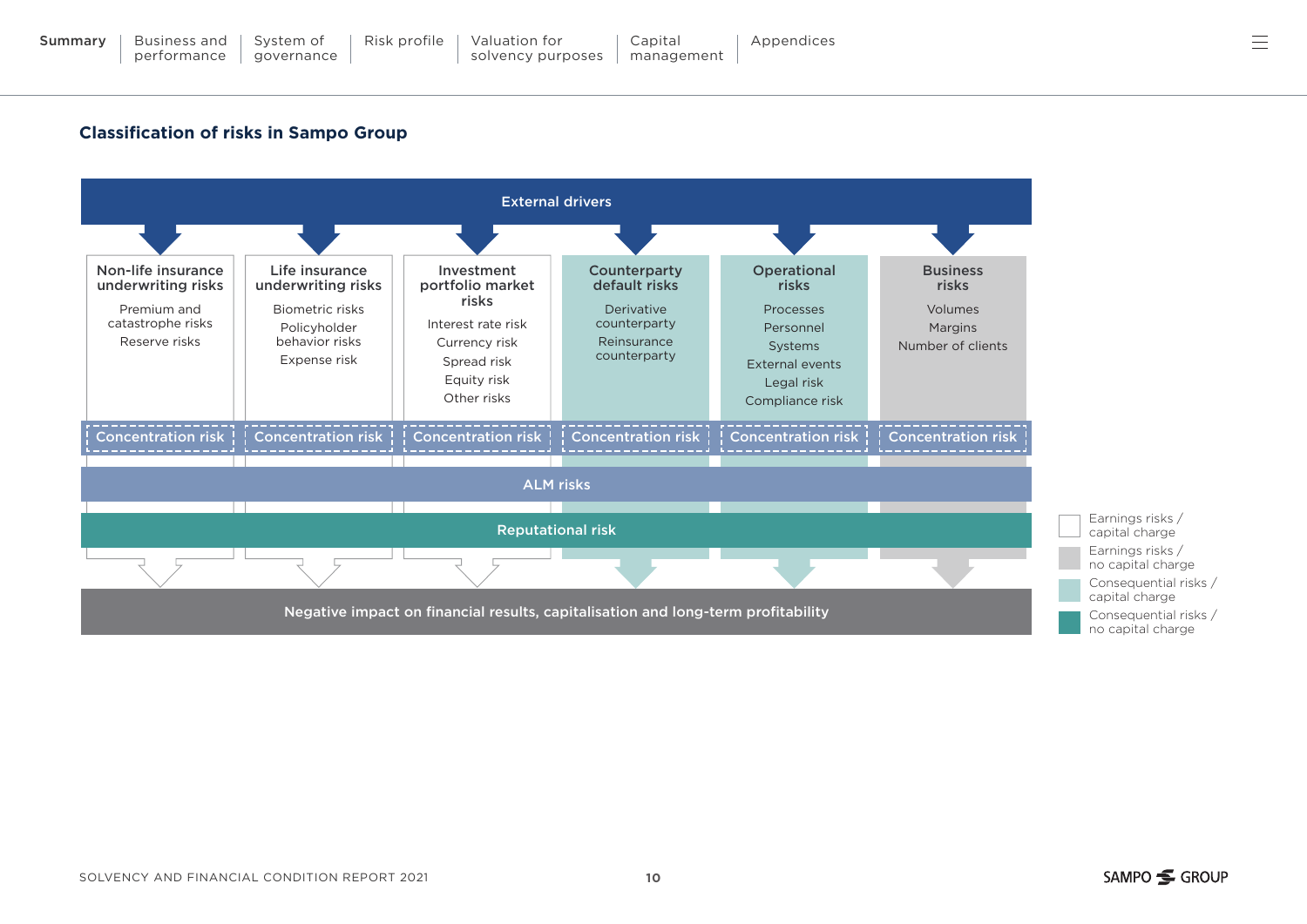#### Valuation for solvency purposes

In Solvency II Framework assets shall be valued at the amount for which they could be exchanged between knowledgeable willing parties in an arm's length transaction and liabilities at the amount for which they could be transferred, or settled, between knowledgeable willing parties in an arm's length transaction.

In Sampo Group this mark-to-market valuation is the primary valuation method used in financial statements. As a result, there are no major adjustments to Sampo Group's statutory IFRS figures necessary for Solvency II purposes except for technical provision and the treatment of intangible assets. Nordea and Nordax are treated as equity investments in Solvency II. In financial accounting Nordax is an associated company and the holding in Nordea is treated as Non-current assets held for sale under IFRS 5.

In Solvency II the market value of technical provisions is equal to the sum of a best estimate and a risk margin. The best estimate corresponds to the probability-weighted average of future cash flows, taking into account the time value of money using the risk-free interest rate term structure as defined by EIOPA. The risk margin is intended to represent technical provisions corresponding to the cost of capital for holding the insurance liabilities to full run-off.

Intangible assets are valued at zero.

#### Capital management

Sampo plc is responsible for the group's capital management activities. These actions are guided by targets set for group-level solvency and debt leverage and they include decisions on group-level investment exposures, business growth and performance targets, reinsurance strategies, capital distributions and capital instrument issuances.

Group level capitalisation is managed within Sampo's capital management framework, which sets targets for solvency and informs potential risk management actions. Sampo solvency targets are determined by the group's ambition to provide an attractive risk-return profile to shareholders, and they reflect Sampo's risk appetite. The balance between risks and actual level of capital is analysed and monitored regularly assuming historical circumstances and, from time to time, different stress scenarios defined by the management. When a potential imbalance between risks and actual level of capitalisation is identified, the balance will be secured by adjusting existing risk exposures, capital, or both. In general, Sampo Group believes that maintaining the profitability of businesses and active adjustment of risks is the first line of defence in risk management and, in the long run, even more important factor than capitalisation.

Sub-groups and their companies shall monitor the size of their capital buffers and have practices in place to maintain actual amount of capital always over the defined capital floor.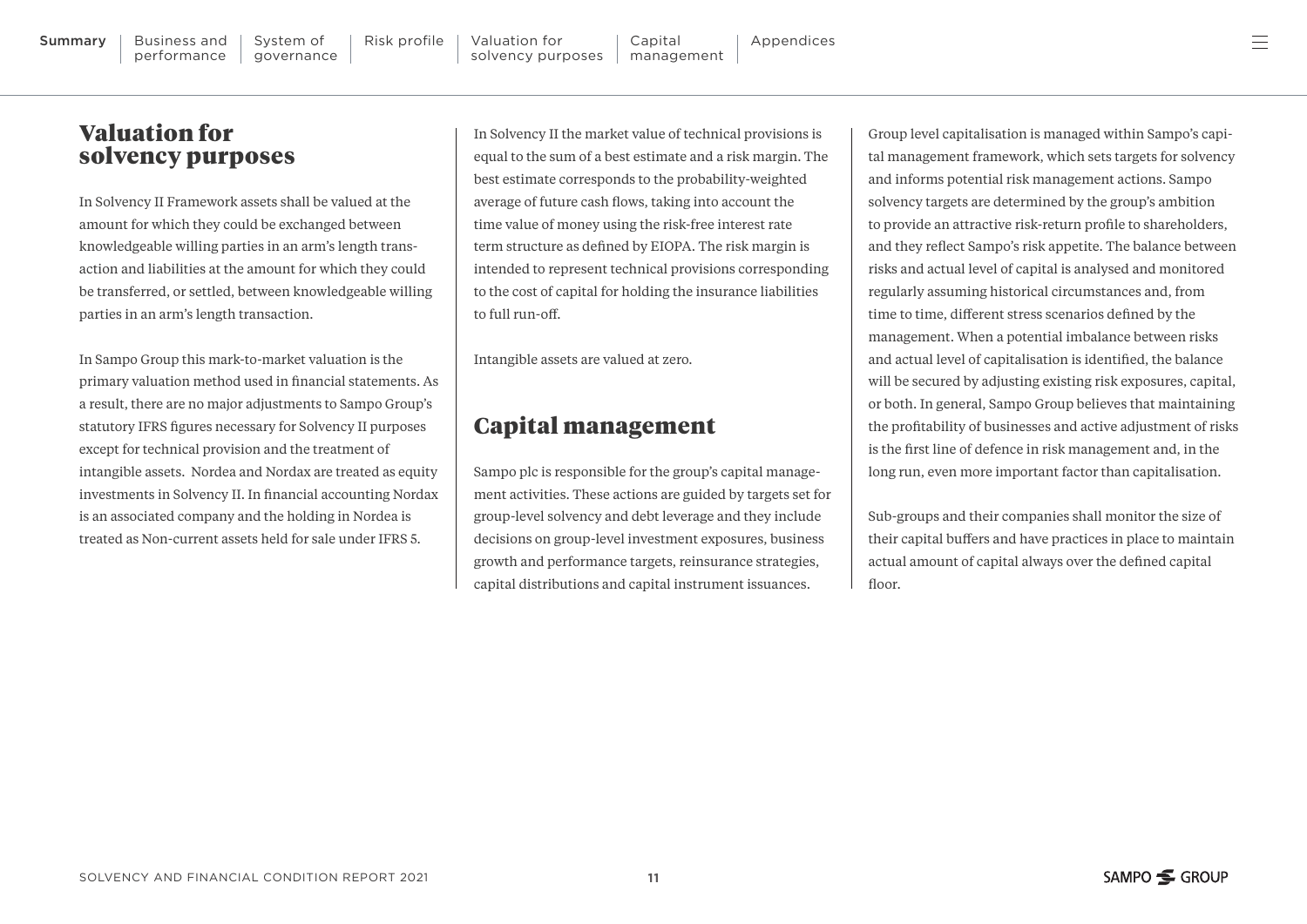Sampo Group's ratio of eligible own funds to group SCR at the end of 2021 was 185 per cent (176). Sampo Group has been continuously compliant with the regulatory capital

requirement during 2021.

The Group's own funds consists of ordinary share capital, reconciliation reserve as well as subordinated liabilities, which are eligible at the Group level. As at 31 December 2021 the Group's own funds were EUR 10,924 million (9,978). The entire ordinary share capital of EUR 98 million and reconciliation reserve of EUR 8,675 million (7,730) fully meet with the requirements for inclusion in Tier 1 unrestricted items. In comparison, IFRS consolidated group equity as at 31 December 2021 was EUR 13,464 million (12,258).

Sampo Group reports the Group's SCR in accordance with standard formula. As at 31 December 2020 the Group's SCR was EUR 5,905 million (5,670).

The Group's own funds increased by EUR 946 million over the reporting period. Several developments took place during the year. Record high profitability in the insurance operations as well as high investment returns and rising interest rates increased the Own funds. Nordea's share price increased significantly during the year and in order to return excess capital to shareholders as the holding in Nordea was being divested, Sampo launched in October a share buyback programme. The programme shall not exceed EUR 750 million and the total amount was deducted from own funds. Subsequently in December

Sampo acquired Rand Merchant Investment Holdings Limited's 30 per cent minority ownership in Hastings, which decreased own funds by approximately EUR 806 million. The proposed dividend of EUR 2,241 million is deducted from own funds at the year-end. This includes an insurance dividend of EUR 930 million, in line with profits from the Group's insurance operations, and an additional dividend of EUR 2.0 per share related to Nordea share sales during 2021. As a result of these changes in the Group SCR and Own funds, Ratio of eligible own funds to Group SCR increased to 185 per cent  $(176)$ .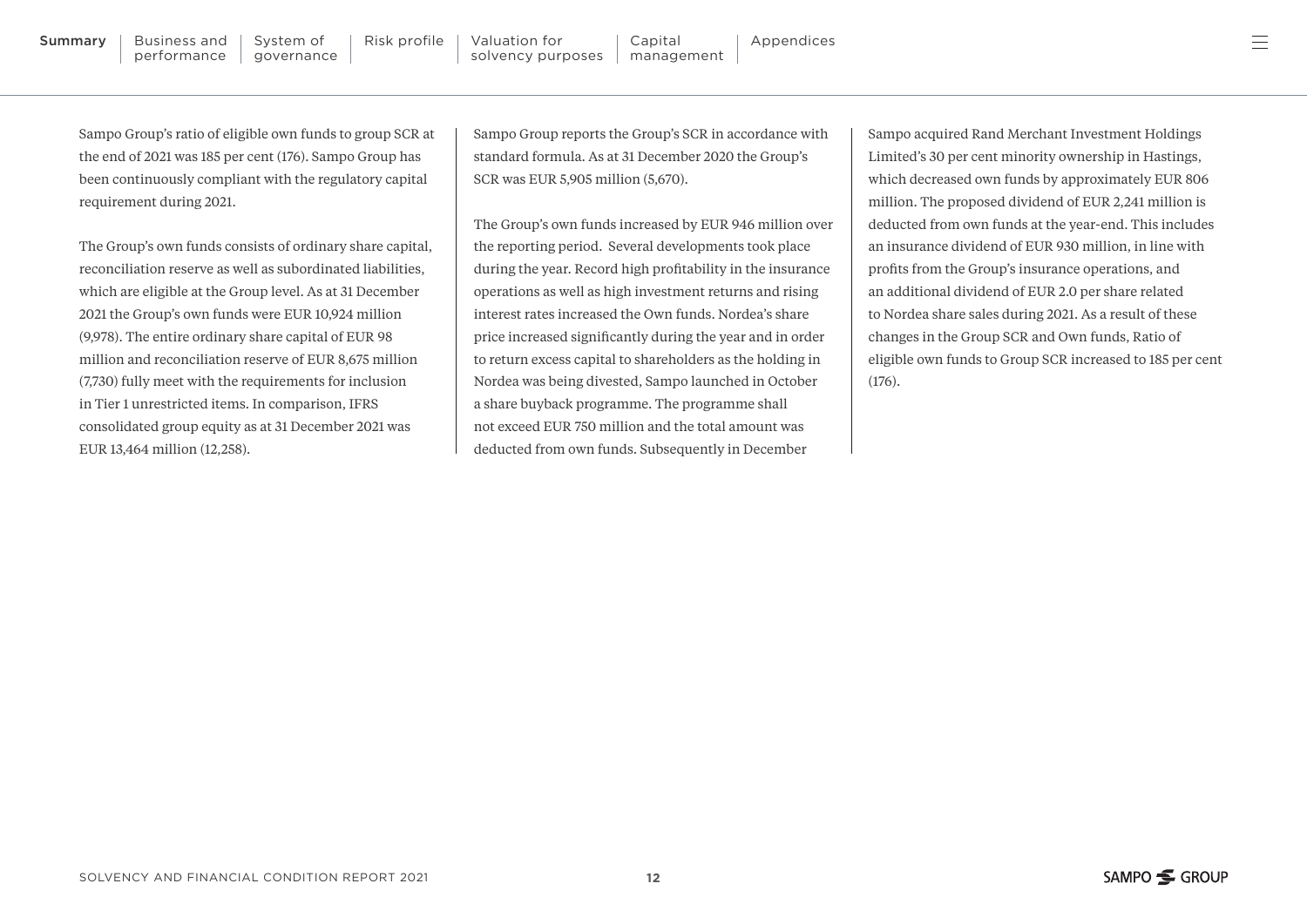A description of Sampo Group's business and the Group structure is presented in Sampo's **Risk Management Report 2021**/[Sampo Group's structure and business](https://www.sampo.com/globalassets/year2021/group/sampo2021_risk_management_report.pdf#page=3) 

Sampo's organisational structure is presented in **Sampo's Board of Directors' Report 2021**[/Governance and related](https://www.sampo.com/globalassets/year2021/group/sampo2021_board_report_financial_statements.pdf#page=34) [issues/Organisation, page 34 \(www.sampo.com/year2021\).](https://www.sampo.com/globalassets/year2021/group/sampo2021_board_report_financial_statements.pdf#page=34) 

Sampo Group's scope in the Solvency II framework is

[model, page 3 \(www.sampo.com/year2021\).](https://www.sampo.com/globalassets/year2021/group/sampo2021_risk_management_report.pdf#page=3) 

<span id="page-12-0"></span>A. Business and performance

Statements except for Nordea and Nordax. Both holdings are treated as equity investments in Solvency II. In financial accounting Nordax is an associated company and the holding in Nordea is treated as Non-current assets held for sale under IFRS 5. All undertakings belonging to Sampo Group are listed in [Appendix 7](#page-32-0), Undertakings in the scope of the group (reporting template S.32.01.22). Sampo Group has significant branches in Norway, Finland and Denmark.

Significant business events occurred during the reporting period are reported in **Sampo's Board of Directors' Report**[/Other Developments, pages 21–22](https://www.sampo.com/globalassets/year2021/group/sampo2021_board_report_financial_statements.pdf#page=21) [\(www.sampo.com/year2021\).](https://www.sampo.com/globalassets/year2021/group/sampo2021_board_report_financial_statements.pdf#page=21)

#### A.2 Underwriting performance

A description of underwriting performance is presented in **[Sampo's Risk Management Report 2021](https://www.sampo.com/globalassets/year2021/group/sampo2021_risk_management_report.pdf)** [\(www.sampo.com/year2021\)](https://www.sampo.com/globalassets/year2021/group/sampo2021_risk_management_report.pdf) under

- [If Group/Underwriting Risks and Performance, page 33,](https://www.sampo.com/globalassets/year2021/group/sampo2021_risk_management_report.pdf#page=33)
- [Topdanmark Group/Underwriting Risks and](https://www.sampo.com/globalassets/year2021/group/sampo2021_risk_management_report.pdf#page=53) [Performance, page 53,](https://www.sampo.com/globalassets/year2021/group/sampo2021_risk_management_report.pdf#page=53)
- [Hastings Group/Underwriting Risks and Performance,](https://www.sampo.com/globalassets/year2021/group/sampo2021_risk_management_report.pdf#page=76)  [Page 76](https://www.sampo.com/globalassets/year2021/group/sampo2021_risk_management_report.pdf#page=76), and
- [Mandatum Group/Underwriting Risks and](https://www.sampo.com/globalassets/year2021/group/sampo2021_risk_management_report.pdf#page=87) [Performance, page 87](https://www.sampo.com/globalassets/year2021/group/sampo2021_risk_management_report.pdf#page=87).

Information on underwriting performance is also presented in

- **[Sampo's Financial Statements 2021](https://www.sampo.com/globalassets/year2021/group/sampo2021_board_report_financial_statements.pdf#page=47)**/Group's Notes to [the Accounts \(www.sampo.com/year2021\),](https://www.sampo.com/globalassets/year2021/group/sampo2021_board_report_financial_statements.pdf#page=47) and
- **• [Financial Statement Release 2021](https://www.sampo.com/result/)** [\(www.sampo.com/result\)](https://www.sampo.com/result/).

Premiums, claims, and expenses reporting templates:

- by line of business [Appendix 2](#page-24-0) (S.05.01.02), and
- by country [Appendix 3](#page-26-0) (S.05.02.01)

#### A.3 Investment performance

A description of investment performance is presented in **[Sampo's Risk Management Report 2021](https://www.sampo.com/globalassets/year2021/group/sampo2021_risk_management_report.pdf)** [\(www.sampo.com/year2021\)](https://www.sampo.com/globalassets/year2021/group/sampo2021_risk_management_report.pdf) under

- [If Group/Market Risks and Investment Performance,](https://www.sampo.com/globalassets/year2021/group/sampo2021_risk_management_report.pdf#page=39)  [page 39](https://www.sampo.com/globalassets/year2021/group/sampo2021_risk_management_report.pdf#page=39),
- [Topdanmark Group/Market Risks and Investment](https://www.sampo.com/globalassets/year2021/group/sampo2021_risk_management_report.pdf#page=62)  [Performance, page 62,](https://www.sampo.com/globalassets/year2021/group/sampo2021_risk_management_report.pdf#page=62)
- [Hastings Group/Market Risks and Investment Perfor](https://www.sampo.com/globalassets/year2021/group/sampo2021_risk_management_report.pdf#page=79)[mance, page 79](https://www.sampo.com/globalassets/year2021/group/sampo2021_risk_management_report.pdf#page=79), and
- [Mandatum Group/Market Risks and Investment](https://www.sampo.com/globalassets/year2021/group/sampo2021_risk_management_report.pdf#page=94)  [Performance, page 94.](https://www.sampo.com/globalassets/year2021/group/sampo2021_risk_management_report.pdf#page=94)

Information on investment performance is also presented in

- **• [Sampo's Financial Statements 2021](https://www.sampo.com/globalassets/year2021/group/sampo2021_board_report_financial_statements.pdf)** [\(www.sampo.com/year2021/\)](https://www.sampo.com/globalassets/year2021/group/sampo2021_board_report_financial_statements.pdf), and
- **• [Financial Statement Release 2021](https://www.sampo.com/result/)** [\(www.sampo.com/result\)](https://www.sampo.com/result/).

A.1 Business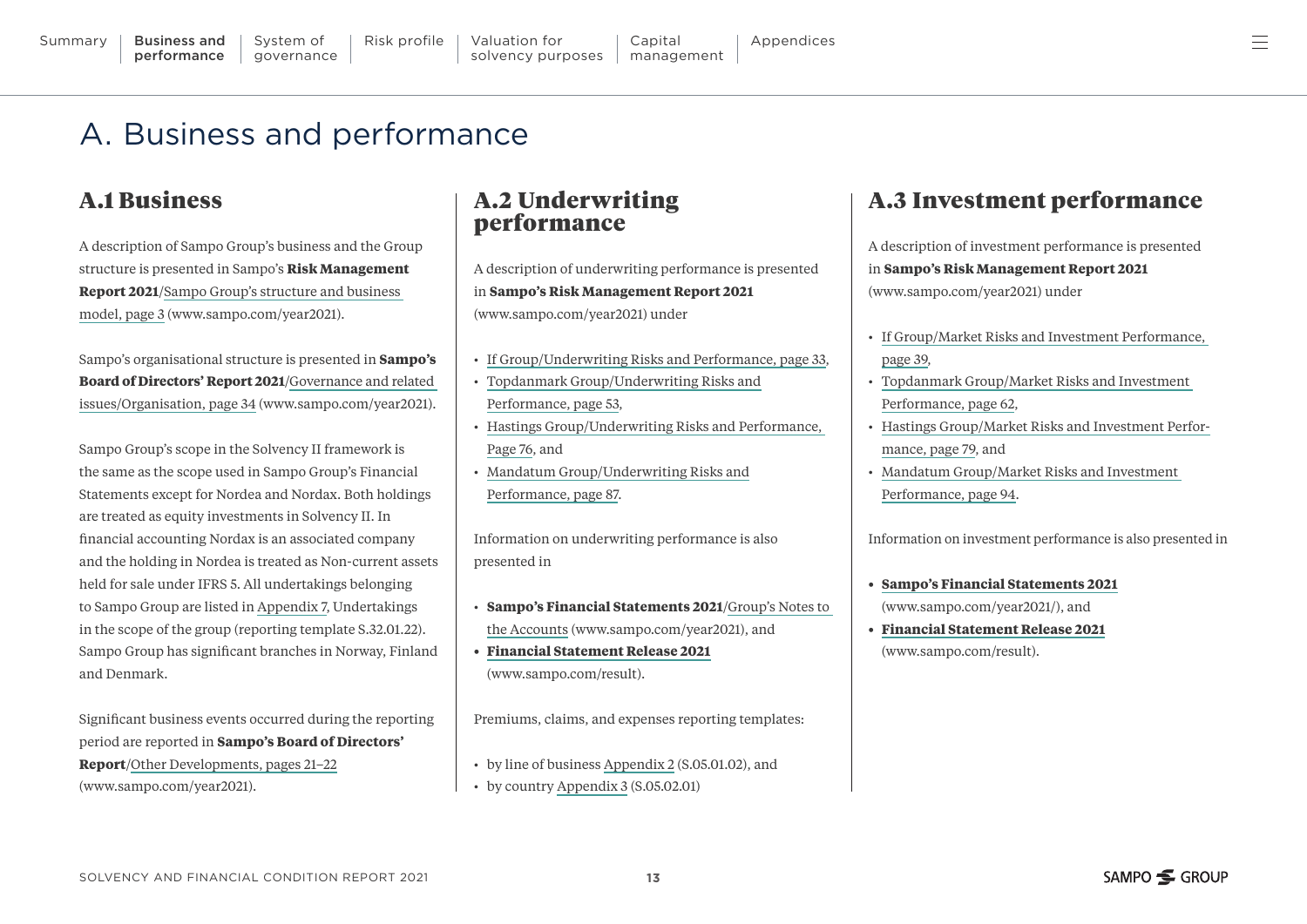<span id="page-13-0"></span>Information on gains and losses as well as other income and expenses on investments are presented in **Sampo's Financial Statements 2021** under

- [Group's IFRS Financial Statements/Statement of](https://www.sampo.com/globalassets/year2021/group/sampo2021_board_report_financial_statements.pdf#page=45
)  [Changes in Equity, page 45](https://www.sampo.com/globalassets/year2021/group/sampo2021_board_report_financial_statements.pdf#page=45
), and
- [Group's Notes to the Accounts/Note 2 Net income from](https://www.sampo.com/globalassets/year2021/group/sampo2021_board_report_financial_statements.pdf#page=77)  [investments, page 77.](https://www.sampo.com/globalassets/year2021/group/sampo2021_board_report_financial_statements.pdf#page=77)

#### A.4 Performance of other activities

Sampo Group recorded EUR 899 million of positive accounting effects related to Nordea in 2021, of which EUR 588 million were related to the disposal of Nordea shares. In addition, a negative accounting effect of EUR 90 million was recycled back to net income from other comprehensive income.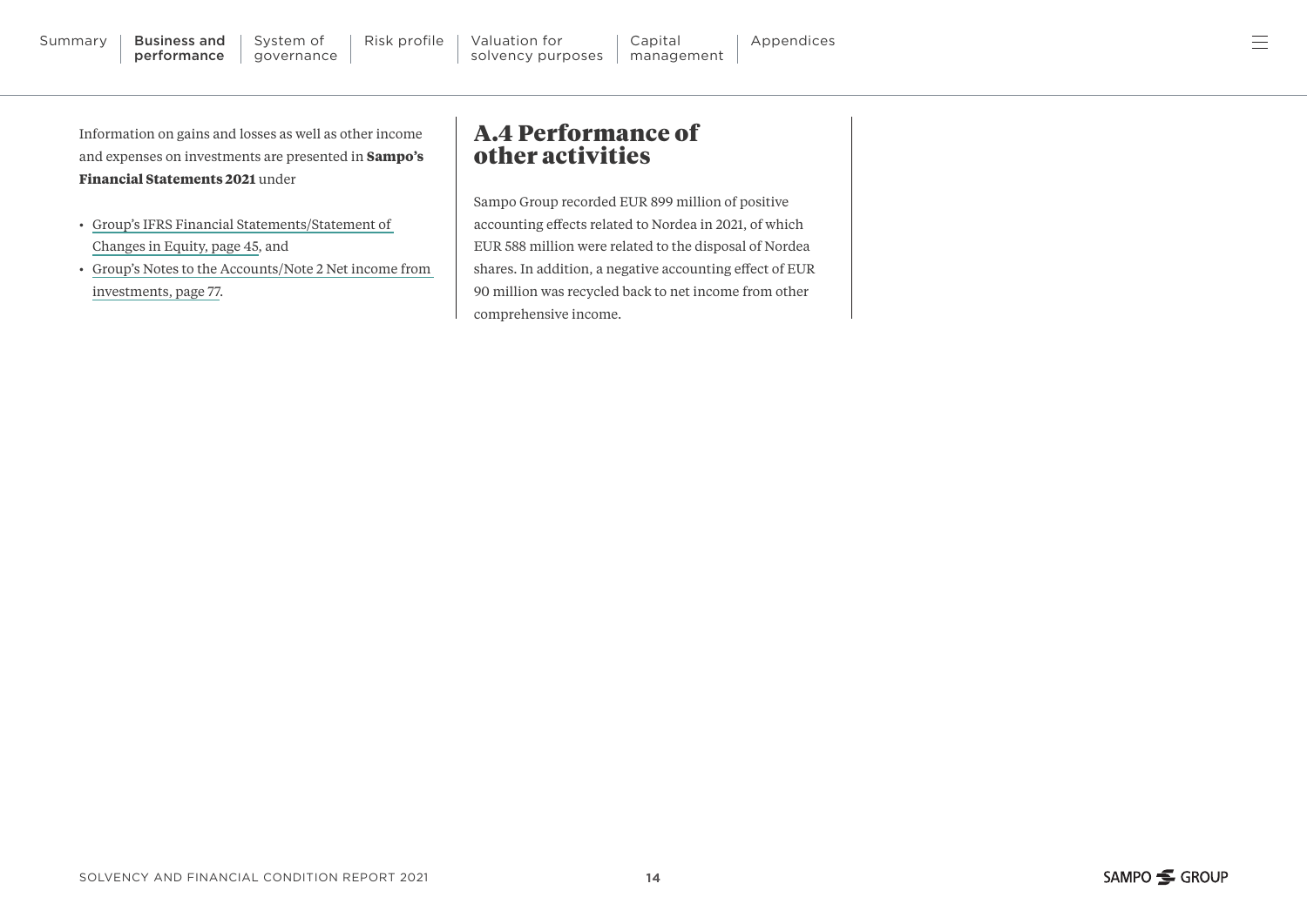Hastings and Mandatum Life.

at the holding company level, but independent Actuarial Functions are established in Sampo plc's subsidiaries carrying out insurance businesses, i.e. If, Topdanmark,

**Statement 2021**, [pages 23–32 \(www.sampo.com/year2021\).](https://www.sampo.com/globalassets/year2021/group/sampo2021_corporate_governance_statement.pdf#page=23)  In addition, a robust Actuarial Function forms part of Sampo Group's governance system. Sampo plc itself is a holding company and doesn't carry out any insurance activities on its own. Consequently, there is not an Actuarial Function

B.1 General information on the system of governance

Sampo plc's governance structure including the normative framework and a description of main roles and responsibilities of relevant corporate bodies is presented in **Corporate Governance Statement 2021**, [pages 3–19](https://www.sampo.com/globalassets/year2021/group/sampo2021_corporate_governance_statement.pdf#page=3) [\(www.sampo.com/year2021\).](https://www.sampo.com/globalassets/year2021/group/sampo2021_corporate_governance_statement.pdf#page=3)

The key control functions within the governance framework are Risk Management, Compliance, and Internal Audit, which are also described in **Corporate Governance** 

The remuneration principles and remuneration practices applied in Sampo Group are presented in [Remuneration and](https://www.sampo.com/remuneration/)  [Remuneration Statement \(www.sampo.com/remuneration\)](https://www.sampo.com/remuneration/). See also **Sampo's Board of Directors' Report 2021**/ [Governance and Related Issues/Remuneration, pages 30–32](https://www.sampo.com/globalassets/year2021/group/sampo2021_board_report_financial_statements.pdf#page=30) [\(www.sampo.com/year2021\).](https://www.sampo.com/globalassets/year2021/group/sampo2021_board_report_financial_statements.pdf#page=30)

#### B.2 Fit and proper requirements

Due to the nature of businesses carried out by Sampo Group companies, it is essential that all activities are carried out and managed in a professional manner by reliable personnel.

To ensure that all Group companies apply certain common standards – complemented by any applicable regulatory requirements – when assessing the fitness (professional competence) and propriety (reputation and integrity) of directors, managers and other key personnel, Sampo's Board of Directors has approved Guidelines

for Selecting and Assessing Company Management and Other Key Personnel ("Fit and Proper Guidelines"). The purpose of the Fit and Proper Guidelines is to ensure that companies in the Sampo Group are managed with professional competence and integrity. These Guidelines set out the criteria and processes for assessing the fitness and propriety on a high level. The Guidelines also define the positions that are subject to the fit and proper assessment which include, inter alia, the persons who are responsible for key functions. The Fit and Proper Guidelines also provide for the continuing assessment of the fitness and propriety of key employees. Sampo's Board of Directors has also established Sampo plc's Fit and Proper Policy to implement the Solvency II regulatory requirements as well as the requirements of the EBA/ESMA\* Guidelines and other applicable regulations.

*\* European Banking Authority/European Securities and Markets Authority*

<span id="page-14-0"></span>[Summary](#page-2-0) | Business and

performance

B. System of governance

 $\textsf{System of} \quad | \quad \textsf{Risk profile} \quad | \quad \textsf{Valuation for} \quad | \quad \textsf{Capital} \quad | \quad \textsf{Appendices}$  $\textsf{System of} \quad | \quad \textsf{Risk profile} \quad | \quad \textsf{Valuation for} \quad | \quad \textsf{Capital} \quad | \quad \textsf{Appendices}$  $\textsf{System of} \quad | \quad \textsf{Risk profile} \quad | \quad \textsf{Valuation for} \quad | \quad \textsf{Capital} \quad | \quad \textsf{Appendices}$  $\textsf{System of} \quad | \quad \textsf{Risk profile} \quad | \quad \textsf{Valuation for} \quad | \quad \textsf{Capital} \quad | \quad \textsf{Appendices}$  $\textsf{System of} \quad | \quad \textsf{Risk profile} \quad | \quad \textsf{Valuation for} \quad | \quad \textsf{Capital} \quad | \quad \textsf{Appendices}$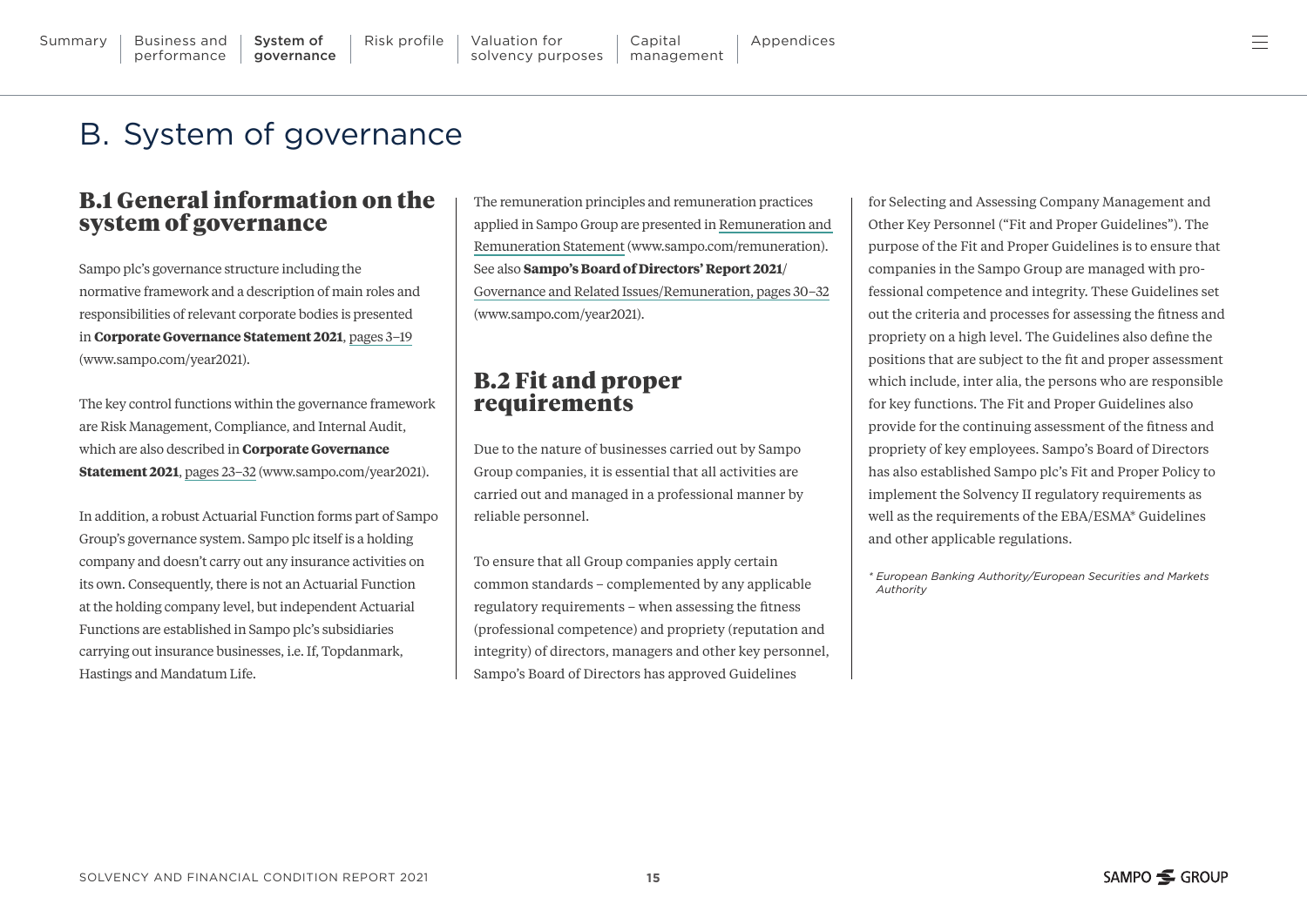#### <span id="page-15-0"></span>B.3 Risk management system including the own risk and solvency assessment

An overview of Sampo's Risk Management System is presented in **Corporate Governance Statement 2021**, [pages 23–28 \(www.sampo.com/year2021\)](https://www.sampo.com/globalassets/year2021/group/sampo2021_corporate_governance_statement.pdf#page=23) and more thoroughly in **Sampo's Risk Management Report 2021** in [Appendix 1: Sampo Group Steering Framework and](https://www.sampo.com/globalassets/year2021/group/sampo2021_risk_management_report.pdf#page=108)  [Risk Management Process \(www.sampo.com/year2021\).](https://www.sampo.com/globalassets/year2021/group/sampo2021_risk_management_report.pdf#page=108)

Sampo plc prepares an Own Risk and Solvency Assessment document (ORSA) at the Group level.

## B.4 Internal control system

Sampo's Internal Control System is described in **Corporate Governance Statement 2021**, [pages 21–22](https://www.sampo.com/globalassets/year2021/group/sampo2021_corporate_governance_statement.pdf#page=21) [\(www.sampo.com/year2021\)](https://www.sampo.com/globalassets/year2021/group/sampo2021_corporate_governance_statement.pdf#page=21), and Compliance Function on [pages 29–31.](https://www.sampo.com/globalassets/year2021/group/sampo2021_corporate_governance_statement.pdf#page=29)

## B.5 Internal audit function

Sampo's Internal Audit Function is described in **Corporate Governance Statement 2021**, [pages 32–33](https://www.sampo.com/globalassets/year2021/group/sampo2021_corporate_governance_statement.pdf#page=32
) [\(www.sampo.com/year2021\).](https://www.sampo.com/globalassets/year2021/group/sampo2021_corporate_governance_statement.pdf#page=32
)

#### B.6 Actuarial function

[Please see chapter B.1.](#page-14-0)

#### B.7 Outsourcing

Hastings has outsourced its internal audit activities outside the Group to Grant Thornton. Sampo Group has not outsourced any other critical or important key functions or activities outside the Group. Some sub-groups have in line with normal course of business outsourcing agreements relating to, for example, IT systems and claims handling centers.

On outsourcing arrangements inside Sampo Group, please see **Sampo's Risk Management Report 2021**/ [Sampo Group's Structure and Business Model, page 5](https://www.sampo.com/globalassets/year2021/group/sampo2021_risk_management_report.pdf#page=5) [\(www.sampo.com/year2021\).](https://www.sampo.com/globalassets/year2021/group/sampo2021_risk_management_report.pdf#page=5)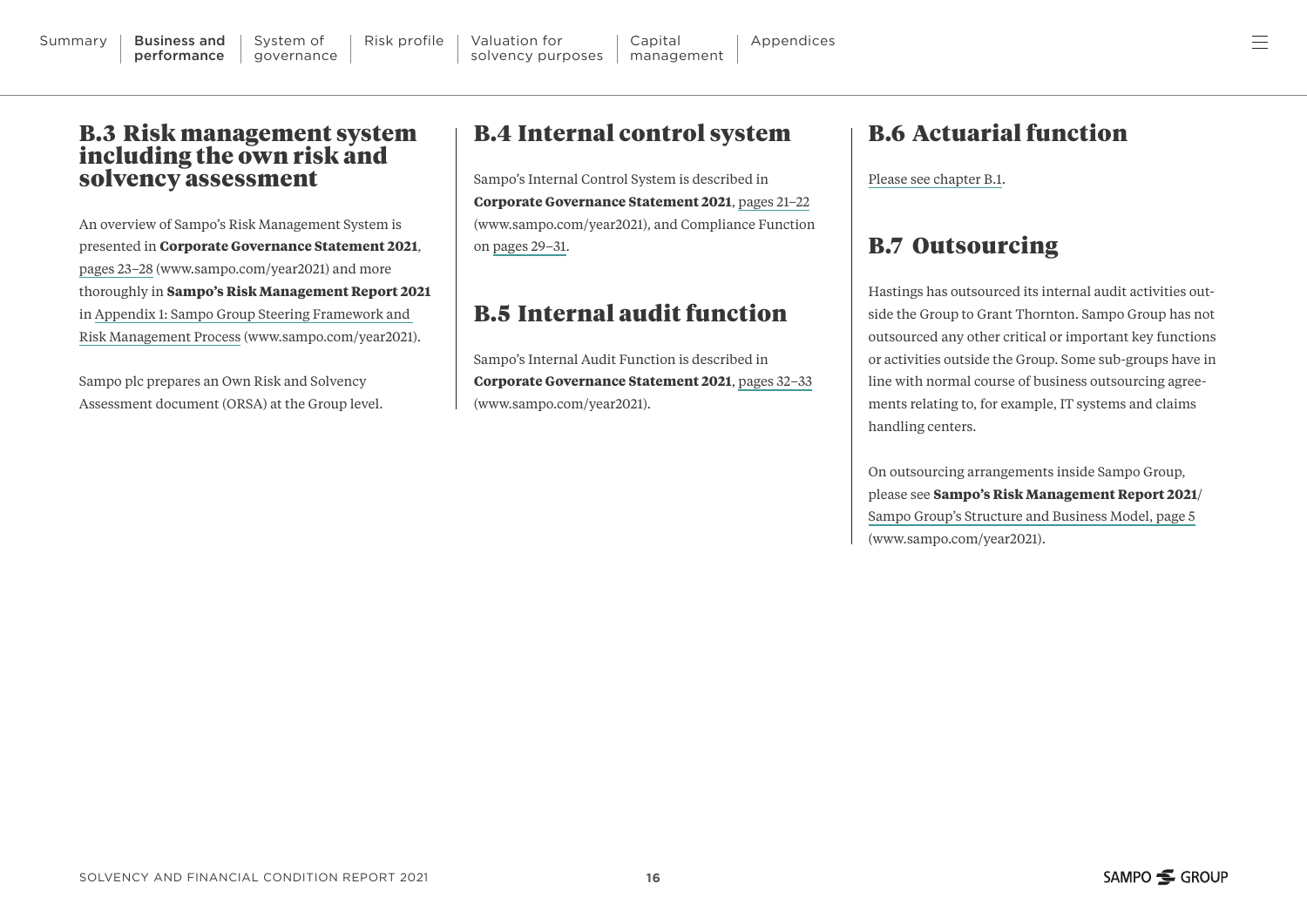#### <span id="page-16-0"></span>C.1 Underwriting risk

A description of underwriting risks and risk concentrations is presented in **[Sampo's Risk Management](https://www.sampo.com/globalassets/year2021/group/sampo2021_risk_management_report.pdf)  Report 2021** [\(www.sampo.com/year2021\)](https://www.sampo.com/globalassets/year2021/group/sampo2021_risk_management_report.pdf) under

- [Sampo Group and Sampo plc/Underwriting Risks at](https://www.sampo.com/globalassets/year2021/group/sampo2021_risk_management_report.pdf#page=13)  [Sampo Group, page 13,](https://www.sampo.com/globalassets/year2021/group/sampo2021_risk_management_report.pdf#page=13)
- [If Group/Underwriting Risks and Performance, page 33,](https://www.sampo.com/globalassets/year2021/group/sampo2021_risk_management_report.pdf#page=33)
- [Topdanmark Group/Underwriting Risks and](https://www.sampo.com/globalassets/year2021/group/sampo2021_risk_management_report.pdf#page=53) [Performance, page 53,](https://www.sampo.com/globalassets/year2021/group/sampo2021_risk_management_report.pdf#page=53)
- [Hastings Group/Underwriting Risks and Performance,](https://www.sampo.com/globalassets/year2021/group/sampo2021_risk_management_report.pdf#page=76)  [page 76,](https://www.sampo.com/globalassets/year2021/group/sampo2021_risk_management_report.pdf#page=76)
- [Mandatum Group/Underwriting Risks and](https://www.sampo.com/globalassets/year2021/group/sampo2021_risk_management_report.pdf#page=87) [Performance, page 87.](https://www.sampo.com/globalassets/year2021/group/sampo2021_risk_management_report.pdf#page=87)

#### C.2 Market risk

A description of Sampo Group's market risks and risk concentrations is presented in **[Sampo's Risk Management](https://www.sampo.com/globalassets/year2021/group/sampo2021_risk_management_report.pdf)  Report 2021** [\(www.sampo.com/year2021\)](https://www.sampo.com/globalassets/year2021/group/sampo2021_risk_management_report.pdf) under

Capital

- [Sampo Group and Sampo plc/Market Risks at](https://www.sampo.com/globalassets/year2021/group/sampo2021_risk_management_report.pdf#page=17) [Sampo Group Level, page 17.](https://www.sampo.com/globalassets/year2021/group/sampo2021_risk_management_report.pdf#page=17)
- [If Group/Market Risks and Investment Performance,](https://www.sampo.com/globalassets/year2021/group/sampo2021_risk_management_report.pdf#page=39)  [page 39,](https://www.sampo.com/globalassets/year2021/group/sampo2021_risk_management_report.pdf#page=39)
- [Topdanmark Group/Market Risks and Investment](https://www.sampo.com/globalassets/year2021/group/sampo2021_risk_management_report.pdf#page=62)  [Performance, page 62,](https://www.sampo.com/globalassets/year2021/group/sampo2021_risk_management_report.pdf#page=62)
- [Hastings Group/Market Risks and Investment](https://www.sampo.com/globalassets/year2021/group/sampo2021_risk_management_report.pdf#page=79) [Performance, page 79,](https://www.sampo.com/globalassets/year2021/group/sampo2021_risk_management_report.pdf#page=79) and
- [Mandatum Group/Market Risks and Investment](https://www.sampo.com/globalassets/year2021/group/sampo2021_risk_management_report.pdf#page=94)  [Performance, page 94.](https://www.sampo.com/globalassets/year2021/group/sampo2021_risk_management_report.pdf#page=94)

The practices and processes concerning investments – complementing the "prudent person principle" – adopted in Sampo Group are presented in **Sampo's Risk Management Report 2021** in [Appendix 3: Selected Management](https://www.sampo.com/globalassets/year2021/group/sampo2021_risk_management_report.pdf#page=134)  [Principles/Principles of Investment Portfolio Manage](https://www.sampo.com/globalassets/year2021/group/sampo2021_risk_management_report.pdf#page=134)[ment and Control of Investment Activities, page 134.](https://www.sampo.com/globalassets/year2021/group/sampo2021_risk_management_report.pdf#page=134)

## C.3 Credit risk

A description of credit risk is presented in **[Sampo's Risk](https://www.sampo.com/globalassets/year2021/group/sampo2021_risk_management_report.pdf)  Management Report 2021** [\(www.sampo.com/year2021\)](https://www.sampo.com/globalassets/year2021/group/sampo2021_risk_management_report.pdf)  under

- [If Group/Counterparty Default Risks, page 45,](https://www.sampo.com/globalassets/year2021/group/sampo2021_risk_management_report.pdf#page=45)
- [Topdanmark Group/Counterparty Default Risks,](https://www.sampo.com/globalassets/year2021/group/sampo2021_risk_management_report.pdf#page=68) [page 68,](https://www.sampo.com/globalassets/year2021/group/sampo2021_risk_management_report.pdf#page=68)
- [Hastings Group/Counterparty Default Risks,](https://www.sampo.com/globalassets/year2021/group/sampo2021_risk_management_report.pdf#page=83) [page 83,](https://www.sampo.com/globalassets/year2021/group/sampo2021_risk_management_report.pdf#page=83) and
- [Mandatum Group/Counterparty Default Risks,](https://www.sampo.com/globalassets/year2021/group/sampo2021_risk_management_report.pdf#page=102)

[page 102.](https://www.sampo.com/globalassets/year2021/group/sampo2021_risk_management_report.pdf#page=102)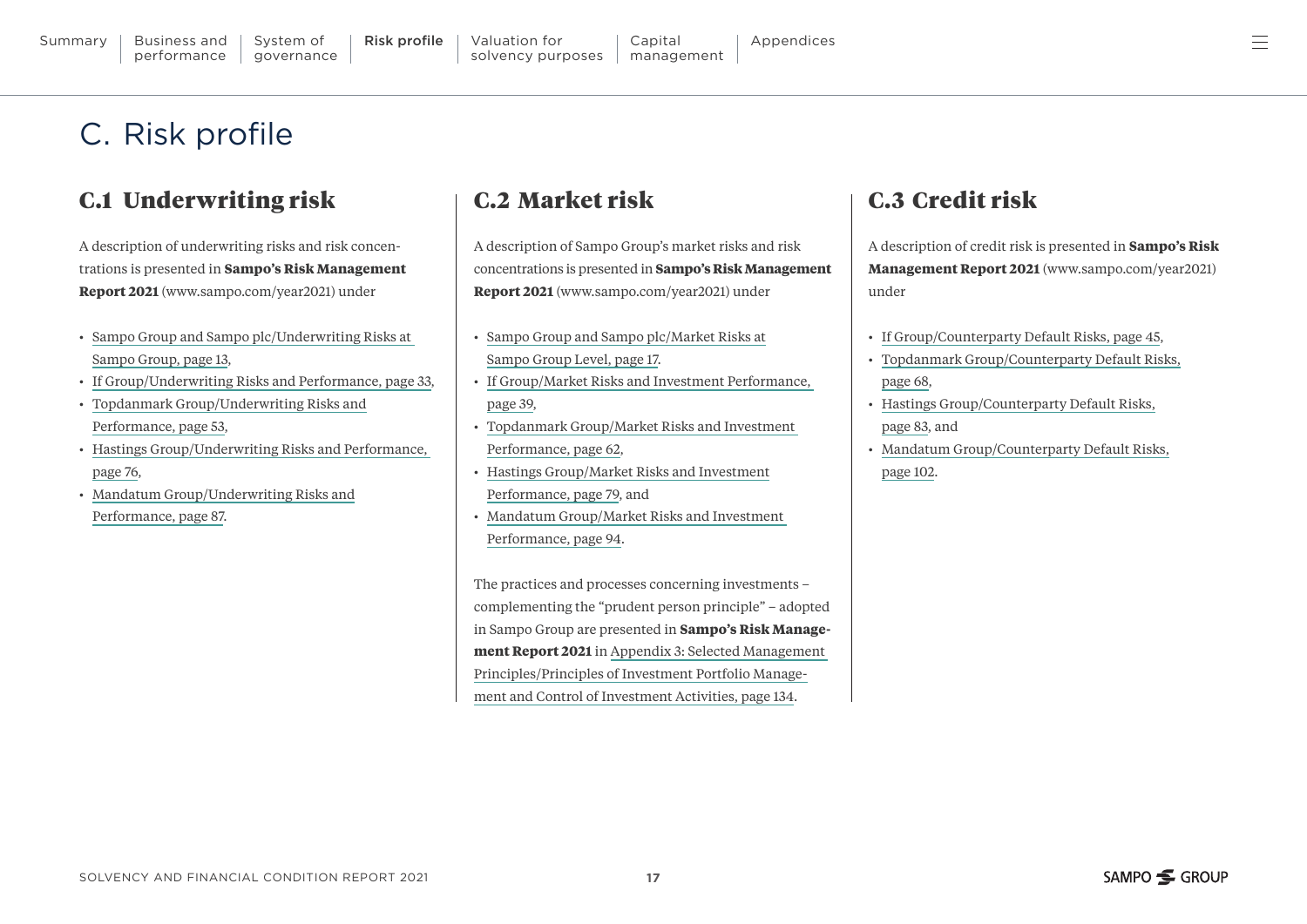<span id="page-17-0"></span>A description of liquidity risk is presented in **Sampo's Risk management report 2021**

[\(www.sampo.com/year2021\)](https://www.sampo.com/globalassets/year2021/group/sampo2021_risk_management_report.pdf) under

- [Sampo Group and Sampo plc/The role of Sampo plc,](https://www.sampo.com/globalassets/year2021/group/sampo2021_risk_management_report.pdf#page=26)  [page 26](https://www.sampo.com/globalassets/year2021/group/sampo2021_risk_management_report.pdf#page=26).
- [If Group/Market Risks and Investment Performance/](https://www.sampo.com/globalassets/year2021/group/sampo2021_risk_management_report.pdf#page=42) [Market Risks of Balance Sheet, page 42,](https://www.sampo.com/globalassets/year2021/group/sampo2021_risk_management_report.pdf#page=42)
- [Topdanmark Group/Market Risks and Investment](https://www.sampo.com/globalassets/year2021/group/sampo2021_risk_management_report.pdf#page=64)  [Performance/Market Risks of Balance Sheet, page 64,](https://www.sampo.com/globalassets/year2021/group/sampo2021_risk_management_report.pdf#page=64)
- [Hastings Group/Market Risks and Investment](https://www.sampo.com/globalassets/year2021/group/sampo2021_risk_management_report.pdf#page=82) [Performance/Liquidity risks, page 82](https://www.sampo.com/globalassets/year2021/group/sampo2021_risk_management_report.pdf#page=82), and
- [Mandatum Group/Market Risks and Investment](https://www.sampo.com/globalassets/year2021/group/sampo2021_risk_management_report.pdf#page=98)  [Performance/Balance sheet market risks, page 98.](https://www.sampo.com/globalassets/year2021/group/sampo2021_risk_management_report.pdf#page=98)

The expected profit included in future premiums (EPIFP) was at 31 December 2021 in non-life business EUR 307 million (EUR 284 million) and in life business EUR 511 million (EUR 519 million).

## C.5 Operational risk

A description of operational risks is presented in **Sampo's Risk Management Report 2021** [\(www.sampo.com/year2021\)](https://www.sampo.com/globalassets/year2021/group/sampo2021_risk_management_report.pdf) under

- [If Group/Operational Risks, page 46,](https://www.sampo.com/globalassets/year2021/group/sampo2021_risk_management_report.pdf#page=46)
- [Topdanmark Group/Operational Risks, page 68,](https://www.sampo.com/globalassets/year2021/group/sampo2021_risk_management_report.pdf#page=68)
- [Hastings Group/Operational Risks, page 83,](https://www.sampo.com/globalassets/year2021/group/sampo2021_risk_management_report.pdf#page=83) and
- [Mandatum Group/Operational Risks, page 102](https://www.sampo.com/globalassets/year2021/group/sampo2021_risk_management_report.pdf#page=102).

## C.6 Other material risks

Once in a calendar year Sampo Group produces an ORSA (Own Risk and Solvency Assessment), where risks and capital and its sensitivity are assessed by conducting stress testing of the Group's solvency position based on different macroeconomic and insurance scenarios. The outcome of these stress tests is that Group remains solvent in all scenarios but in the most severe scenarios the dividend would need to be adjusted.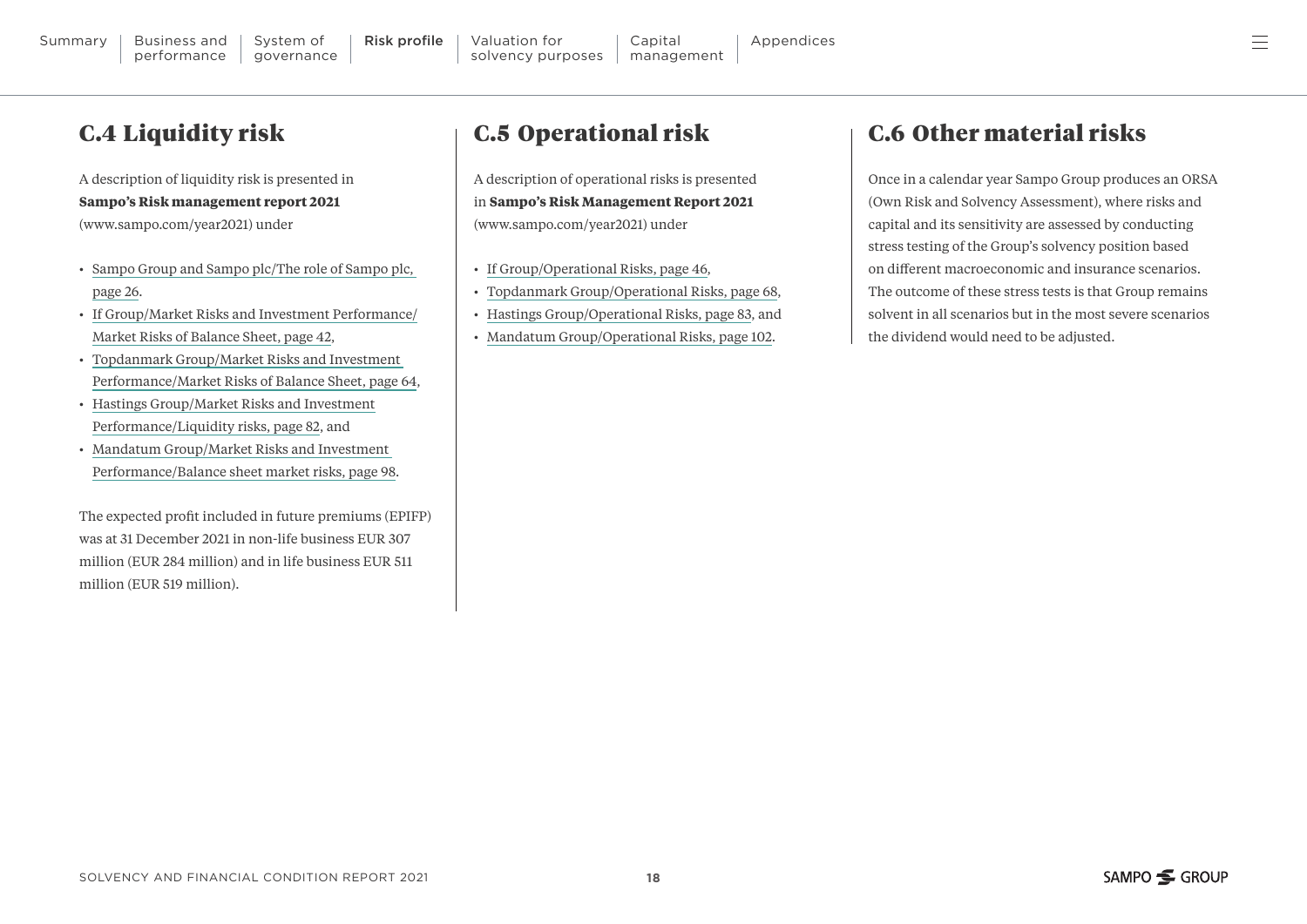# <span id="page-18-0"></span>D. Valuation for solvency purposes

Sampo Group's Solvency II balance sheet (S.02.02.02) is presented in [Appendix 1.](#page-22-0)

## D.1 Assets

A description of how assets are valued for solvency purposes is presented in **Sampo's Risk Management Report 2021** in [Appendix 5: Valuation for Solvency](https://www.sampo.com/globalassets/year2021/group/sampo2021_risk_management_report.pdf#page=145)  [Purposes/Assets, page 145 \(www.sampo.com/year2021\).](https://www.sampo.com/globalassets/year2021/group/sampo2021_risk_management_report.pdf#page=145)

#### D.2 Technical provisions

A description of how non-life and life technical provisions are valued for solvency purposes is presented in **Sampo's Risk Management Report 2021** in [Appendix](https://www.sampo.com/globalassets/year2021/group/sampo2021_risk_management_report.pdf#page=148)  [5: Valuation for Solvency Purposes/Technical Provisions](https://www.sampo.com/globalassets/year2021/group/sampo2021_risk_management_report.pdf#page=148)  [According to Solvency II in Sampo Group, page 148](https://www.sampo.com/globalassets/year2021/group/sampo2021_risk_management_report.pdf#page=148) [\(www.sampo.com/year2021\).](https://www.sampo.com/globalassets/year2021/group/sampo2021_risk_management_report.pdf#page=148)

The impact of long term guarantees and transitional measures reporting template (S.22.01.22) is presented in [Appendix 4.](#page-28-0)

## D.3 Other liabilities

A description of how other liabilities are valued for solvency purposes is presented in **Sampo's Risk Management Report 2021** in [Appendix 5: Valuation](https://www.sampo.com/globalassets/year2021/group/sampo2021_risk_management_report.pdf#page=154) [for Solvency Purposes/Other Liabilities, page 154](https://www.sampo.com/globalassets/year2021/group/sampo2021_risk_management_report.pdf#page=154) [\(www.sampo.com/year2021\).](https://www.sampo.com/globalassets/year2021/group/sampo2021_risk_management_report.pdf#page=154)

#### D.4 Alternative methods for valuation

No significant alternative valuation methods are used in Sampo Group.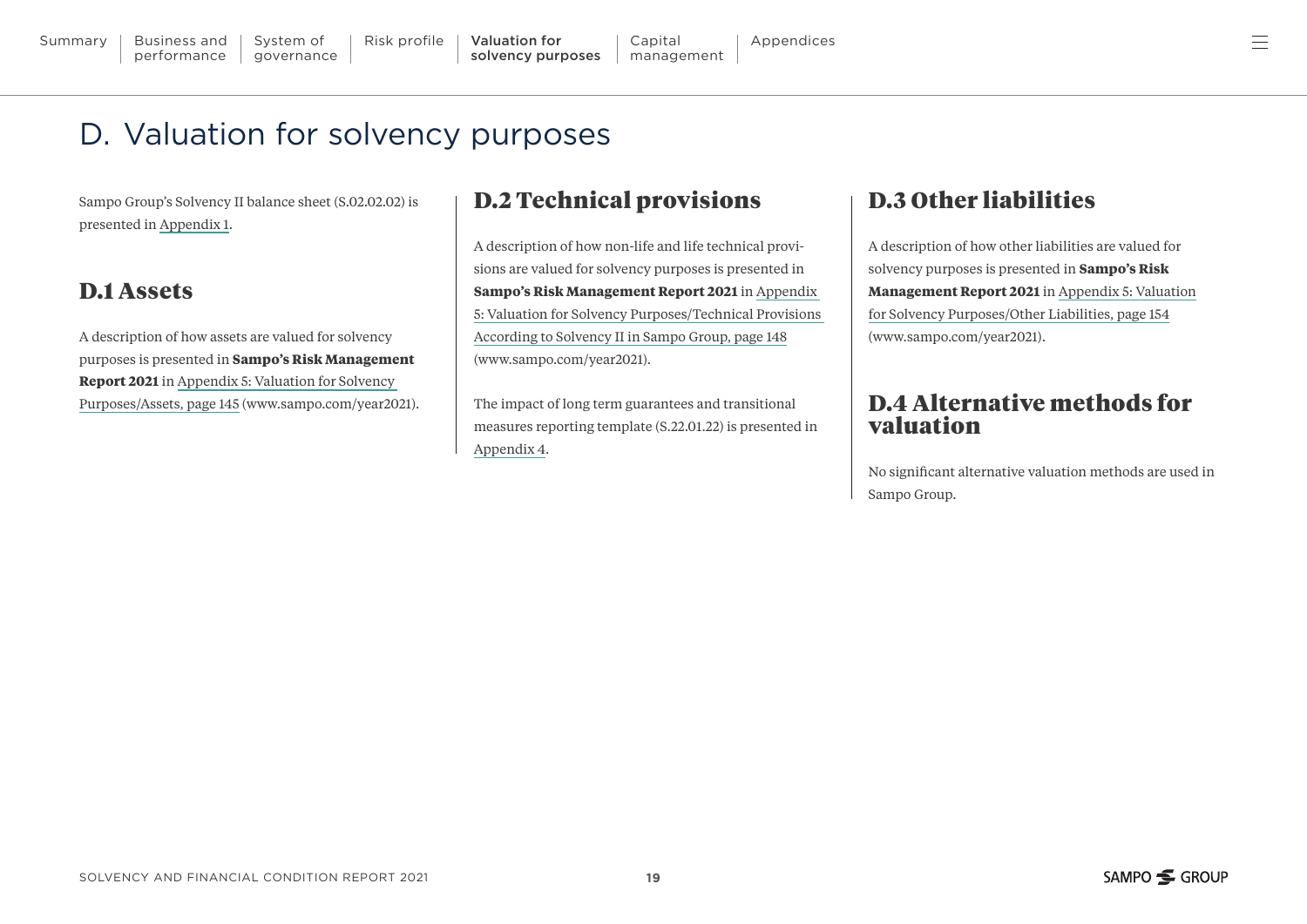# <span id="page-19-0"></span>E. Capital management

## E.1 Own funds

A description of Sampo Group's own funds is presented in **Sampo's Risk Management Report 2021** under [Sampo](https://www.sampo.com/globalassets/year2021/group/sampo2021_risk_management_report.pdf#page=29)  [Group Capitalisation, pages 29–31 \(www.sampo.com/](https://www.sampo.com/globalassets/year2021/group/sampo2021_risk_management_report.pdf#page=29) [year2021\)](https://www.sampo.com/globalassets/year2021/group/sampo2021_risk_management_report.pdf#page=29) with additional information in the subsidiaries' sections on Capitalisation on [pages 46–48,](https://www.sampo.com/globalassets/year2021/group/sampo2021_risk_management_report.pdf#page=46) [70–72](https://www.sampo.com/globalassets/year2021/group/sampo2021_risk_management_report.pdf#page=70), [84–85](https://www.sampo.com/globalassets/year2021/group/sampo2021_risk_management_report.pdf#page=84)  and [104–106.](https://www.sampo.com/globalassets/year2021/group/sampo2021_risk_management_report.pdf#page=104)

Sampo plc applies the consolidation method for the Group. Sampo Group's total Eligible own funds to meet the Group SCR as at 31 December 2021 was EUR 10,924 million (9,978), Group's SCR was EUR 5,905million (5,670) and the ratio of Eligible own funds to the Group SCR was 185 per cent (176).

The Eligible amount of own funds to cover Group's consolidated SCR and Minimum Consolidated Group SCR by tiers is separately presented in Own funds reporting template (S.23.01.22). For further information see [Appendix 5.](#page-29-0)

There is no material difference between Sampo Group's equity shown in the financial statement and the Solvency II excess of assets over liabilities, except for the differences resulting from calculation of technical provision and the treatment of intangible assets. Nordea and Nordax holdings are treated as equity investments in Solvency II. In financial accounting Nordax is an associated company and the holding in Nordea is treated as Non-current assets held for sale under IFRS 5. Reconciliation between these two is presented in the next table.

#### **Reconciliation of shareholders' equity IFRS to the excess of assets over liabilities in Solvency II**

| <b>EURm</b>                                                    | 2021           |
|----------------------------------------------------------------|----------------|
| <b>Group equity, IFRS</b>                                      | 13,464         |
| Eliminations of assets not recognised in SII B/S               | $-3,978$       |
| <b>DTA</b>                                                     | $-2$           |
| Properties                                                     | $\overline{4}$ |
| Reinsurance recoverables                                       | $-216$         |
| Insurance and intermediaries receivables and other receivables | $-1,545$       |
| Own shares                                                     | 476            |
| Technical provisions                                           | 3,413          |
| <b>DTL</b>                                                     | 162            |
| <b>Financial liabilities</b>                                   | $-82$          |
| Other assets and liabilities                                   | 711            |
| Excess of assets over liabilities, Solvency II                 | 12,406         |

ᆖ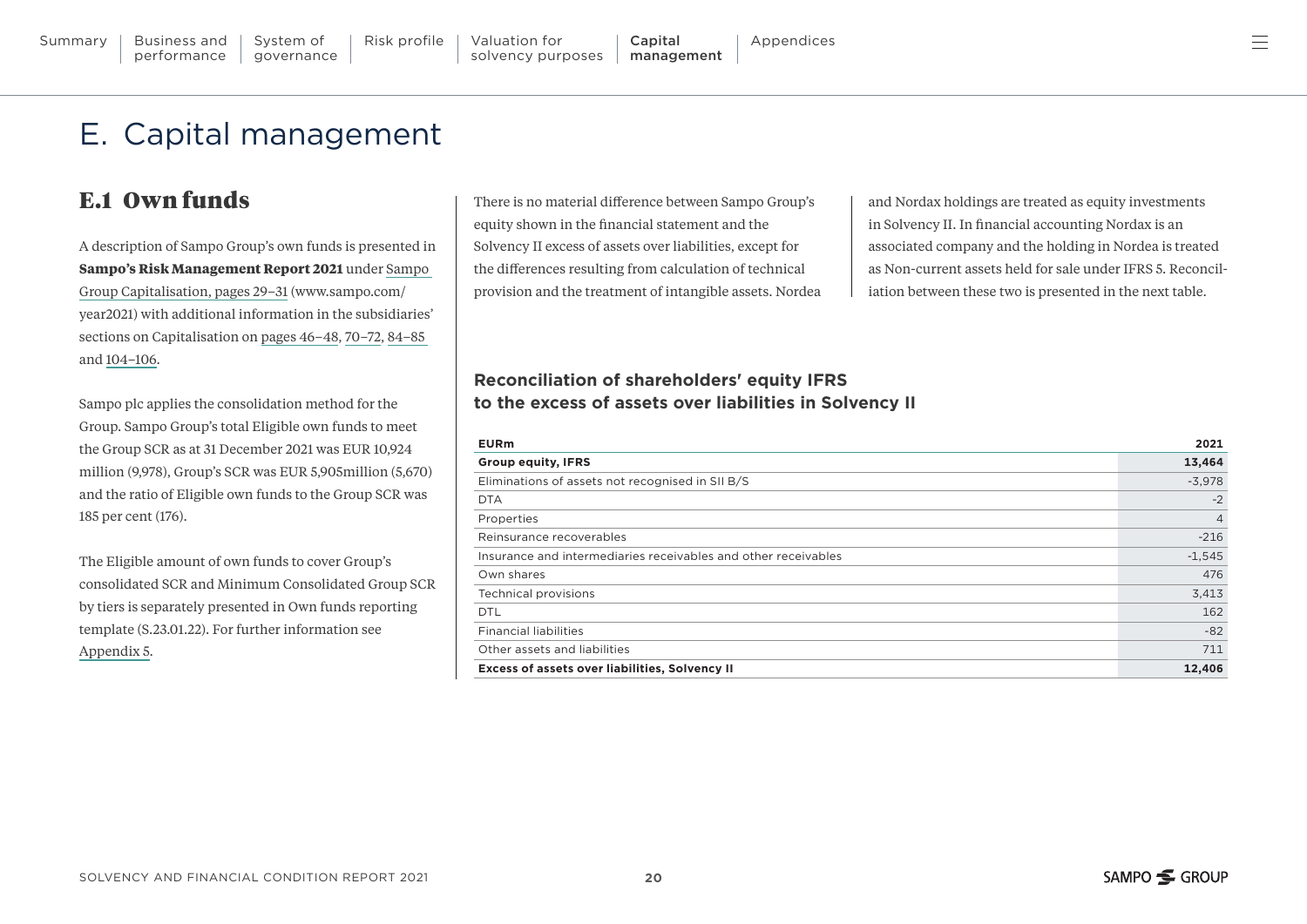#### <span id="page-20-0"></span>E.2 Solvency Capital Requirement and minimum capital requirement

A description of Sampo Group's Solvency Capital Requirement (SCR) is presented in **Sampo's Risk Management Report 2021** [\(www.sampo.com/year2021\)](https://www.sampo.com/globalassets/year2021/group/sampo2021_risk_management_report.pdf) under

- [Sampo Group Capitalisation, page 29–31,](https://www.sampo.com/globalassets/year2021/group/sampo2021_risk_management_report.pdf#page=29)
- [Appendix 4: Profitability, Risks and Capital/](https://www.sampo.com/globalassets/year2021/group/sampo2021_risk_management_report.pdf#page=140) [Capitalisation at the Group Level, page 140](https://www.sampo.com/globalassets/year2021/group/sampo2021_risk_management_report.pdf#page=140), and
- Subsidiaries' sections Capitalisation on [pages 46–48](https://www.sampo.com/globalassets/year2021/group/sampo2021_risk_management_report.pdf#page=46), [70–72,](https://www.sampo.com/globalassets/year2021/group/sampo2021_risk_management_report.pdf#page=70) [84–85](https://www.sampo.com/globalassets/year2021/group/sampo2021_risk_management_report.pdf#page=84) and [104–106.](https://www.sampo.com/globalassets/year2021/group/sampo2021_risk_management_report.pdf#page=104)

Sampo Group applies the standard formula for its SCR calculation. Sampo Group's SCR was EUR 5,905 million (5,670) as at 31 December 2021. The SCR template (S.25.01.22) shows capital requirements by risks and by sectors. For further information see [Appendix 6.](#page-31-0)

Topdanmark applies simplified calculations when calculating the capital requirement for income protection disability-morbidity risk as well as for health expense risk.

The Group's minimum consolidated SCR ("MCR"), which is the sum of minimum SCR's of If, Topdanmark, Hastings and Mandatum was EUR 1,468 million as at 31 December 2021 (1,355).

If and Topdanmark MCRs are defined as sums of the MCRs of each legal entity in the respective groups. If's MCR was 39 per cent of its group SF SCR, Topdanmark's was 43 per cent, Hastings' was 26 per cent and Mandatum Life's was 24 per cent as at 31 December 2021. MCRs are calculated so that the main inputs are non-life technical provisions and premiums as well as life technical provisions and capital at risk.

Capital Management section's subtitles E.3 Use of standard equity risk sub-module in calculation of Solvency Capital Requirement, E.4 Difference between standard formula and Internal model used and E.5 Non-compliance with Minimum Capital Requirement and non-compliance with Solvency Capital Requirement are not relevant for Sampo Group.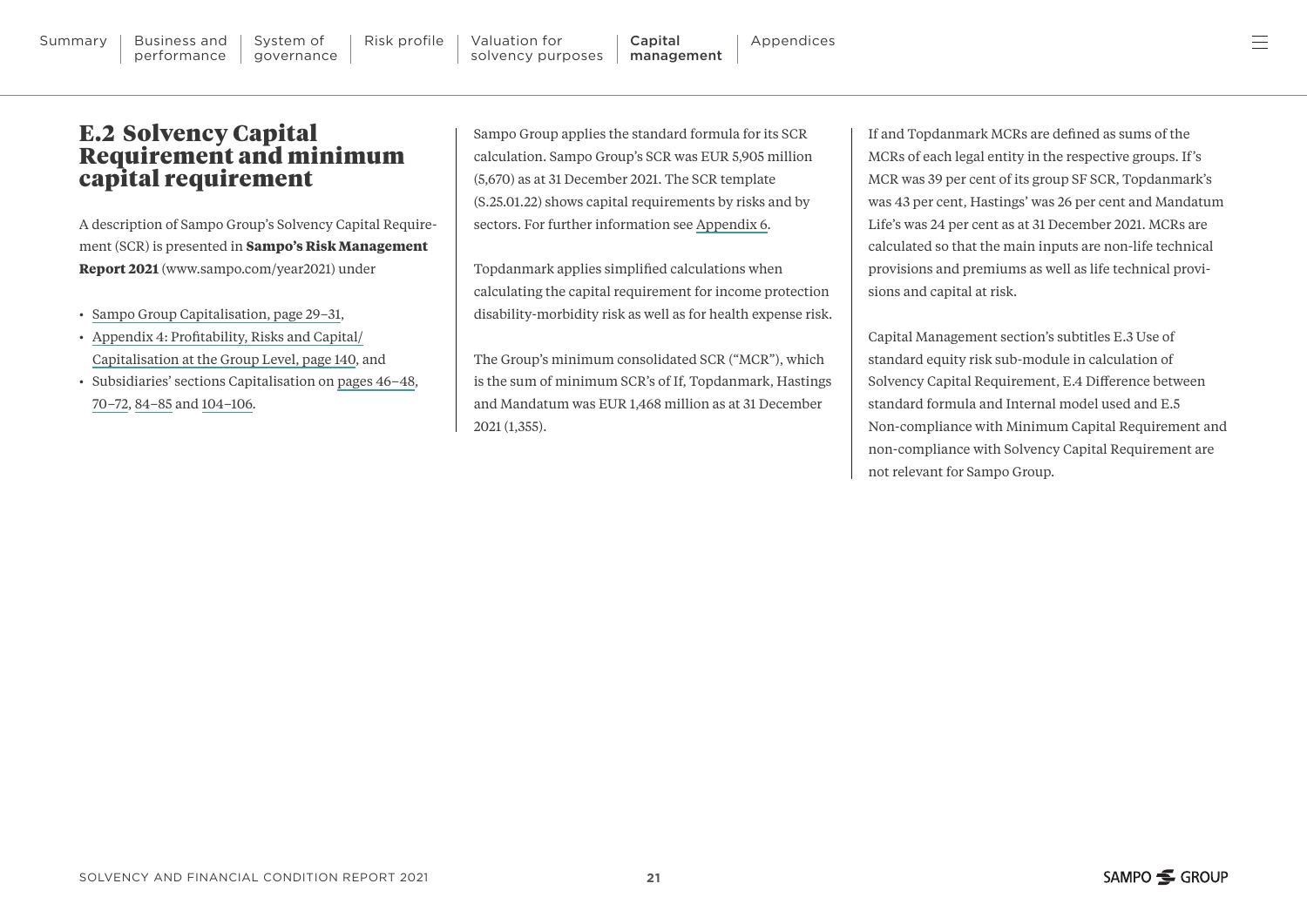<span id="page-21-0"></span>[23](#page-22-0) Appendix 1: Balance sheet (S.02.01.02)

[25](#page-24-0) Appendix 2: Premiums, claims and expenses by line of business (S.05.01.02)

[27](#page-26-0) Appendix 3: Premiums, claims and expenses by country (S.05.02.01)

[29](#page-28-0)

Appendix 4: Impact of long term guarantees measures and transitionals (S.22.01.22)

[30](#page-29-0) Appendix 5: Own funds (S.23.01.22)

[32](#page-31-0) Appendix 6: Solvency Capital Requirement – for groups on standard formula (S.25.01.22)

[33](#page-32-0) Appendix 7: Undertakings in the scope of the Group (S.32.01.22)

# APPENDICES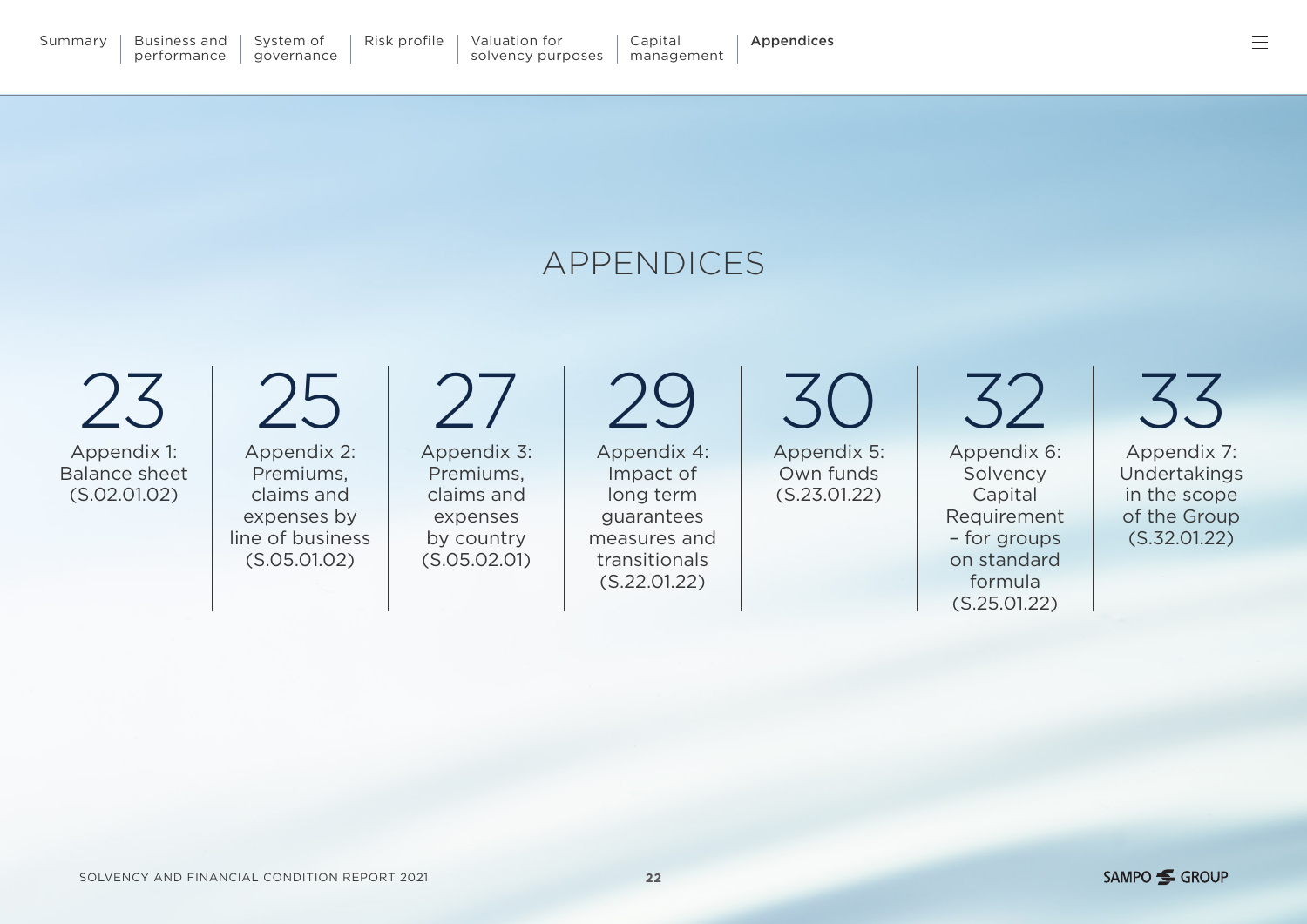# <span id="page-22-0"></span>Appendix 1: Balance sheet (S.02.01.02) >

#### **Balance sheet**

|                                                                                    |       | <b>Solvency II value</b> |
|------------------------------------------------------------------------------------|-------|--------------------------|
|                                                                                    |       | C0010                    |
| <b>Assets</b>                                                                      |       |                          |
| Intangible assets                                                                  | R0030 |                          |
| Deferred tax assets                                                                | R0040 | 37,761                   |
| Pension benefit surplus                                                            | R0050 | $\Omega$                 |
| Property, plant & equipment held for own use                                       | R0060 | 361,665                  |
| Investments (other than assets held for index-linked and<br>unit-linked contracts) | R0070 | 27,265,521               |
| Property (other than for own use)                                                  | R0080 | 570,238                  |
| Holdings in related undertakings, including participations                         | R0090 | 330,344                  |
| Equities                                                                           | R0100 | 6,025,680                |
| Equities - listed                                                                  | R0110 | 5,177,909                |
| Equities - unlisted                                                                | R0120 | 847.772                  |
| <b>Bonds</b>                                                                       | R0130 | 17,593,466               |
| Government Bonds                                                                   | R0140 | 1,645,353                |
| <b>Corporate Bonds</b>                                                             | R0150 | 15,764,025               |
| Structured notes                                                                   | R0160 | 0                        |
| Collateralised securities                                                          | R0170 | 184,088                  |
| Collective Investments Undertakings                                                | R0180 | 2,388,741                |
| Derivatives                                                                        | R0190 | 54,240                   |
| Deposits other than cash equivalents                                               | R0200 | 302,811                  |
| Other investments                                                                  | R0210 | 0                        |
| Assets held for index-linked and unit-linked contracts                             | R0220 | 19,941,540               |
| Loans and mortgages                                                                | R0230 | 394,515                  |
| Loans on policies                                                                  | R0240 | 128,538                  |
| Loans and mortgages to individuals                                                 | R0250 | 31,076                   |
| Other loans and mortgages                                                          | R0260 | 234,901                  |

|                                                                                           |              | C0010      |
|-------------------------------------------------------------------------------------------|--------------|------------|
| Reinsurance recoverables from:                                                            | R0270        | 2,077,081  |
| Non-life and health similar to non-life                                                   | R0280        | 1,941,288  |
| Non-life excluding health                                                                 | R0290        | 1,919,102  |
| Health similar to non-life                                                                | R0300        | 22,186     |
| Life and health similar to life, excluding health and<br>index-linked and unit-linked     | R0310        | 135,794    |
| Health similar to life                                                                    | R0320        | 4,850      |
| Life excluding health and index-linked and unit-linked                                    | R0330        | 130,944    |
| Life index-linked and unit-linked                                                         | R0340        | O          |
| Deposits to cedants                                                                       | R0350        | $\Omega$   |
| Insurance and intermediaries receivables                                                  | R0360        | 555,455    |
| Reinsurance receivables                                                                   | R0370        | 26,129     |
| Receivables (trade, not insurance)                                                        | R0380        | 157,046    |
| Own shares (held directly)                                                                | R0390        | 476,075    |
| Amounts due in respect of own fund items or initial fund called<br>up but not yet paid in | R0400        | $\Omega$   |
| Cash and cash equivalents                                                                 | R0410        | 4,735,513  |
| Any other assets, not elsewhere shown                                                     | R0420        | 252,171    |
| <b>Total assets</b>                                                                       | <b>R0500</b> | 56,280,473 |

**Solvency II value**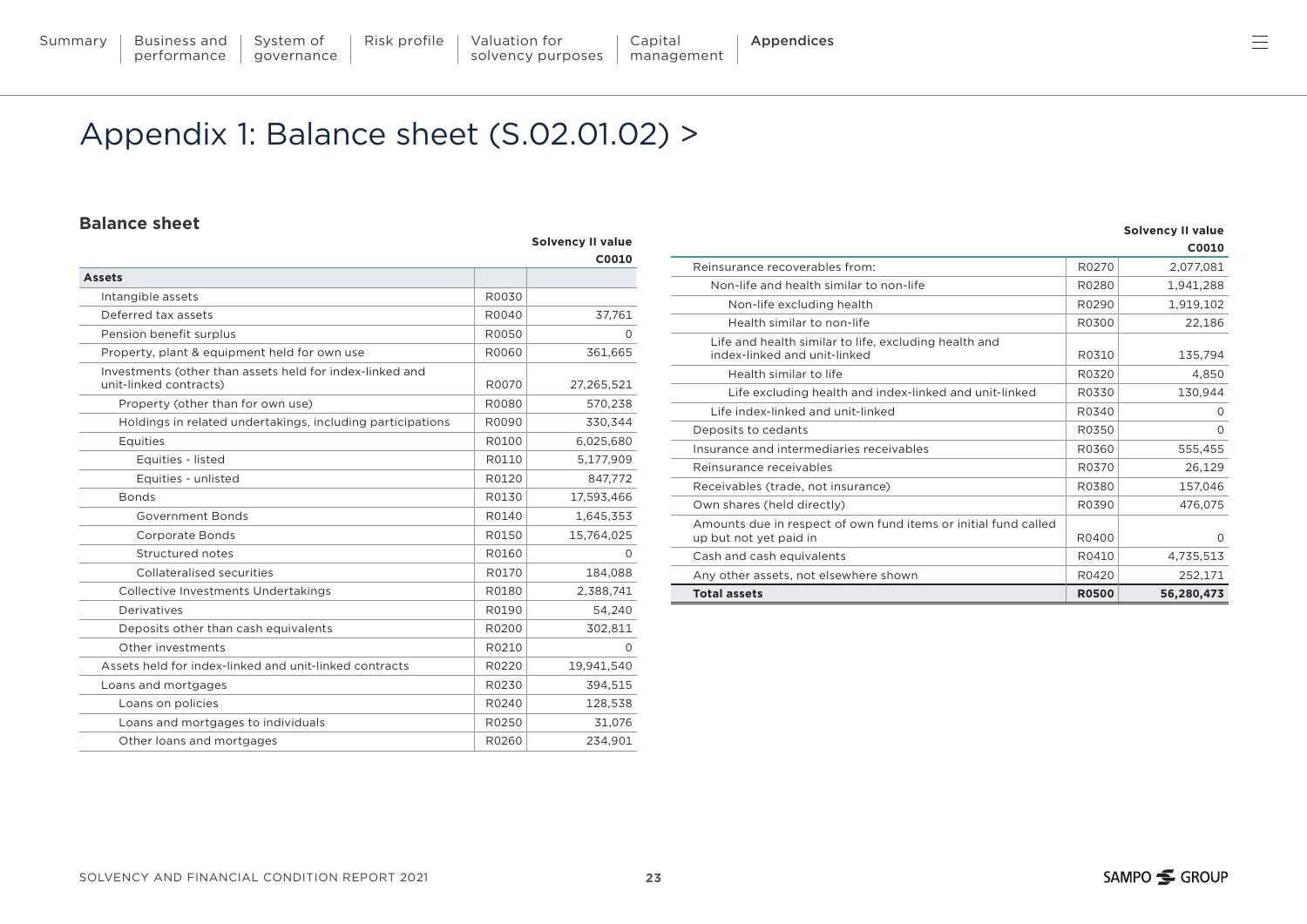[Summary](#page-2-0) | Business and performance

System of [governance](#page-14-0)

#### > Appendix 1: Balance sheet (S.02.01.02)

#### **Balance sheet**

|                                                                                    |       | <b>Solvency II value</b> |
|------------------------------------------------------------------------------------|-------|--------------------------|
|                                                                                    |       | C0010                    |
| <b>Liabilities</b>                                                                 |       |                          |
| Technical provisions - non-life                                                    | R0510 | 8,470,940                |
| Technical provisions - non-life (excluding health)                                 | R0520 | 6,483,579                |
| Technical provisions calculated as a whole                                         | R0530 | 0                        |
| <b>Best Estimate</b>                                                               | R0540 | 6,305,749                |
| Risk margin                                                                        | R0550 | 177,830                  |
| Technical provisions - health (similar to non-life)                                | R0560 | 1,987,361                |
| Technical provisions calculated as a whole                                         | R0570 | 0                        |
| <b>Best Estimate</b>                                                               | R0580 | 1,904,444                |
| Risk margin                                                                        | R0590 | 82,918                   |
| Technical provisions - life (excluding index-linked and<br>unit-linked)            | R0600 | 9,180,115                |
| Technical provisions - health (similar to life)                                    | R0610 | 2,013,127                |
| Technical provisions calculated as a whole                                         | R0620 | $\Omega$                 |
| <b>Best Estimate</b>                                                               | R0630 | 1,953,716                |
| Risk margin                                                                        | R0640 | 59,411                   |
| Technical provisions - life (excluding health and<br>index-linked and unit-linked) | R0650 | 7,166,988                |
| Technical provisions calculated as a whole                                         | R0660 | $\Omega$                 |
| <b>Best Estimate</b>                                                               | R0670 | 6,966,553                |
| Risk margin                                                                        | R0680 | 200,435                  |
| Technical provisions - index-linked and unit-linked                                | R0690 | 19,053,329               |
| Technical provisions calculated as a whole                                         | R0700 | 8,830,368                |
| <b>Best Estimate</b>                                                               | R0710 | 10,129,671               |
| Risk margin                                                                        | R0720 | 93,290                   |
| Other technical provisions                                                         | R0730 | 0                        |
| <b>Contingent liabilities</b>                                                      | R0740 | 0                        |
| Provisions other than technical provisions                                         | R0750 | 9.455                    |

|                                                                    |                   | <b>Solvency II value</b> |
|--------------------------------------------------------------------|-------------------|--------------------------|
|                                                                    |                   | C0010                    |
| Pension benefit obligations                                        | R0760             | 29,731                   |
| Deposits from reinsurers                                           | R0770             | 1,423                    |
| Deferred tax liabilities                                           | R0780             | 684,053                  |
| Derivatives                                                        | R0790             | 121,393                  |
| Debts owed to credit institutions                                  | R0800             | 365,821                  |
| Financial liabilities other than debts owed to credit institutions | R0810             | 2,139,389                |
| Insurance & intermediaries payables                                | R0820             | 233,675                  |
| Reinsurance payables                                               | R0830             | 223,092                  |
| Payables (trade, not insurance)                                    | R0840             | 578,899                  |
| Subordinated liabilities                                           | R0850             | 2,047,306                |
| Subordinated liabilities not in Basic Own Funds                    | R0860             | $\Omega$                 |
| Subordinated liabilities in Basic Own Funds                        | R0870             | 2,047,306                |
| Any other liabilities, not elsewhere shown                         | R0880             | 735,602                  |
| <b>Total liabilities</b>                                           | <b>R0900</b>      | 43,874,223               |
| <b>Excess of assets over liabilities</b>                           | R <sub>1000</sub> | 12,406,250               |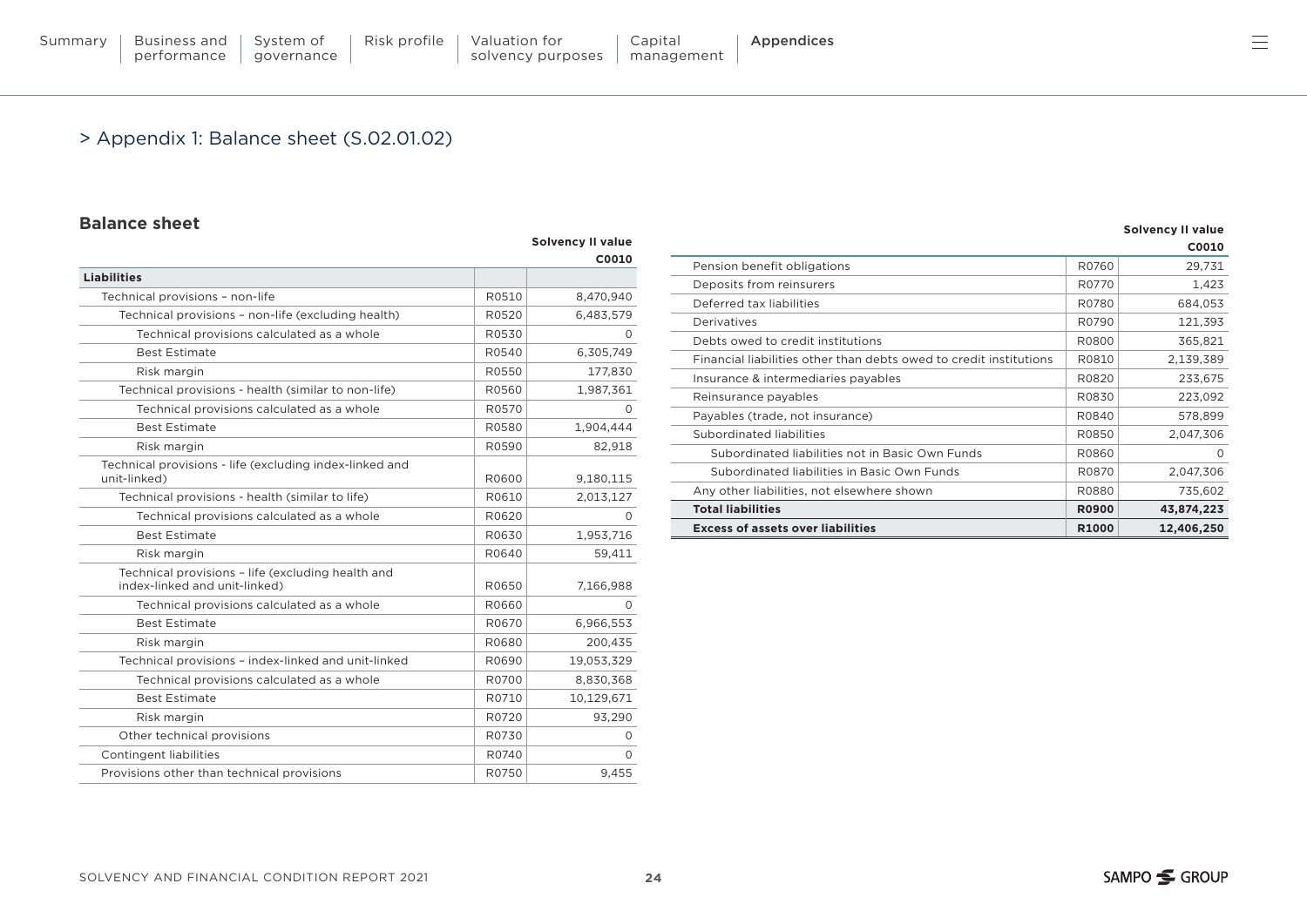# <span id="page-24-0"></span>Appendix 2: Premiums, claims and expenses by line of business (S.05.01.02) >

| <b>Non-Life</b>                                  |              | Line of business for: non-life insurance and reinsurance obligations<br>(direct business and accepted proportional reinsurance) |                                            |                                                     |                                                     |                                      |                                                        |                                                                      |                                 |                                                        |                            |                               | Line of business for: accepted<br>non-proportional reinsurance |       |                                 |                                         | Total                  |           |
|--------------------------------------------------|--------------|---------------------------------------------------------------------------------------------------------------------------------|--------------------------------------------|-----------------------------------------------------|-----------------------------------------------------|--------------------------------------|--------------------------------------------------------|----------------------------------------------------------------------|---------------------------------|--------------------------------------------------------|----------------------------|-------------------------------|----------------------------------------------------------------|-------|---------------------------------|-----------------------------------------|------------------------|-----------|
|                                                  |              | Medical<br>expense<br>insurance<br>C0010                                                                                        | Income<br>protection<br>insurance<br>C0020 | Workers'<br>compen-<br>sation<br>insurance<br>C0030 | Motor<br>vehicle<br>liability<br>insurance<br>C0040 | Other<br>motor<br>insurance<br>C0050 | Marine.<br>aviation<br>transport<br>insurance<br>C0060 | Fire and<br>other<br>and damage to<br>property<br>insurance<br>C0070 | liability<br>insurance<br>C0080 | General Credit and<br>suretyship<br>insurance<br>C0090 | Legal<br>expenses<br>C0100 | insurance Assistance<br>C0110 | Miscel-<br>laneous<br>financial<br>loss<br>C0120               | C0130 | <b>Health Casualty</b><br>C0140 | Marine.<br>aviation,<br>trans-<br>C0150 | port Property<br>C0160 | C0200     |
| <b>Premiums written</b>                          |              |                                                                                                                                 |                                            |                                                     |                                                     |                                      |                                                        |                                                                      |                                 |                                                        |                            |                               |                                                                |       |                                 |                                         |                        |           |
| <b>Gross - Direct Business</b>                   | R0110        | 315,249                                                                                                                         | 509,506                                    |                                                     | 291,762 1,418,013 2,072,635                         |                                      |                                                        | 117,972 2,213,314                                                    | 376.560                         |                                                        |                            | 28,683                        | 15,508                                                         |       |                                 |                                         |                        | 7,359,202 |
| Gross - Proportional<br>reinsurance accepted     | R0120        |                                                                                                                                 |                                            |                                                     |                                                     |                                      | 15,515                                                 | 119,891                                                              | 45,521                          |                                                        |                            |                               |                                                                |       |                                 |                                         |                        | 180,927   |
| Gross - Non-proportional<br>reinsurance accepted | R0130        |                                                                                                                                 |                                            |                                                     |                                                     |                                      |                                                        |                                                                      |                                 |                                                        |                            |                               |                                                                |       |                                 |                                         |                        |           |
| Reinsurers' share                                | R0140        | 288                                                                                                                             | 3,139                                      | 5,670                                               | 455,412                                             | 180,543                              | 26,316                                                 | 258,258                                                              | 60,730                          |                                                        |                            |                               |                                                                |       |                                 |                                         |                        | 990,357   |
| Net                                              | R0200        | 314,961                                                                                                                         | 506,367                                    | 286,092                                             | 962,600                                             | 1,892,092                            |                                                        | 107,170 2,074,948                                                    | 361.351                         |                                                        |                            | 28,683                        | 15,508                                                         |       |                                 |                                         |                        | 6,549,771 |
| <b>Premiums earned</b>                           |              |                                                                                                                                 |                                            |                                                     |                                                     |                                      |                                                        |                                                                      |                                 |                                                        |                            |                               |                                                                |       |                                 |                                         |                        |           |
| <b>Gross - Direct Business</b>                   | R0210        | 308,757                                                                                                                         | 498,414                                    |                                                     | 291,888 1,412,022                                   | 2,046,192                            |                                                        | 117,685 2,171,750                                                    | 366.657                         |                                                        |                            | 28,975                        | 15,963                                                         |       |                                 |                                         |                        | 7.258.303 |
| Gross - Proportional<br>reinsurance accepted     | R0220        |                                                                                                                                 |                                            |                                                     |                                                     |                                      | 15.705                                                 | 117.803                                                              | 45.024                          |                                                        |                            |                               |                                                                |       |                                 |                                         |                        | 178.531   |
| Gross - Non-proportional<br>reinsurance accepted | R0230        |                                                                                                                                 |                                            |                                                     |                                                     |                                      |                                                        |                                                                      |                                 |                                                        |                            |                               |                                                                |       |                                 |                                         |                        |           |
| Reinsurers' share                                | R0240        | 588                                                                                                                             | 3.315                                      | 5.852                                               | 444.886                                             | 176.606                              | 25.702                                                 | 250.421                                                              | 58.714                          |                                                        |                            |                               |                                                                |       |                                 |                                         |                        | 966.084   |
| Net                                              | R0300        | 308.170                                                                                                                         | 495.099                                    | 286.036                                             | 967.136                                             | 1.869.586                            | 107.688                                                | 2.039.132                                                            | 352.967                         |                                                        |                            | 28.975                        | 15.963                                                         |       |                                 |                                         |                        | 6.470.751 |
| <b>Claims incurred</b>                           |              |                                                                                                                                 |                                            |                                                     |                                                     |                                      |                                                        |                                                                      |                                 |                                                        |                            |                               |                                                                |       |                                 |                                         |                        |           |
| <b>Gross - Direct Business</b>                   | R0310        | 177,202                                                                                                                         | 291,246                                    | 137.603                                             |                                                     | 868,853 1,300,701                    |                                                        | 29.547 1.346.693                                                     | 222,213                         |                                                        |                            | 4,705                         | 6,602                                                          |       |                                 |                                         |                        | 4,385,365 |
| Gross - Proportional<br>reinsurance accepted     | R0320        |                                                                                                                                 |                                            |                                                     |                                                     |                                      | 21,868                                                 | 142,840                                                              | 24,429                          |                                                        |                            |                               |                                                                |       |                                 |                                         |                        | 189.137   |
| Gross - Non-proportional<br>reinsurance accepted | R0330        |                                                                                                                                 |                                            |                                                     |                                                     |                                      |                                                        |                                                                      |                                 |                                                        |                            |                               |                                                                |       |                                 |                                         |                        |           |
| Reinsurers' share                                | R0340        | $-4,811$                                                                                                                        | $-4,622$                                   | $-2,888$                                            | 466,176                                             | 186,192                              | 14,131                                                 | 178,326                                                              | 34,413                          |                                                        |                            |                               |                                                                |       |                                 |                                         |                        | 866,917   |
| Net                                              | R0400        | 182.012                                                                                                                         | 295.869                                    | 140.491                                             | 402.677                                             | 1.114.508                            |                                                        | 37.284 1.311.207                                                     | 212.230                         |                                                        |                            | 4.705                         | 6.602                                                          |       |                                 |                                         |                        | 3.707.586 |
| Changes in other technical<br>provisions         |              |                                                                                                                                 |                                            |                                                     |                                                     |                                      |                                                        |                                                                      |                                 |                                                        |                            |                               |                                                                |       |                                 |                                         |                        |           |
| <b>Gross - Direct Business</b>                   | R0410        |                                                                                                                                 |                                            |                                                     |                                                     |                                      |                                                        |                                                                      |                                 |                                                        |                            |                               |                                                                |       |                                 |                                         |                        |           |
| Gross - Proportional<br>reinsurance accepted     | R0420        |                                                                                                                                 |                                            |                                                     |                                                     |                                      |                                                        |                                                                      |                                 |                                                        |                            |                               |                                                                |       |                                 |                                         |                        |           |
| Gross - Non-proportional<br>reinsurance accepted | R0430        |                                                                                                                                 |                                            |                                                     |                                                     |                                      |                                                        |                                                                      |                                 |                                                        |                            |                               |                                                                |       |                                 |                                         |                        |           |
| Reinsurers' share                                | R0440        |                                                                                                                                 |                                            |                                                     |                                                     |                                      |                                                        |                                                                      |                                 |                                                        |                            |                               |                                                                |       |                                 |                                         |                        |           |
| Net                                              | R0500        |                                                                                                                                 |                                            |                                                     |                                                     |                                      |                                                        |                                                                      |                                 |                                                        |                            |                               |                                                                |       |                                 |                                         |                        |           |
| <b>Expenses incurred</b>                         | <b>R0550</b> | 78,225                                                                                                                          | 119,553                                    | 60,920                                              | 264,581                                             | 388,049                              | 24,367                                                 | 438,445                                                              | 75,503                          |                                                        |                            | 6,907                         | 2,347                                                          |       |                                 |                                         |                        | 1,458,899 |
| <b>Other expenses</b>                            | R1200        |                                                                                                                                 |                                            |                                                     |                                                     |                                      |                                                        |                                                                      |                                 |                                                        |                            |                               |                                                                |       |                                 |                                         |                        | $-2,603$  |
| <b>Total expenses</b>                            | R1300        |                                                                                                                                 |                                            |                                                     |                                                     |                                      |                                                        |                                                                      |                                 |                                                        |                            |                               |                                                                |       |                                 |                                         |                        | 1,456,295 |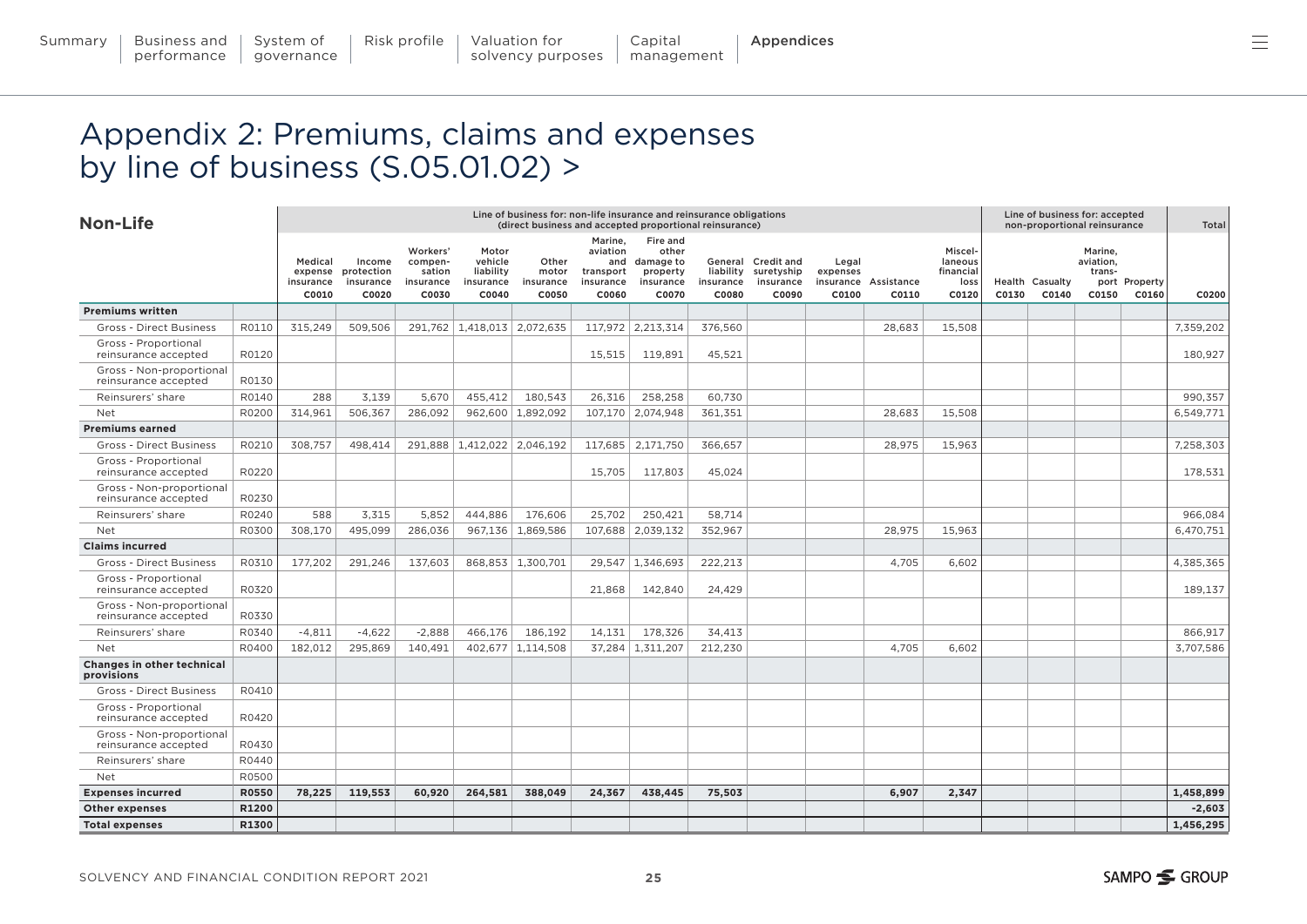System of [governance](#page-14-0)

#### > Appendix 2: Premiums, claims and expenses by line of business (S.05.01.02)

**Life**

|                                                 |              |                            | Life reinsurance obligations                     | <b>Total</b>                                     |                         |                                                                                                                      |                                                                                                                                                             |                       |                     |               |
|-------------------------------------------------|--------------|----------------------------|--------------------------------------------------|--------------------------------------------------|-------------------------|----------------------------------------------------------------------------------------------------------------------|-------------------------------------------------------------------------------------------------------------------------------------------------------------|-----------------------|---------------------|---------------|
|                                                 |              | <b>Health</b><br>insurance | <b>Insurance</b><br>with profit<br>participation | Index-<br>linked and<br>unit-linked<br>insurance | Other life<br>insurance | <b>Annuities stemming</b><br>from non-life<br>insurance contracts<br>and relating to health<br>insurance obligations | <b>Annuities stemming</b><br>from non-life<br>insurance contracts<br>and relating to<br>insurance obligations<br>other than health<br>insurance obligations | Health<br>reinsurance | Life<br>reinsurance |               |
| <b>Premiums written</b>                         |              | C0210                      | C0220                                            | C0230                                            | C0240                   | C0250                                                                                                                | C0260                                                                                                                                                       | C0270                 | C0280               | C0300         |
| Gross                                           | R1410        |                            | 154.011                                          | 2,667,060                                        | 87,206                  | 49.529                                                                                                               |                                                                                                                                                             |                       | 108                 | 2,957,914     |
| Reinsurers' share                               | R1420        |                            | 8,806                                            |                                                  | 2,173                   | 371                                                                                                                  |                                                                                                                                                             |                       |                     | 11,350        |
| <b>Net</b>                                      | R1500        |                            | 145,206                                          | 2,667,060                                        | 85,033                  | 49,158                                                                                                               |                                                                                                                                                             |                       |                     | 108 2,946,564 |
| <b>Premiums earned</b>                          |              |                            |                                                  |                                                  |                         |                                                                                                                      |                                                                                                                                                             |                       |                     |               |
| Gross                                           | R1510        |                            | 154.011                                          | 2,667,060                                        | 85.205                  | 46.662                                                                                                               |                                                                                                                                                             |                       | 108                 | 2,953,046     |
| Reinsurers' share                               | R1520        |                            | 8,806                                            |                                                  | 2,208                   | 371                                                                                                                  |                                                                                                                                                             |                       |                     | 11,384        |
| <b>Net</b>                                      | R1600        |                            | 145,206                                          | 2,667,060                                        | 82,997                  | 46,291                                                                                                               |                                                                                                                                                             |                       | 108                 | 2,941,662     |
| <b>Claims incurred</b>                          |              |                            |                                                  |                                                  |                         |                                                                                                                      |                                                                                                                                                             |                       |                     |               |
| Gross                                           | R1610        |                            | 394,773                                          | 1,989,776                                        | 48,205                  | 126,025                                                                                                              | 85,106                                                                                                                                                      |                       | $-49$               | 2,643,836     |
| Reinsurers' share                               | R1620        |                            | 1,990                                            |                                                  | 516                     | 1,382                                                                                                                | 8,063                                                                                                                                                       |                       |                     | 11,952        |
| <b>Net</b>                                      | R1700        |                            | 392,782                                          | 1,989,776                                        | 47.689                  | 124,644                                                                                                              | 77,043                                                                                                                                                      |                       | $-49$               | 2,631,884     |
| <b>Changes in other technical</b><br>provisions |              |                            |                                                  |                                                  |                         |                                                                                                                      |                                                                                                                                                             |                       |                     |               |
| Gross                                           | R1710        |                            | 93,552                                           | $-1,735,690$                                     |                         |                                                                                                                      |                                                                                                                                                             |                       |                     | 75 -1,642,064 |
| Reinsurers' share                               | R1720        |                            |                                                  |                                                  |                         |                                                                                                                      |                                                                                                                                                             |                       |                     |               |
| <b>Net</b>                                      | R1800        |                            | 93,552                                           | $-1,735,690$                                     |                         |                                                                                                                      |                                                                                                                                                             |                       |                     | 75 -1,642,064 |
| <b>Expenses incurred</b>                        | R1900        |                            | 82,496                                           | 140,822                                          | 14,944                  | 7.780                                                                                                                |                                                                                                                                                             |                       | 45                  | 246,087       |
| <b>Other expenses</b>                           | R2500        |                            |                                                  |                                                  |                         |                                                                                                                      |                                                                                                                                                             |                       |                     |               |
| <b>Total expenses</b>                           | <b>R2600</b> |                            |                                                  |                                                  |                         |                                                                                                                      |                                                                                                                                                             |                       |                     | 246,087       |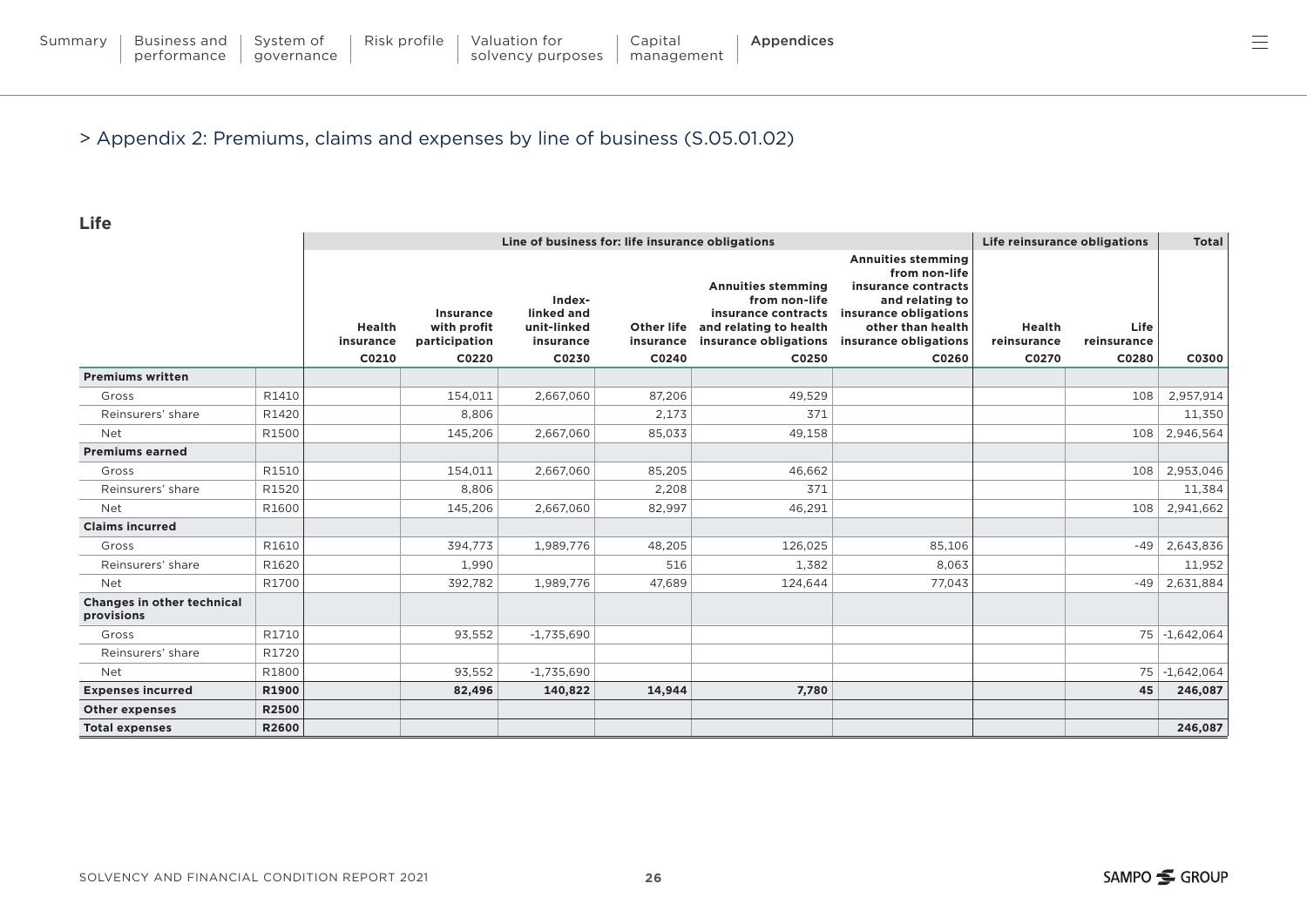# <span id="page-26-0"></span>Appendix 3: Premiums, claims and expenses by country (S.05.02.01) >

#### **Non-Life**

|                                               |              |                     |                |           |           | ing a committed (by uniquity of gross premiums written) from me opinguitons |                |                           |
|-----------------------------------------------|--------------|---------------------|----------------|-----------|-----------|-----------------------------------------------------------------------------|----------------|---------------------------|
|                                               |              | <b>Home country</b> | <b>Denmark</b> | Sweden    |           | Norway United Kingdom                                                       | <b>Estonia</b> | Top 5 and<br>home country |
|                                               |              | C0080               | C0090          | C0100     | C0110     | C0120                                                                       | C0130          | C0140                     |
| <b>Premiums written</b>                       |              |                     |                |           |           |                                                                             |                |                           |
| <b>Gross - Direct Business</b>                | R0110        | 978,860             | 1,795,182      | 1,674,485 | 1,561,378 | 1,139,861                                                                   | 79,210         | 7,228,976                 |
| Gross - Proportional reinsurance accepted     | R0120        | 24.452              | 19.787         | 92.668    | 43,920    |                                                                             |                | 180,826                   |
| Gross - Non-proportional reinsurance accepted | R0130        |                     |                |           |           |                                                                             |                |                           |
| Reinsurers' share                             | R0140        | 32,871              | 109,799        | 121,438   | 63,713    | 638,359                                                                     | 1,372          | 967,551                   |
| Net                                           | R0200        | 970,441             | 1,705,170      | 1,645,714 | 1,541,585 | 501,503                                                                     | 77,838         | 6,442,251                 |
| <b>Premiums earned</b>                        |              |                     |                |           |           |                                                                             |                |                           |
| <b>Gross - Direct Business</b>                | R0210        | 964.950             | 1,785,581      | 1,666,844 | 1,512,895 | 1,130,583                                                                   | 76,295         | 7,137,148                 |
| Gross - Proportional reinsurance accepted     | R0220        | 25,179              | 19,203         | 90,628    | 43,481    |                                                                             |                | 178,492                   |
| Gross - Non-proportional reinsurance accepted | R0230        |                     |                |           |           |                                                                             |                |                           |
| Reinsurers' share                             | R0240        | 31,200              | 108,922        | 115,940   | 64,308    | 623,615                                                                     | 1,336          | 945,321                   |
| <b>Net</b>                                    | R0300        | 958,929             | 1,695,862      | 1,641,532 | 1,492,068 | 506,968                                                                     | 74,959         | 6,370,319                 |
| <b>Claims incurred</b>                        |              |                     |                |           |           |                                                                             |                |                           |
| <b>Gross - Direct Business</b>                | R0310        | 531,068             | 980,651        | 867,596   | 901,463   | 972,153                                                                     | 39,072         | 4,292,004                 |
| Gross - Proportional reinsurance accepted     | R0320        | 19,326              | 18,190         | 102,688   | 48,933    |                                                                             |                | 189,137                   |
| Gross - Non-proportional reinsurance accepted | R0330        |                     |                |           |           |                                                                             |                |                           |
| Reinsurers' share                             | R0340        | 9,165               | 61,160         | 119,674   | 12,912    | 650.487                                                                     | 295            | 853,692                   |
| Net                                           | R0400        | 541,229             | 937,681        | 850,611   | 937,485   | 321,666                                                                     | 38,777         | 3,627,449                 |
| Changes in other technical provisions         |              |                     |                |           |           |                                                                             |                |                           |
| <b>Gross - Direct Business</b>                | R0410        |                     |                |           |           |                                                                             |                |                           |
| Gross - Proportional reinsurance accepted     | R0420        |                     |                |           |           |                                                                             |                |                           |
| Gross - Non-proportional reinsurance accepted | R0430        |                     |                |           |           |                                                                             |                |                           |
| Reinsurers' share                             | R0440        |                     |                |           |           |                                                                             |                |                           |
| Net                                           | R0500        |                     |                |           |           |                                                                             |                |                           |
| <b>Expenses incurred</b>                      | <b>R0550</b> | 216,487             | 435,144        | 304,644   | 313,276   | 142,487                                                                     | 17,032         | 1,429,070                 |
| <b>Other expenses</b>                         | R1200        |                     |                |           |           |                                                                             |                | $-2,603$                  |
| <b>Total expenses</b>                         | R1300        |                     |                |           |           |                                                                             |                | 1,426,467                 |

**Top 5 countries (by amount of gross premiums written) - non-life obligations**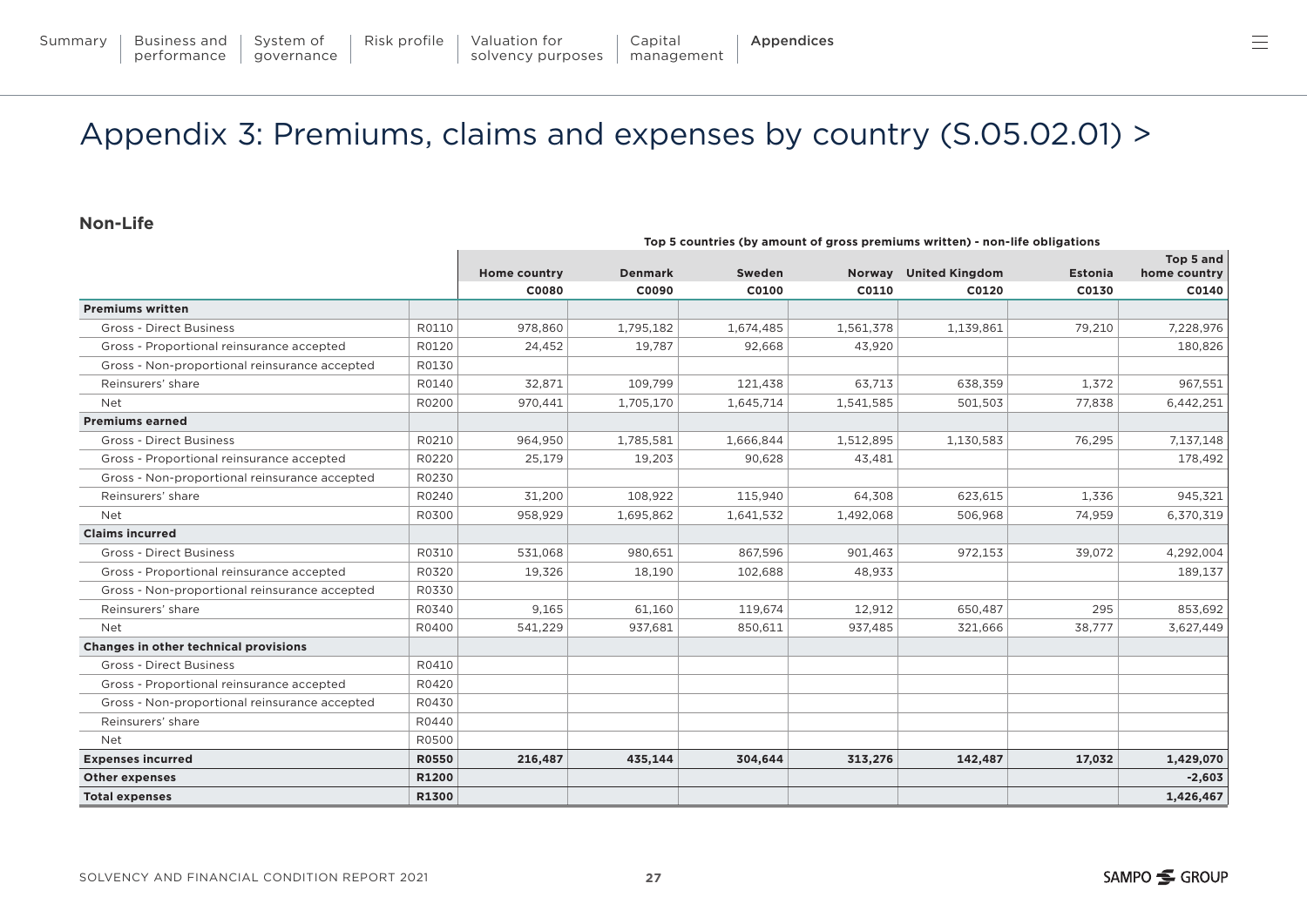#### > Appendix 3: Premiums, claims and expenses by country (S.05.02.01)

#### **Life**

|                                       |              |                     |                |               | Top 5 countries (by amount of gross premiums written) - life obligations |                  |          |                           |
|---------------------------------------|--------------|---------------------|----------------|---------------|--------------------------------------------------------------------------|------------------|----------|---------------------------|
|                                       |              | <b>Home country</b> | <b>Denmark</b> | <b>Norway</b> | Sweden                                                                   | <b>Lithuania</b> | Estonia  | Top 5 and<br>home country |
|                                       |              | C0220               | C0230          | C0240         | C0250                                                                    | C0260            | C0270    | C0280                     |
| <b>Premiums written</b>               |              |                     |                |               |                                                                          |                  |          |                           |
| Gross                                 | R1410        | 1,351,010           | 1,535,670      | 28,082        | 18,350                                                                   | 13,921           | 8,212    | 2,955,244                 |
| Reinsurers' share                     | R1420        | 8,804               | 961            | 650           | 936                                                                      |                  | 0        | 11,350                    |
| Net                                   | R1500        | 1,342,207           | 1,534,709      | 27,432        | 17,414                                                                   | 13,921           | 8,212    | 2,943,894                 |
| <b>Premiums earned</b>                |              |                     |                |               |                                                                          |                  |          |                           |
| Gross                                 | R1510        | 1,351,010           | 1,532,374      | 27,000        | 17,859                                                                   | 13,921           | 8,212    | 2,950,376                 |
| Reinsurers' share                     | R1520        | 8,804               | 963            | 660           | 957                                                                      |                  |          | 11,384                    |
| <b>Net</b>                            | R1600        | 1,342,207           | 1,531,410      | 26,340        | 16,902                                                                   | 13,921           | 8,212    | 2,938,992                 |
| <b>Claims incurred</b>                |              |                     |                |               |                                                                          |                  |          |                           |
| Gross                                 | R1610        | 1,140,802           | 1,386,262      | 21,206        | 70,780                                                                   | 7,520            | 4,732    | 2,631,301                 |
| Reinsurers' share                     | R1620        | 1,635               | 2,023          |               | $\Omega$                                                                 |                  | -9       | 3,650                     |
| Net                                   | R1700        | 1,139,167           | 1,384,239      | 21,206        | 70,780                                                                   | 7,520            | 4,740    | 2,627,652                 |
| Changes in other technical provisions |              |                     |                |               |                                                                          |                  |          |                           |
| Gross                                 | R1710        | $-1,623,029$        |                |               |                                                                          | $-11,627$        | $-6,029$ | $-1,640,684$              |
| Reinsurers' share                     | R1720        |                     |                |               |                                                                          |                  | 0        |                           |
| Net                                   | R1800        | $-1,623,029$        |                |               |                                                                          | $-11,627$        | $-6,029$ | $-1,640,684$              |
| <b>Expenses incurred</b>              | <b>R1900</b> | 131,863             | 94,872         | 7,662         | 3,073                                                                    | 4,982            | 2,152    | 244,605                   |
| <b>Other expenses</b>                 | <b>R2500</b> |                     |                |               |                                                                          |                  |          |                           |
| <b>Total expenses</b>                 | <b>R2600</b> |                     |                |               |                                                                          |                  |          | 244,605                   |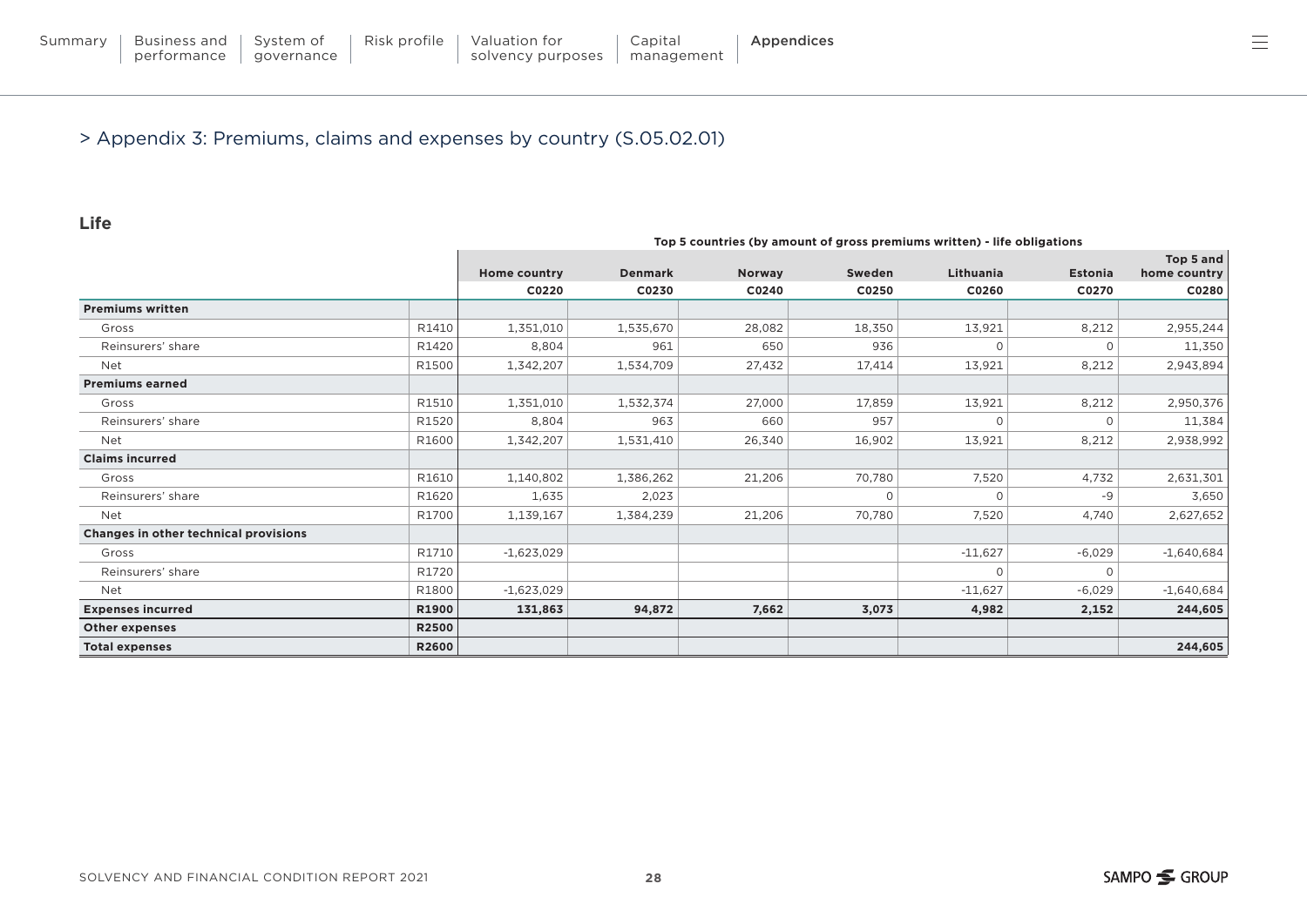# <span id="page-28-0"></span>Appendix 4: Impact of long term guarantees measures and transitionals (S.22.01.22)

|                                     |       | Amount with long term<br>guarantee measures and<br>transitionals | Impact of transitional on<br>technical provisions | Impact of transitional<br>on interest rate | Impact of volatility<br>adjustment set to zero | Impact of matching<br>adjustment set to zero |
|-------------------------------------|-------|------------------------------------------------------------------|---------------------------------------------------|--------------------------------------------|------------------------------------------------|----------------------------------------------|
|                                     |       | C0010                                                            | C0030                                             | C0050                                      | C0070                                          | C0090                                        |
| <b>Technical provisions</b>         | R0010 | 36,704,384                                                       | 376,435                                           |                                            | 74,868                                         |                                              |
| <b>Basic own funds</b>              | R0020 | 10,847,321                                                       | $-301,148$                                        |                                            | $-48.977$                                      |                                              |
| Eligible own funds to meet SCR      | R0050 | 10,924,190                                                       | $-301.148$                                        |                                            | $-48.977$                                      |                                              |
| <b>Solvency Capital Requirement</b> | R0090 | 5,905,403                                                        |                                                   |                                            | 74.697                                         |                                              |

[management](#page-19-0)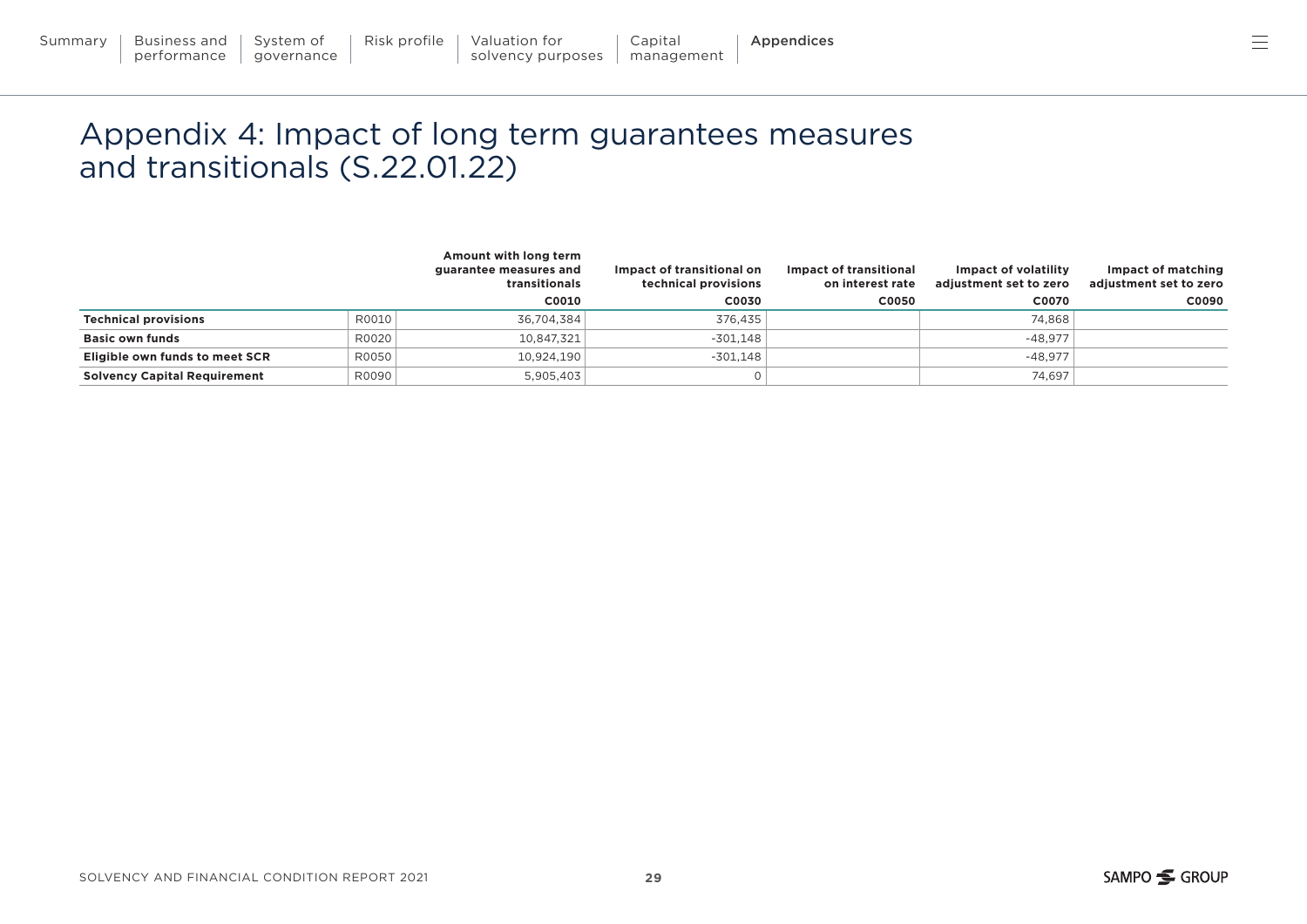# <span id="page-29-0"></span>Appendix 5: Own funds (S.23.01.22) >

|                                                                                                                                                              |              | Total<br>C0010     | Tier 1 -<br>unrestricted<br>C0020 | Tier 1 -<br>restricted<br>C0030 | Tier 2<br>C0040   | Tier 3<br>C0050 |
|--------------------------------------------------------------------------------------------------------------------------------------------------------------|--------------|--------------------|-----------------------------------|---------------------------------|-------------------|-----------------|
| Basic own funds before deduction for participations in other financial sector                                                                                |              |                    |                                   |                                 |                   |                 |
| Ordinary share capital (gross of own shares)                                                                                                                 | R0010        | 98.114             | 98.114                            |                                 |                   |                 |
| Non-available called but not paid in ordinary share capital at the Group level                                                                               | R0020        |                    |                                   |                                 |                   |                 |
| Share premium account related to ordinary share capital                                                                                                      | R0030        |                    |                                   |                                 |                   |                 |
| Reconciliation reserve                                                                                                                                       | R0130        | 8,675,234          | 8,675,234                         |                                 |                   |                 |
| Subordinated liabilities                                                                                                                                     | R0140        | 2.047.306          |                                   | 132,521                         | 1,914,786         |                 |
| Non-available subordinated liabilities at the Group level                                                                                                    | R0150        |                    |                                   |                                 |                   |                 |
| An amount equal to the value of net deferred tax assets                                                                                                      | R0160        | 37,761             |                                   |                                 |                   | 37.761          |
| The amount equal to the value of net deferred tax assets not available at the Group level                                                                    | R0170        |                    |                                   |                                 |                   |                 |
| Other items approved by supervisory authority as basic own funds not specified above                                                                         | R0180        | 65,775             |                                   |                                 | 65,775            |                 |
| Non available own funds related to other own funds items approved by supervisory authority                                                                   | R0190        |                    |                                   |                                 |                   |                 |
| Minority interests (if not reported as part of a specific own fund item)                                                                                     | R0200        |                    |                                   |                                 |                   |                 |
| Non-available minority interests at the Group level                                                                                                          | R0210        |                    |                                   |                                 |                   |                 |
| <b>Deductions</b>                                                                                                                                            |              |                    |                                   |                                 |                   |                 |
| Deductions for participations in other financial undertakings, including non-regulated undertakings carrying out financial activities                        | R0230        | 76.870             | 76.870                            |                                 |                   |                 |
| whereof deducted according to art 228 of the Directive 2009/138/EC                                                                                           | R0240        |                    |                                   |                                 |                   |                 |
| Deductions for participations where there is non-availability of information (Article 229)                                                                   | R0250        |                    |                                   |                                 |                   |                 |
| Deduction for participations included by using D&A when a combination of methods is used                                                                     | R0260        |                    |                                   |                                 |                   |                 |
| Total of non-available own fund items                                                                                                                        | R0270        |                    |                                   |                                 |                   |                 |
| <b>Total deductions</b>                                                                                                                                      | <b>R0280</b> | 76,870             | 76,870                            |                                 |                   |                 |
| Total basic own funds after deductions                                                                                                                       |              | R0290 10,847,321   | 8,696,478                         |                                 | 132,521 1,980,561 | 37,761          |
| Own funds of other financial sectors                                                                                                                         |              |                    |                                   |                                 |                   |                 |
| Credit Institutions, investment firms, financial institutions, alternative investment fund manager, financial institutions                                   | R0410        | 76,870             | 76,870                            |                                 |                   |                 |
| Institutions for occupational retirement provision                                                                                                           | R0420        |                    |                                   |                                 |                   |                 |
| Non regulated entities carrying out financial activities                                                                                                     | R0430        |                    |                                   |                                 |                   |                 |
| Total own funds of other financial sectors                                                                                                                   | R0440        | 76,870             | 76,870                            |                                 |                   |                 |
| Own funds when using the D&A, exclusively or in combination of method 1                                                                                      |              |                    |                                   |                                 |                   |                 |
| Own funds aggregated when using the D&A and combination of method                                                                                            | R0450        |                    |                                   |                                 |                   |                 |
| Own funds aggregated when using the D&A and combination of method net of IGT                                                                                 | R0460        |                    |                                   |                                 |                   |                 |
| Total available own funds to meet the consolidated group SCR (excluding own funds from other financial sector and from the undertakings<br>included via D&A) |              | R0520   10.847.321 | 8.696.478                         |                                 | 132.521 1.980.561 | 37.761          |
| Total available own funds to meet the minimum consolidated Group SCR                                                                                         |              | R0530   10,809,560 | 8,696,478                         | 132,521                         | 1,980,561         |                 |
| Total eligible own funds to meet the consolidated Group SCR (excluding own funds from other financial sector and from the undertakings<br>included via D&A)  |              | R0560   10,847,321 | 8,696,478                         |                                 | 132,521 1,980,561 | 37,761          |
| Total eligible own funds to meet the minimum consolidated Group SCR                                                                                          | R0570        | 9,122,689          | 8,696,478                         | 132,521                         | 293.690           |                 |
| <b>Consolidated Group SCR</b>                                                                                                                                |              | R0590 5,862,933    |                                   |                                 |                   |                 |
| Minimum consolidated Group SCR                                                                                                                               |              | R0610 1.468.451    |                                   |                                 |                   |                 |
| Ratio of eligible own funds to minimum consolidated Group SCR                                                                                                | <b>R0650</b> | 621.25%            |                                   |                                 |                   |                 |
| Total eligible own funds to meet the Group SCR (including own funds from other financial sector and from the undertakings included via D&A)                  |              | R0660 10,924,190   | 8,773,348                         |                                 | 132,521 1,980,561 | 37.761          |
| <b>Group SCR</b>                                                                                                                                             |              | R0680 5,905,403    |                                   |                                 |                   |                 |
| Ratio of eligible own funds to Group SCR including other financial sectors and the undertakings included via D&A                                             | <b>R0690</b> | 184.99%            |                                   |                                 |                   |                 |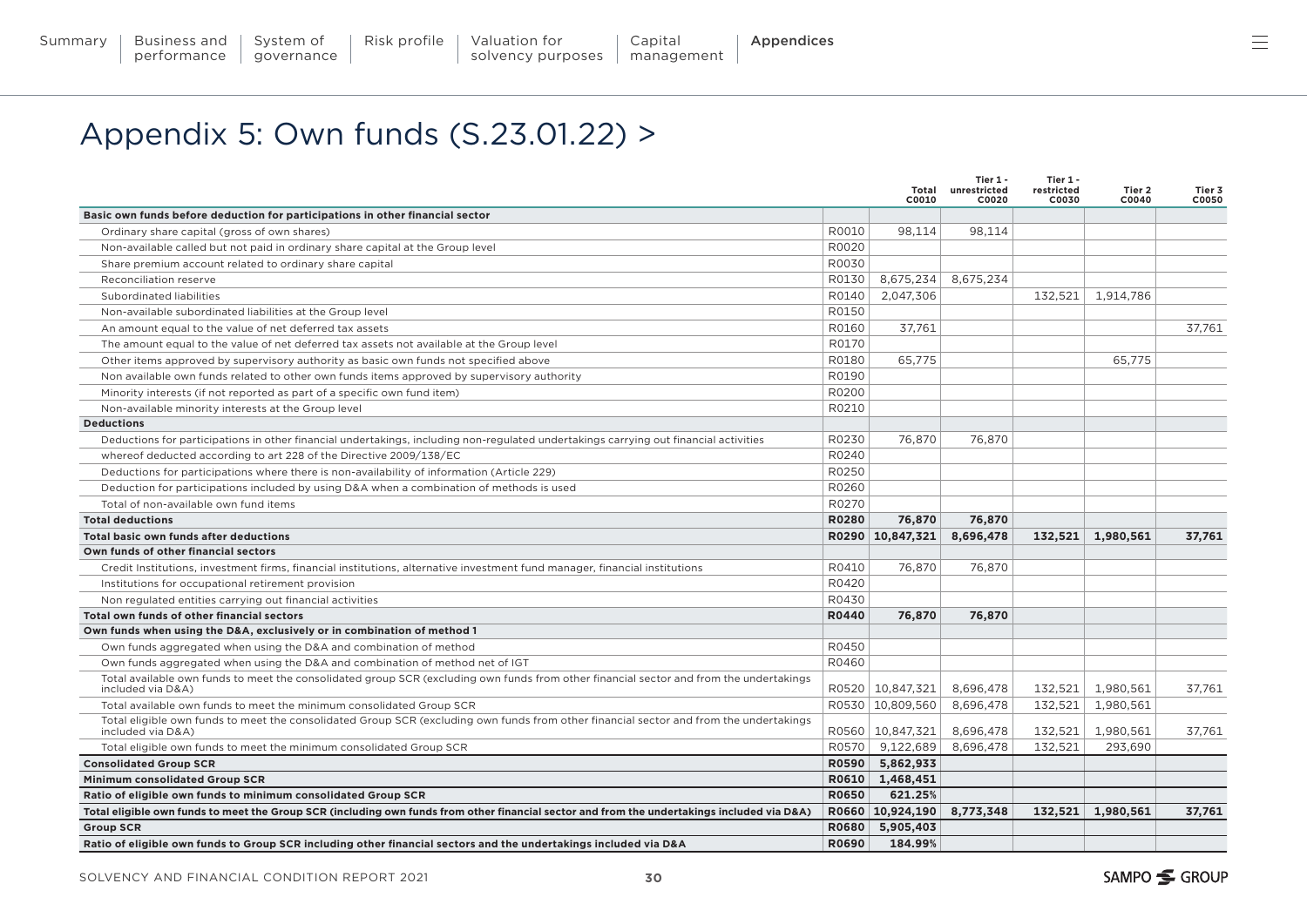#### > Appendix 5: Own funds (S.23.01.22)

|                                                                                                             |              | C0060      |
|-------------------------------------------------------------------------------------------------------------|--------------|------------|
| <b>Reconciliation reserve</b>                                                                               |              |            |
| Excess of assets over liabilities                                                                           | R0700        | 12,406,250 |
| Own shares (held directly and indirectly)                                                                   | R0710        | 476,075    |
| Foreseeable dividends, distributions and charges                                                            | R0720        | 2,612,206  |
| Other basic own fund items                                                                                  | R0730        | 201,650    |
| Adjustment for restricted own fund items in respect of matching adjustment portfolios and ring fenced funds | R0740        |            |
| Other non available own funds                                                                               | R0750        | 441,085    |
| <b>Reconciliation reserve</b>                                                                               | <b>R0760</b> | 8,675,234  |
| <b>Expected profits</b>                                                                                     |              |            |
| Expected profits included in future premiums (EPIFP) - Life business                                        | R0770        | 511,062    |
| Expected profits included in future premiums (EPIFP) - Non-life business                                    | R0780        | 306,957    |
| Total expected profits included in future premiums (EPIFP)                                                  | <b>R0790</b> | 818,019    |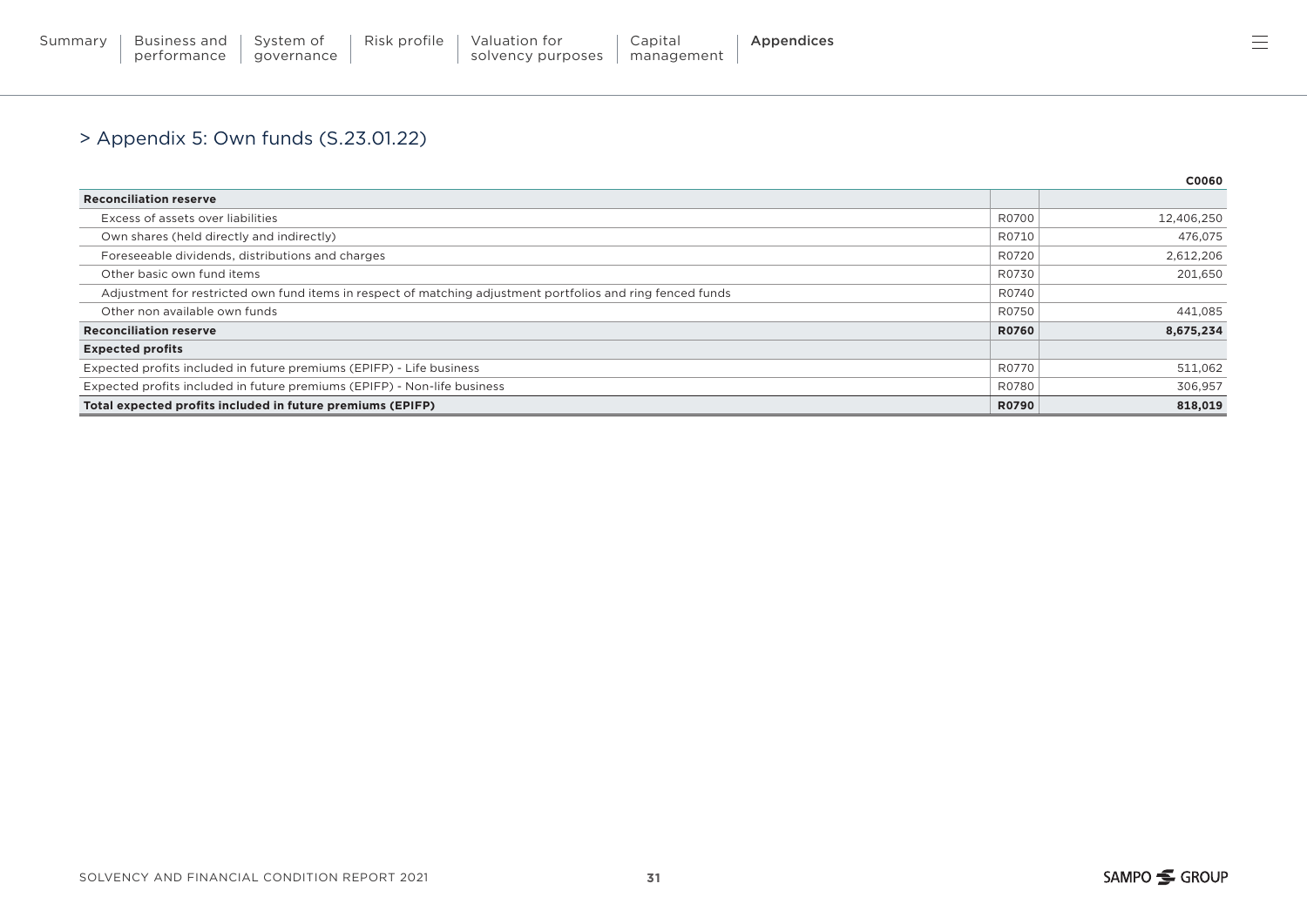## <span id="page-31-0"></span>Appendix 6: Solvency Capital Requirement – for groups on standard formula (S.25.01.22)

|                                           |       | <b>Gross solvency</b><br>capital requirement | <b>UPS</b> | <b>Simplifications</b> |
|-------------------------------------------|-------|----------------------------------------------|------------|------------------------|
|                                           |       | C0030                                        | C0080      | C0090                  |
| Market risk                               | R0010 | 5,618,756                                    |            |                        |
| Counterparty default risk                 | R0020 | 353,724                                      |            |                        |
| Life underwriting risk                    | R0030 | 595,313                                      |            |                        |
| Health underwriting risk                  | R0040 | 771,419                                      |            |                        |
| Non-life underwriting risk                | R0050 | 1,648,331                                    |            |                        |
| Diversification                           | R0060 | $-2,214,020$                                 |            |                        |
| Intangible asset risk                     | R0070 |                                              |            |                        |
| <b>Basic Solvency Capital Requirement</b> | R0100 | 6,773,522                                    |            |                        |

| <b>Calculation of Solvency Capital Requirement</b>                                                                                                                                                                            |              | C0100      |
|-------------------------------------------------------------------------------------------------------------------------------------------------------------------------------------------------------------------------------|--------------|------------|
| Operational risk                                                                                                                                                                                                              | R0130        | 318,932    |
| Loss-absorbing capacity of technical provisions                                                                                                                                                                               | R0140        | $-478.046$ |
| Loss-absorbing capacity of deferred taxes                                                                                                                                                                                     | R0150        | $-751,474$ |
| Capital requirement for business operated in accordance with Art. 4 of Directive 2003/41/EC                                                                                                                                   | R0160        |            |
| Solvency Capital Requirement excluding capital add-on                                                                                                                                                                         | R0200        | 5.862.933  |
| Capital add-ons already set                                                                                                                                                                                                   | R0210        |            |
| <b>Solvency Capital Requirement</b>                                                                                                                                                                                           | R0220        | 5.862.933  |
| <b>Other information on SCR</b>                                                                                                                                                                                               |              |            |
| Capital requirement for duration-based equity risk sub-module                                                                                                                                                                 | R0400        |            |
| Total amount of Notional Solvency Capital Requirements for remaining part                                                                                                                                                     | R0410        |            |
| Total amount of Notional Solvency Capital Requirements for ring fenced funds                                                                                                                                                  | R0420        |            |
| Total amount of Notional Solvency Capital Requirements for matching adjustment portfolios                                                                                                                                     | R0430        |            |
| Diversification effects due to RFF nSCR aggregation for article 304                                                                                                                                                           | R0440        |            |
| Minimum consolidated group solvency capital requirement                                                                                                                                                                       | R0470        | 1,355,419  |
| Information on other entities                                                                                                                                                                                                 |              |            |
| Capital requirement for other financial sectors (Non-insurance capital requirements)                                                                                                                                          | R0500        | 5.093      |
| Capital requirement for other financial sectors (Non-insurance capital requirements) - Credit institutions, investment firms and financial institutions, alternative<br>investment funds managers, UCITS management companies | R0510        | 5.093      |
| Capital requirement for other financial sectors (Non-insurance capital requirements) - Institutions for occupational retirement provisions                                                                                    | R0520        |            |
| Capital requirement for other financial sectors (Non-insurance capital requirements) - Capital requirement for non-requlated entities carrying out financial activities                                                       | R0530        |            |
| Capital requirement for non-controlled participation requirements                                                                                                                                                             | R0540        | 2.491      |
| Capital requirement for residual undertakings                                                                                                                                                                                 | R0550        | 34.886     |
| <b>Overall SCR</b>                                                                                                                                                                                                            |              |            |
| SCR for undertakings included via D and A                                                                                                                                                                                     | R0560        |            |
| <b>Solvency Capital Requirement</b>                                                                                                                                                                                           | <b>R0570</b> | 5,905,403  |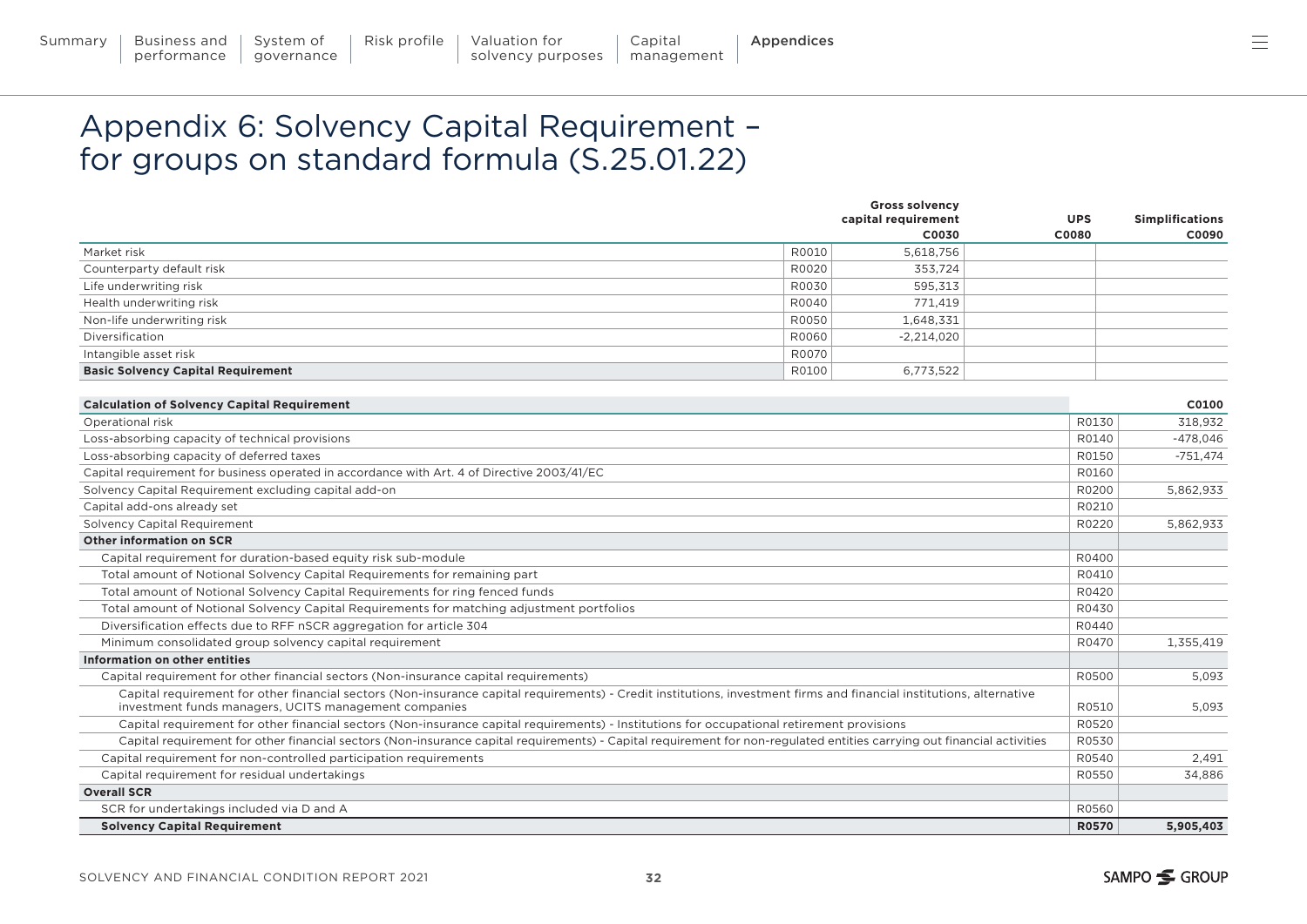<span id="page-32-0"></span>

|                                                  |                                                |                                                     |                                                                                                           |                                      |                                                |                                                    |                    |                                                                   | <b>Criteria of influence</b> |                       |                                                                    | Inclusion in<br>the scope<br>of Group<br>supervision | Group<br>solvency<br>calculation                                                   |
|--------------------------------------------------|------------------------------------------------|-----------------------------------------------------|-----------------------------------------------------------------------------------------------------------|--------------------------------------|------------------------------------------------|----------------------------------------------------|--------------------|-------------------------------------------------------------------|------------------------------|-----------------------|--------------------------------------------------------------------|------------------------------------------------------|------------------------------------------------------------------------------------|
| <b>Identification code of</b><br>the undertaking | Country                                        | <b>Legal Name of the</b><br>undertaking             | <b>Type of undertaking</b>                                                                                |                                      | Category<br>(mutual/<br>Legal form non mutual) | Supervisory<br>Authority                           | % capital<br>share | % used for the<br>establishment<br>of<br>consolidated<br>accounts | % voting<br>rights           | Level of<br>influence | Proportional<br>share used<br>for group<br>solvency<br>calculation | Yes/No                                               | <b>Method used</b><br>and under<br>method 1,<br>treatment<br>of the<br>undertaking |
| C0020                                            | C0010                                          | C0040                                               | C0050                                                                                                     | C0060                                | C0070                                          | C0080                                              | C0180              | C0190                                                             | C0200                        | C0220                 | C0230                                                              | C0240                                                | C0260                                                                              |
| 213800GYJZ-<br>78JAHMRY85                        | <b>UNITED</b><br><b>KINGDOM</b><br>(GIBRALTAR) | Advantage<br>Insurance<br>Company Ltd               | Non-Life undertakings                                                                                     | Private<br>Company<br>Limited by     | Shares   Non-mutual                            | Financial<br>Services<br>Commission<br>(Gibraltar) | 100%               | 100%                                                              | 100%                         | Dominant              | 100%                                                               | Yes                                                  | Method 1: Full<br>consolidation                                                    |
| 0101000-8                                        | <b>FINLAND</b>                                 | Asunto Oy Espoon<br>Aallonhuippu 9                  | Ancillary services<br>undertaking as defined in<br>Article 1 (53) of Delegated<br>Regulation (EU) 2015/35 | Housing<br>co-operative   Non-mutual |                                                |                                                    | 100%               | 100%                                                              | 100%                         | Dominant              | 100%                                                               | Yes                                                  | Method 1: Full<br>consolidation                                                    |
| 0193978-1                                        | <b>FINLAND</b>                                 | Asunto Oy Espoon<br>Aapelinkatu 6,<br>Espoo         | Ancillary services<br>undertaking as defined in<br>Article 1 (53) of Delegated<br>Regulation (EU) 2015/35 | Real estate                          | company   Non-mutual                           |                                                    | 100%               | 100%                                                              | 100%                         | Dominant              | 100%                                                               | Yes                                                  | Method 1: Full<br>consolidation                                                    |
| 0194032-8                                        | <b>FINLAND</b>                                 | Asunto Oy Espoon<br>Matinkatu 8,<br>Espoo           | Ancillary services<br>undertaking as defined in<br>Article 1 (53) of Delegated<br>Regulation (EU) 2015/35 | Real estate                          | company   Non-mutual                           |                                                    | 100%               | 100%                                                              | 100%                         | Dominant              | 100%                                                               | Yes                                                  | Method 1: Full<br>consolidation                                                    |
| 0124081-5                                        | <b>FINLAND</b>                                 | Asunto Oy<br>Vantaan<br>Raiviosuonmäki 6,<br>Vantaa | Ancillary services<br>undertaking as defined in<br>Article 1 (53) of Delegated<br>Regulation (EU) 2015/35 | Housing<br>co-operative   Non-mutual |                                                |                                                    | 100%               | 100%                                                              | 100%                         | Dominant              | 100%                                                               | Yes                                                  | Method 1: Full<br>consolidation                                                    |
| 54930050EIFH3W-<br>MNHK29NO00003                 | <b>NORWAY</b>                                  | <b>Boalliansen AS</b>                               | Ancillary services<br>undertaking as defined in<br>Article 1 (53) of Delegated<br>Regulation (EU) 2015/35 | Aksjeselskap   Non-mutual            |                                                |                                                    | 34%                | 34%                                                               |                              | 34% Significant       | 34%                                                                | Yes                                                  | Method 1:<br>Adjusted<br>equity<br>method                                          |
| 549300ZSIJREG4G-<br>DWJ45/DK/0068                | DENMARK                                        | Bornholms<br>Brandforsikring<br>A/S                 | Non-Life undertakings                                                                                     | Aktieselskaber   Non-mutual          |                                                | Finans-<br>tilsynet                                | 27%                | 27%                                                               |                              | 27%   Significant     | 27%                                                                | Yes                                                  | Method 1:<br>Adjusted<br>equity<br>method                                          |
| 5493001P4X2E3F-<br><b>NY3O89</b>                 | SWEDEN                                         | CAB Group AB                                        | Ancillary services<br>undertaking as defined in<br>Article 1 (53) of Delegated<br>Regulation (EU) 2015/35 |                                      | Aktiebolag   Non-mutual                        |                                                    | 22%                | 22%                                                               |                              | 22%   Significant     | 22%                                                                | Yes                                                  | Method 1:<br>Adjusted<br>equity<br>method                                          |
| 3103448-1                                        | <b>FINLAND</b>                                 | CO <sub>2</sub> Avoid <sub>1</sub> Oy               | Credit institutions,<br>investment firms and<br>financial institutions                                    | Limited                              | Company   Non-mutual                           |                                                    | 100%               | 100%                                                              | 100%                         | Dominant              | 100%                                                               | Yes                                                  | Method 1:<br>Sectoral rules                                                        |
| 7ST1IA7Z-<br>VEIQ2WQNG812/<br>DK/0213            | DENMARK                                        | Carlsberg Byen<br>P/S                               | Ancillary services<br>undertaking as defined in<br>Article 1 (53) of Delegated<br>Regulation (EU) 2015/35 | Partnerselskab   Non-mutual          |                                                |                                                    | 23%                | 23%                                                               |                              | 23% Significant       | 23%                                                                | Yes                                                  | Method 1:<br>Adjusted<br>equity<br>method                                          |
| 54930050EIFH3W-<br>MNHK29NO00004                 | <b>NORWAY</b>                                  | Digiconsept AS                                      | Ancillary services<br>undertaking as defined in<br>Article 1 (53) of Delegated<br>Regulation (EU) 2015/35 | Aksjeselskap   Non-mutual            |                                                |                                                    | 34%                | 34%                                                               |                              | 34%   Significant     | 34%                                                                | Yes                                                  | Method 1:<br>Adjusted<br>equity<br>method                                          |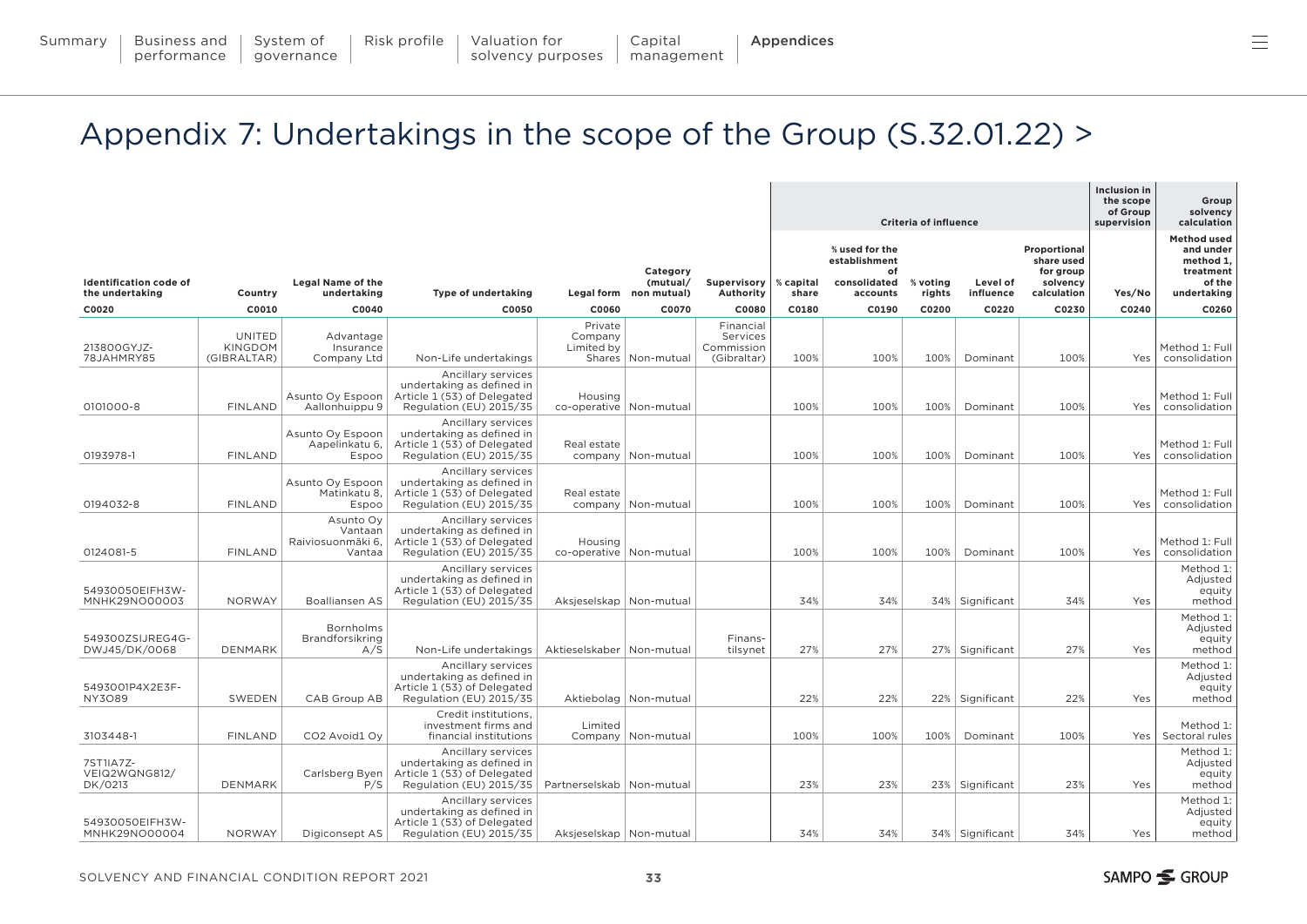|                                                  |                                 |                                                    |                                                                                                           |                                  |                                    |                                                    |                    |                                       | <b>Criteria of influence</b> |                       |                                         | Inclusion in<br>the scope<br>of Group<br>supervision | Group<br>solvency<br>calculation                          |
|--------------------------------------------------|---------------------------------|----------------------------------------------------|-----------------------------------------------------------------------------------------------------------|----------------------------------|------------------------------------|----------------------------------------------------|--------------------|---------------------------------------|------------------------------|-----------------------|-----------------------------------------|------------------------------------------------------|-----------------------------------------------------------|
|                                                  |                                 |                                                    |                                                                                                           |                                  | Category                           |                                                    |                    | % used for the<br>establishment<br>of |                              |                       | Proportional<br>share used<br>for group |                                                      | <b>Method used</b><br>and under<br>method 1,<br>treatment |
| <b>Identification code of</b><br>the undertaking | Country                         | <b>Legal Name of the</b><br>undertaking            | <b>Type of undertaking</b>                                                                                |                                  | (mutual/<br>Legal form non mutual) | Supervisory<br>Authority                           | % capital<br>share | consolidated<br>accounts              | % voting<br>rights           | Level of<br>influence | solvency<br>calculation                 | Yes/No                                               | of the<br>undertaking                                     |
| C0020                                            | C0010                           | C0040                                              | C0050                                                                                                     | C0060                            | C0070                              | C0080                                              | C0180              | C0190                                 | C0200                        | C0220                 | C0230                                   | C0240                                                | C0260                                                     |
| 549300ZSIJREG4G-<br>DWJ45/DK/0021                | <b>DENMARK</b>                  | E.& G. Business<br>Holding A/S                     | Ancillary services<br>undertaking as defined in<br>Article 1 (53) of Delegated<br>Regulation (EU) 2015/35 | Aktieselskaber   Non-mutual      |                                    |                                                    | 100%               | 100%                                  | 100%                         | Dominant              | 100%                                    | Yes                                                  | Method 1: Full<br>consolidation                           |
| 12764879                                         | <b>UNITED</b><br><b>KINGDOM</b> | <b>Hastings Group</b><br>(Consolidated)<br>Limited | Mixed-activity insurance<br>holding company as<br>defined in Art. 212§1                                   | Private<br>Company<br>Limited by | Shares   Non-mutual                |                                                    | 100%               | 100%                                  | 100%                         | Dominant              | 100%                                    | Yes                                                  | Method 1: Full<br>consolidation                           |
| 6354002VILB9P-<br>BA8GH72                        | <b>JERSEY</b>                   | <b>Hastings Group</b><br>(Finance) plc             | Mixed-activity insurance<br>holding company as<br>defined in Art. 212§1                                   | Private<br>Company<br>Limited by | Shares   Non-mutual                |                                                    | 100%               | 100%                                  | 100%                         | Dominant              | 100%                                    | Yes                                                  | Method 1: Full<br>consolidation                           |
| 09635183                                         | <b>UNITED</b><br><b>KINGDOM</b> | <b>Hastings Group</b><br><b>Holdings Limited</b>   | Mixed-activity insurance<br>holding company as<br>defined in Art. 212§1                                   | Private<br>Company<br>Limited by | Shares   Non-mutual                |                                                    | 100%               | 100%                                  | 100%                         | Dominant              | 100%                                    | Yes                                                  | Method 1: Full<br>consolidation                           |
| 07512751                                         | <b>JERSEY</b>                   | <b>Hastings Group</b><br>Ltd                       | Mixed-activity insurance<br>holding company as<br>defined in Art. 212§1                                   | Private<br>Company<br>Limited by | Shares   Non-mutual                |                                                    | 100%               | 100%                                  | 100%                         | Dominant              | 100%                                    | Yes                                                  | Method 1: Full<br>consolidation                           |
| 213800YG-<br>73VR9AZ83B72                        | UNITED<br><b>KINGDOM</b>        | Hastings<br><b>Insurance Services</b><br>Ltd       | Ancillary services<br>undertaking as defined in<br>Article 1 (53) of Delegated<br>Regulation (EU) 2015/35 | Private<br>Company<br>Limited by | Shares   Non-mutual                | Financial<br>Conduct<br>Authority                  | 100%               | 100%                                  | 100%                         | Dominant              | 100%                                    | Yes                                                  | Method 1: Full<br>consolidation                           |
| 7ST1IA7Z-<br>VEIQ2WQNG812/<br>DK/0104            |                                 | DENMARK   Havneholmen P/S                          | Ancillary services<br>undertaking as defined in<br>Article 1 (53) of Delegated<br>Regulation (EU) 2015/35 | Partnerselskab   Non-mutual      |                                    |                                                    | 50%                | 50%                                   |                              | 50%   Significant     | 50%                                     | Yes                                                  | Method 1:<br>Proportional<br>consolidation                |
| 7ST1IA7Z-<br>VEIQ2WQNG812/<br>DK/0215            | <b>DENMARK</b>                  | Heap $A/S$                                         | Ancillary services<br>undertaking as defined in<br>Article 1 (53) of Delegated<br>Regulation (EU) 2015/35 | Aktieselskaber   Non-mutual      |                                    |                                                    | 50%                | 50%                                   |                              | 50%   Significant     | 50%                                     | Yes                                                  | Method 1:<br>Proportional<br>consolidation                |
| 549300RGO1L3EF-<br>6G8K72                        | <b>DENMARK</b>                  | If IT Services A/S                                 | Ancillary services<br>undertaking as defined in<br>Article 1 (53) of Delegated<br>Regulation (EU) 2015/35 | Aktieselskap   Non-mutual        |                                    |                                                    | 100%               | 100%                                  | 100%                         | Dominant              | 100%                                    | Yes                                                  | Method 1: Full<br>consolidation                           |
| 549300DVVBP5RU-<br>R81112                        |                                 | SWEDEN   If Livförsäkring AB                       | Life undertakings                                                                                         | Försäkrings-                     |                                    | Finans-<br>aktiebolag   Non-mutual   inspektionen  | 100%               | 100%                                  | 100%                         | Dominant              | 100%                                    | Yes                                                  | Method 1: Full<br>consolidation                           |
| 549300WQ8-<br>BOTIZIGNO29                        | <b>ESTONIA</b>                  | If P&C Insurance<br>AS                             | Non-Life undertakings                                                                                     |                                  |                                    | Finants-<br>Aktiaselts   Non-mutual   inspektsioon | 100%               | 100%                                  | 100%                         | Dominant              | 100%                                    | Yes                                                  | Method 1: Full<br>consolidation                           |

 $\equiv$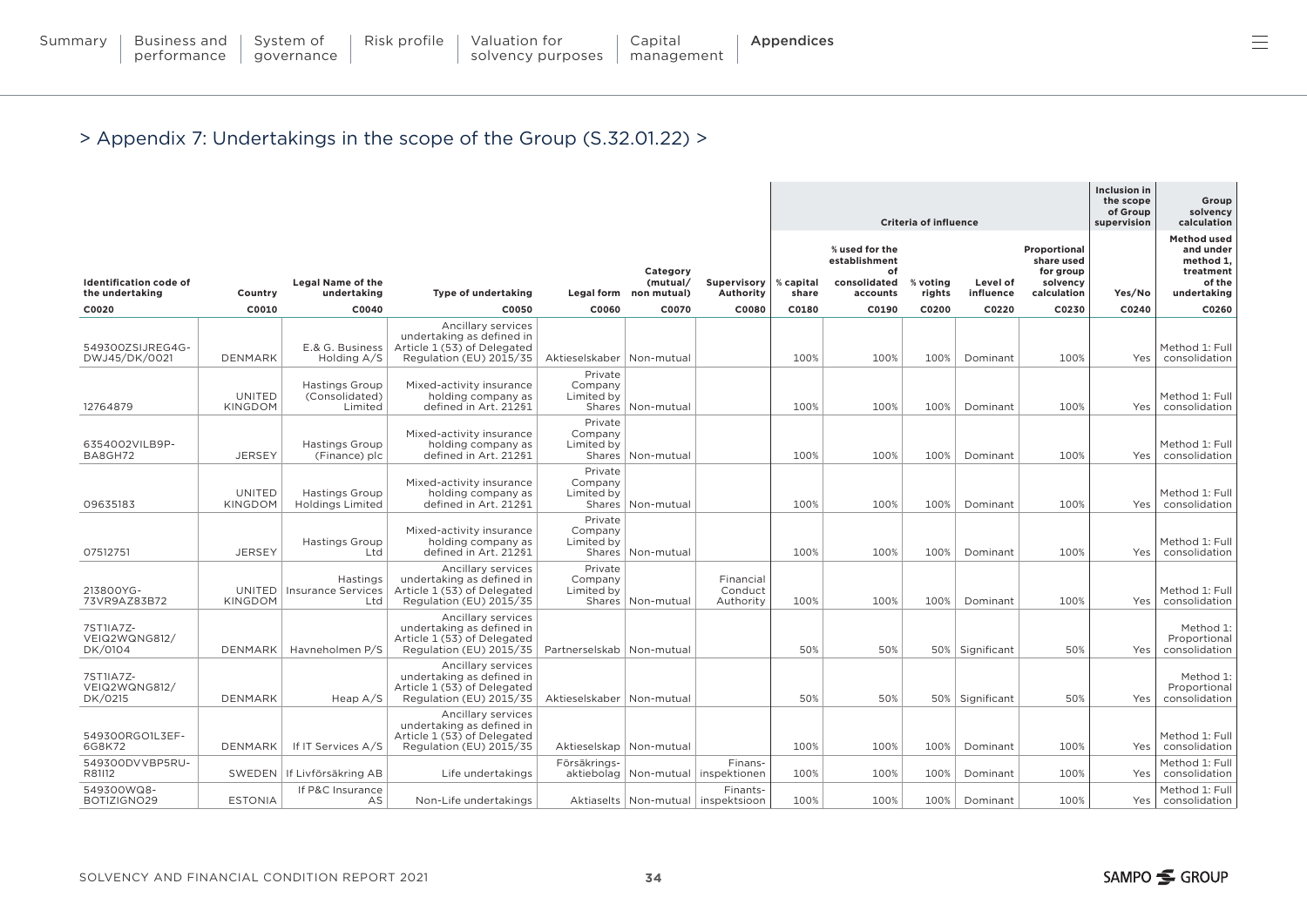| Summary   Business and   System of |  | Risk profile $\parallel$ Valuation for | Capital    | Appendices |
|------------------------------------|--|----------------------------------------|------------|------------|
| performance   governance           |  | solvency purposes                      | management |            |

|                                  |                  |                                                       |                                                                                                           |              |                                 |                         |                | <b>Criteria of influence</b>                          |                 | Inclusion in<br>the scope<br>of Group<br>supervision | Group<br>solvency<br>calculation                    |                 |                                                                     |
|----------------------------------|------------------|-------------------------------------------------------|-----------------------------------------------------------------------------------------------------------|--------------|---------------------------------|-------------------------|----------------|-------------------------------------------------------|-----------------|------------------------------------------------------|-----------------------------------------------------|-----------------|---------------------------------------------------------------------|
| <b>Identification code of</b>    |                  | <b>Legal Name of the</b>                              |                                                                                                           |              | Category<br>(mutual/            | Supervisory             | % capital      | % used for the<br>establishment<br>of<br>consolidated | % voting        | Level of                                             | Proportional<br>share used<br>for group<br>solvency |                 | <b>Method used</b><br>and under<br>method 1.<br>treatment<br>of the |
| the undertaking<br>C0020         | Country<br>C0010 | undertaking<br>C0040                                  | Type of undertaking<br>C0050                                                                              | C0060        | Legal form non mutual)<br>C0070 | Authority<br>C0080      | share<br>C0180 | accounts<br>C0190                                     | rights<br>C0200 | influence<br>C0220                                   | calculation<br>C0230                                | Yes/No<br>C0240 | undertaking<br>C0260                                                |
|                                  |                  |                                                       | Insurance holding                                                                                         |              |                                 |                         |                |                                                       |                 |                                                      |                                                     |                 |                                                                     |
| 54930050EIFH3W-<br>MNHK29        |                  | If P&C Insurance<br>SWEDEN   Holding Ltd (publ)       | company as defined in Art.<br>212§                                                                        |              | Aktiebolag   Non-mutual         |                         | 100%           | 100%                                                  | 100%            | Dominant                                             | 100%                                                | Yes             | Method 1: Full<br>consolidation                                     |
| 5493000HIT9G-<br>4VHYFR25        | SWEDEN           | If P&C Insurance<br>Ltd (publ)                        | Non-Life undertakings                                                                                     | Försäkrings- | aktiebolag   Non-mutual         | Finans-<br>inspektionen | 100%           | 100%                                                  | 100%            | Dominant                                             | 100%                                                | Yes             | Method 1: Full<br>consolidation                                     |
| 54930050EIFH3W-<br>MNHK29SE00001 | SWEDEN           | If Services AB                                        | Ancillary services<br>undertaking as defined in<br>Article 1 (53) of Delegated<br>Regulation (EU) 2015/35 |              | Aktiebolag   Non-mutual         |                         | 100%           | 100%                                                  | 100%            | Dominant                                             | 100%                                                | Yes             | Method 1: Full<br>consolidation                                     |
| 2405139-8                        |                  | FINLAND   Innova Palvelut Oy                          | Ancillary services<br>undertaking as defined in<br>Article 1 (53) of Delegated<br>Regulation (EU) 2015/35 | Limited      | Company   Non-mutual            |                         | 100%           | 100%                                                  | 100%            | Dominant                                             | 100%                                                | Yes             | Method 1: Full<br>consolidation                                     |
| 0228138-7                        | <b>FINLAND</b>   | Kiinteistö Oy Ahti<br>Business Park,<br>Espoo         | Ancillary services<br>undertaking as defined in<br>Article 1 (53) of Delegated<br>Regulation (EU) 2015/35 | Real estate  | company   Non-mutual            |                         | 100%           | 100%                                                  | 100%            | Dominant                                             | 100%                                                | Yes             | Method 1: Full<br>consolidation                                     |
| 0201605-7                        | <b>FINLAND</b>   | Kiinteistö Ov Gal-<br>axy, Espoo                      | Ancillary services<br>undertaking as defined in<br>Article 1 (53) of Delegated<br>Regulation (EU) 2015/35 | Real estate  | company   Non-mutual            |                         | 100%           | 100%                                                  | 100%            | Dominant                                             | 100%                                                | Yes             | Method 1: Full<br>consolidation                                     |
| 1912970-1                        | <b>FINLAND</b>   | Kiinteistö<br>Oy Helsingin<br>Ratamestarinkatu<br>7a  | Ancillary services<br>undertaking as defined in<br>Article 1 (53) of Delegated<br>Regulation (EU) 2015/35 | Real estate  | company   Non-mutual            |                         | 100%           | 100%                                                  | 100%            | Dominant                                             | 100%                                                | Yes             | Method 1: Full<br>consolidation                                     |
| 1912974-4                        | <b>FINLAND</b>   | Kiinteistö<br>Oy Helsingin<br>Ratamestarinkatu<br>7 b | Ancillary services<br>undertaking as defined in<br>Article 1 (53) of Delegated<br>Regulation (EU) 2015/35 | Real estate  | company   Non-mutual            |                         | 100%           | 100%                                                  | 100%            | Dominant                                             | 100%                                                | Yes             | Method 1: Full<br>consolidation                                     |
| 0633140-9                        | <b>FINLAND</b>   | Kiinteistö Oy<br>Hyvinkään<br>Sampotalo               | Ancillary services<br>undertaking as defined in<br>Article 1 (53) of Delegated<br>Regulation (EU) 2015/35 | Real estate  | company   Non-mutual            |                         | 81%            | 81%                                                   | 81%             | Dominant                                             | 81%                                                 | Yes             | Method 1: Full<br>consolidation                                     |
| 0614603-5                        | <b>FINLAND</b>   | Kiinteistö Oy<br>Hämeenlinnan<br>Karhulinna           | Ancillary services<br>undertaking as defined in<br>Article 1 (53) of Delegated<br>Regulation (EU) 2015/35 | Real estate  | company   Non-mutual            |                         | 100%           | 100%                                                  | 100%            | Dominant                                             | 100%                                                | Yes             | Method 1: Full<br>consolidation                                     |
| 0123957-4                        | <b>FINLAND</b>   | Kiinteistö Oy<br>Jäkälävaara,<br>Vantaa               | Ancillary services<br>undertaking as defined in<br>Article 1 (53) of Delegated<br>Regulation (EU) 2015/35 | Real estate  | company   Non-mutual            |                         | 100%           | 100%                                                  | 100%            | Dominant                                             | 100%                                                |                 | Method 1: Full<br>Yes   consolidation                               |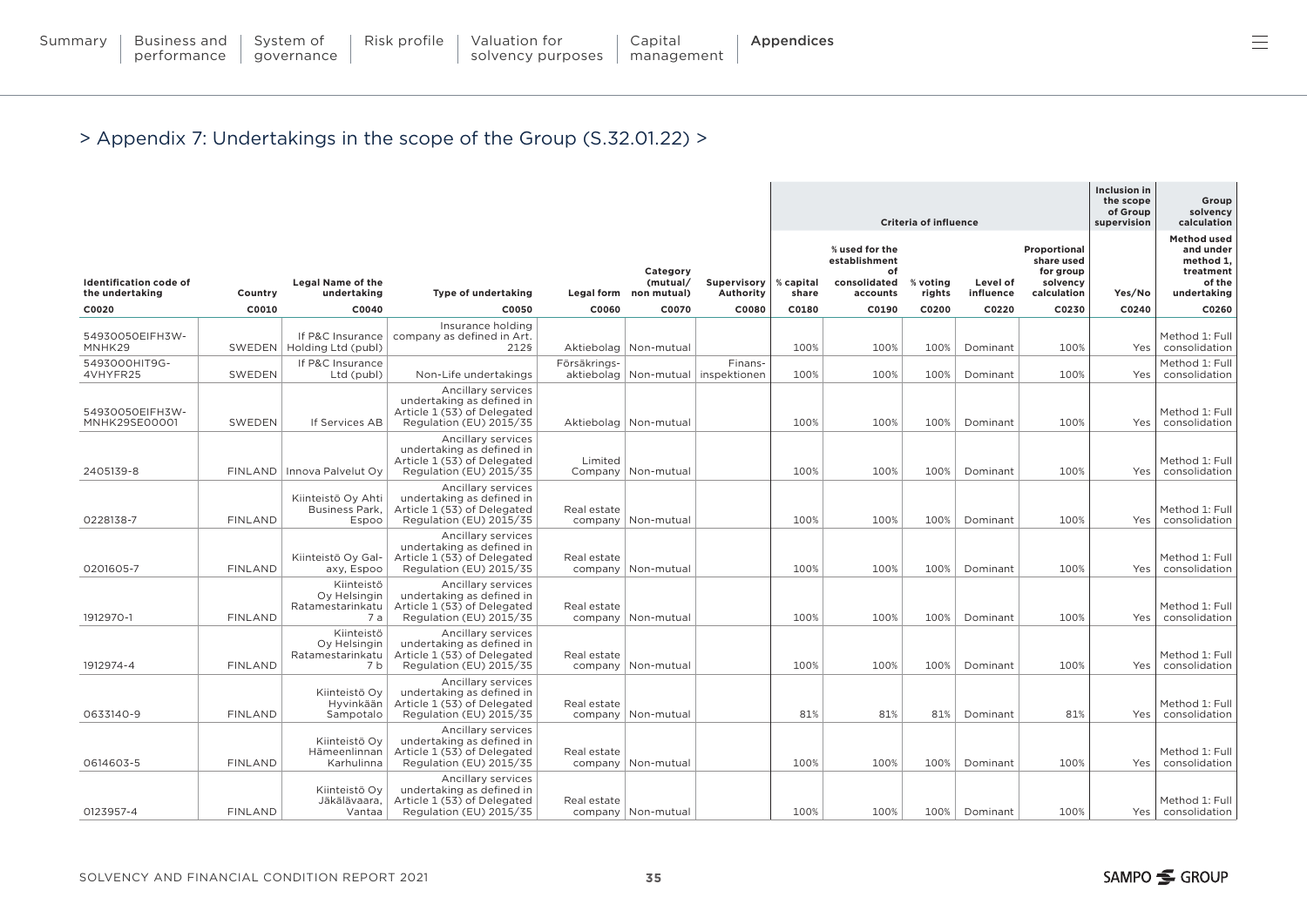|                                                  |                |                                                          |                                                                                                                                         |                             |                                                |                          | <b>Criteria of influence</b> |                                                                   |                    |                       |                                                                    | <b>Inclusion in</b><br>the scope<br>of Group<br>supervision | Group<br>solvency<br>calculation                                                   |
|--------------------------------------------------|----------------|----------------------------------------------------------|-----------------------------------------------------------------------------------------------------------------------------------------|-----------------------------|------------------------------------------------|--------------------------|------------------------------|-------------------------------------------------------------------|--------------------|-----------------------|--------------------------------------------------------------------|-------------------------------------------------------------|------------------------------------------------------------------------------------|
| <b>Identification code of</b><br>the undertaking | Country        | <b>Legal Name of the</b><br>undertaking                  | <b>Type of undertaking</b>                                                                                                              |                             | Category<br>(mutual/<br>Legal form non mutual) | Supervisory<br>Authority | % capital<br>share           | % used for the<br>establishment<br>of<br>consolidated<br>accounts | % voting<br>rights | Level of<br>influence | Proportional<br>share used<br>for group<br>solvency<br>calculation | Yes/No                                                      | <b>Method used</b><br>and under<br>method 1,<br>treatment<br>of the<br>undertaking |
| C0020                                            | C0010          | C0040                                                    | C0050                                                                                                                                   | C0060                       | C0070                                          | C0080                    | C0180                        | C0190                                                             | C0200              | C0220                 | C0230                                                              | C0240                                                       | C0260                                                                              |
| 0736094-9                                        | <b>FINLAND</b> | Kiinteistö Oy<br>Järvenpään<br>Asemakatu 4               | Ancillary services<br>undertaking as defined in<br>Article 1 (53) of Delegated<br>Regulation (EU) 2015/35                               | Real estate                 | company   Non-mutual                           |                          | 100%                         | 100%                                                              | 100%               | Dominant              | 100%                                                               | Yes                                                         | Method 1: Full<br>consolidation                                                    |
| 0755533-2                                        | <b>FINLAND</b> | Kiinteistö Oy<br>Kaupintie 5, Hki                        | Ancillary services<br>undertaking as defined in<br>Article 1 (53) of Delegated<br>Regulation (EU) 2015/35                               | Real estate                 | company   Non-mutual                           |                          | 100%                         | 100%                                                              | 100%               | Dominant              | 100%                                                               | Yes                                                         | Method 1: Full<br>consolidation                                                    |
| 0582207-0                                        | <b>FINLAND</b> | Kiinteistö Oy<br>Leppävaaran<br>Säästötammi              | Ancillary services<br>undertaking as defined in<br>Article 1 (53) of Delegated<br>Regulation (EU) 2015/35                               | Real estate                 | company   Non-mutual                           |                          | 100%                         | 100%                                                              | 100%               | Dominant              | 100%                                                               | Yes                                                         | Method 1: Full<br>consolidation                                                    |
| 0602088-9                                        | <b>FINLAND</b> | Kiinteistö Ov<br>Niittymaanpolku,<br>Espoo               | Ancillary services<br>undertaking as defined in<br>Article 1 (53) of Delegated<br>Regulation (EU) 2015/35                               | Real estate                 | company   Non-mutual                           |                          | 100%                         | 100%                                                              | 100%               | Dominant              | 100%                                                               | Yes                                                         | Method 1: Full<br>consolidation                                                    |
| 1107887-4                                        | <b>FINLAND</b> | Kiinteistö Oy<br>Oulun Torikatu<br>$21 - 23$             | Ancillary services<br>undertaking as defined in<br>Article 1 (53) of Delegated<br>Regulation (EU) 2015/35                               | Real estate                 | company   Non-mutual                           |                          | 100%                         | 100%                                                              | 100%               | Dominant              | 100%                                                               | Yes                                                         | Method 1: Full<br>consolidation                                                    |
| 0732437-4                                        | <b>FINLAND</b> | Kiinteistö Oy<br>Rautalaani, Oulu                        | Ancillary services<br>undertaking as defined in<br>Article 1 (53) of Delegated<br>Regulation (EU) 2015/35                               | Real estate                 | company   Non-mutual                           |                          | 100%                         | 100%                                                              | 100%               | Dominant              | 100%                                                               | Yes                                                         | Method 1: Full<br>consolidation                                                    |
| 0670242-5                                        | <b>FINLAND</b> | Kiinteistö Oy<br>Tampereen<br>Hatanpäänvaltatie<br>18    | Ancillary services<br>undertaking as defined in<br>Article 1 (53) of Delegated<br>Regulation (EU) 2015/35                               | Real estate                 | company   Non-mutual                           |                          | 100%                         | 100%                                                              | 100%               | Dominant              | 100%                                                               | Yes                                                         | Method 1: Full<br>consolidation                                                    |
| 7ST1IA7Z-<br>VEIQ2WQNG812/<br>DK/0107            |                | Komplementar-<br>selskabet<br>DENMARK   Banemarksvej ApS | Ancillary services<br>undertaking as defined in<br>Article 1 (53) of Delegated<br>Regulation (EU) 2015/35                               | Anpartsselskab   Non-mutual |                                                |                          | 40%                          | 40%                                                               |                    | 40% Significant       | 40%                                                                | Yes                                                         | Method 1:<br>Proportional<br>consolidation                                         |
| 549300ZSIJREG4G-<br>DWJ45/DK/0105                |                | Komplementar-<br>selskabet<br>DENMARK   Havneholmen ApS  | Ancillary services<br>undertaking as defined in<br>Article 1 (53) of Delegated<br>Regulation (EU) 2015/35                               | Anpartsselskab   Non-mutual |                                                |                          | 50%                          | 50%                                                               |                    | 50% Significant       | 50%                                                                | Yes                                                         | Method 1:<br>Proportional<br>consolidation                                         |
| 549300ZSIJREG4G-<br>DWJ45/DK/0101                | <b>DENMARK</b> | Komplementar-<br>selskabet<br>Margretheholm<br>ApS       | Ancillary services<br>undertaking as defined in<br>Article 1 (53) of Delegated<br>Regulation (EU) 2015/35   Anpartsselskab   Non-mutual |                             |                                                |                          | 50%                          | 50%                                                               |                    | 50%   Significant     | 50%                                                                | Yes                                                         | Method 1:<br>Proportional<br>consolidation                                         |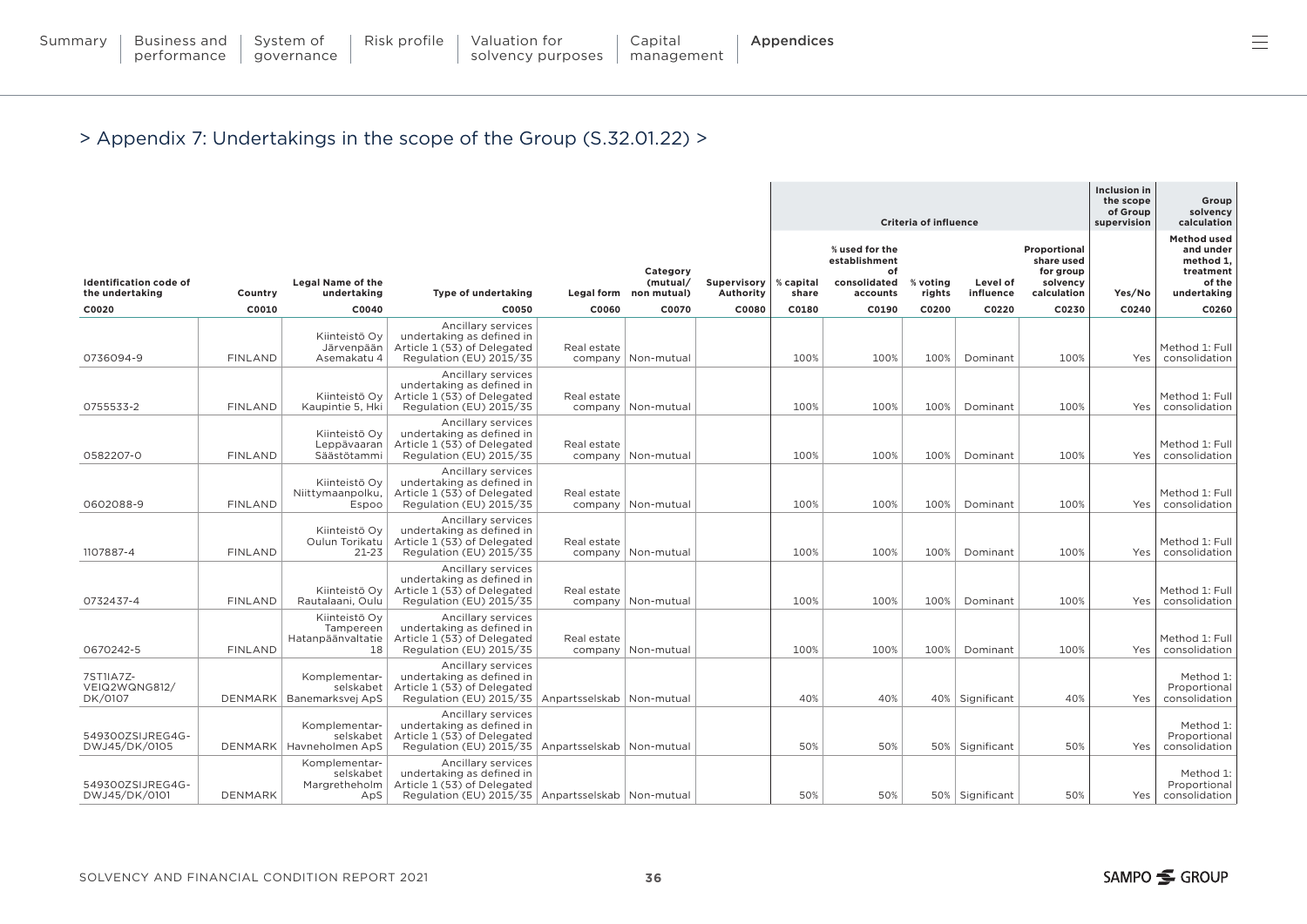| Summary | Business and | .    Svstem of | Risk profile | Valuation for     | Capital    | Appendices |
|---------|--------------|----------------|--------------|-------------------|------------|------------|
|         | performance  | governance     |              | solvency purposes | management |            |

|                                   |                  |                                                      |                                                                                                                                         |                                    |                                         |                                                                      | Criteria of influence |                                                       |                 |                    |                                                     | Inclusion in<br>the scope<br>of Group<br>supervision | Group<br>solvency<br>calculation                                    |
|-----------------------------------|------------------|------------------------------------------------------|-----------------------------------------------------------------------------------------------------------------------------------------|------------------------------------|-----------------------------------------|----------------------------------------------------------------------|-----------------------|-------------------------------------------------------|-----------------|--------------------|-----------------------------------------------------|------------------------------------------------------|---------------------------------------------------------------------|
| <b>Identification code of</b>     |                  | <b>Legal Name of the</b>                             |                                                                                                                                         |                                    | Category<br>(mutual/                    | Supervisory                                                          | % capital             | % used for the<br>establishment<br>of<br>consolidated | % voting        | Level of           | Proportional<br>share used<br>for group<br>solvency |                                                      | <b>Method used</b><br>and under<br>method 1,<br>treatment<br>of the |
| the undertaking<br>C0020          | Country<br>C0010 | undertaking<br>C0040                                 | Type of undertaking<br>C0050                                                                                                            | C0060                              | Legal form non mutual)<br>C0070         | Authority<br>C0080                                                   | share<br>C0180        | accounts<br>C0190                                     | rights<br>C0200 | influence<br>C0220 | calculation<br>C0230                                | Yes/No<br>C0240                                      | undertaking<br>C0260                                                |
| 549300ZSIJREG4G-<br>DWJ45/DK/0109 | DENMARK          | Komplementar-<br>selskabet Ottilia<br>København ApS  | Ancillary services<br>undertaking as defined in<br>Article 1 (53) of Delegated<br>Regulation (EU) 2015/35   Anpartsselskab   Non-mutual |                                    |                                         |                                                                      | 50%                   | 50%                                                   |                 | 50%   Significant  | 50%                                                 | Yes                                                  | Method 1:<br>Proportional<br>consolidation                          |
| 2812549-7                         | <b>FINLAND</b>   | Mandatum AM<br>AIFM Ov                               | Credit institutions,<br>investment firms and<br>financial institutions                                                                  | Limited                            | Company   Non-mutual                    |                                                                      | 100%                  | 100%                                                  | 100%            | Dominant           | 100%                                                | Yes <sup>1</sup>                                     | Method 1:<br>Sectoral rules                                         |
| 3195906-2                         | <b>FINLAND</b>   | Mandatum AM<br><b>Finland Properties</b><br>II GP Ov | Credit institutions,<br>investment firms and<br>financial institutions                                                                  | Limited                            | Company   Non-mutual                    |                                                                      | 100%                  | 100%                                                  | 100%            | Dominant           | 100%                                                | Yes                                                  | Method 1:<br>Sectoral rules                                         |
| 743700CTALP-<br>9F3ZBBB71         | <b>FINLAND</b>   | Mandatum Asset<br>Management Oy                      | Credit institutions,<br>investment firms and<br>financial institutions                                                                  | Limited                            | Company   Non-mutual                    | Finanssi-<br>valvonta                                                | 100%                  | 100%                                                  | 100%            | Dominant           | 100%                                                | Yes <sup>1</sup>                                     | Method 1:<br>Sectoral rules                                         |
| 3191242-4                         | <b>FINLAND</b>   | Mandatum<br>Holding Oy                               | Insurance holding<br>company as defined in Art.<br>212§                                                                                 | Limited                            | Company   Non-mutual                    |                                                                      | 100%                  | 100%                                                  | 100%            | Dominant           | 100%                                                | Yes                                                  | Method 1: Full<br>consolidation                                     |
| 3205987-5                         | <b>FINLAND</b>   | Mandatum<br>Incentives Ov                            | Ancillary services<br>undertaking as defined in<br>Article 1 (53) of Delegated<br>Regulation (EU) 2015/35                               | Limited                            | Company   Non-mutual                    |                                                                      | 75%                   | 75%                                                   | 75%             | Dominant           | 75%                                                 | Yes                                                  | Method 1: Full<br>consolidation                                     |
| 5493002HIZQQVP-<br>6JNL03         | <b>BOURG</b>     | Mandatum Life<br>LUXEM-   Fund Management<br>S.A.    | Alternative investment<br>funds managers as<br>defined in Article 1 (55) of<br>Delegated Regulation (EU)<br>2015/35                     | Alternative<br>investment<br>funds | managers   Non-mutual                   | Comission<br>de<br>Surveillance<br>du Secteur<br>Financier<br>(CSSF) | 100%                  | 100%                                                  | 100%            | Dominant           | 100%                                                | Yes                                                  | Method 1:<br>Sectoral rules                                         |
| 549300ZE5X-<br>VFSMPZ3F48         | <b>ESTONIA</b>   | Mandatum Life<br>Insurance Baltic<br><b>SE</b>       | Life undertakings                                                                                                                       |                                    | Aktsiaselts   Non-mutual   inspektsioon | Finants-                                                             | 100%                  | 100%                                                  | 100%            | Dominant           | 100%                                                | Yes                                                  | Method 1: Full<br>consolidation                                     |
| 743700YZJJL0X6M-<br><b>H2U02</b>  | <b>FINLAND</b>   | Mandatum Life<br>Insurance Compa-<br>ny Limited      | Life undertakings                                                                                                                       | Vakuutus-                          | osakeyhtiö   Non-mutual                 | Finanssi-<br>valvonta                                                | 100%                  | 100%                                                  | 100%            | Dominant           | 100%                                                | Yes                                                  | Method 1: Full<br>consolidation                                     |
| 2614680-9                         | <b>FINLAND</b>   | Mandatum Life<br>Palvelut Oy                         | Ancillary services<br>undertaking as defined in<br>Article 1 (53) of Delegated<br>Regulation (EU) 2015/35                               | Limited                            | Company   Non-mutual                    |                                                                      | 100%                  | 100%                                                  | 100%            | Dominant           | 100%                                                | Yes                                                  | Method 1: Full<br>consolidation                                     |
| 2701270-6                         | <b>FINLAND</b>   | Mandatum Life<br>Vuokratontit I<br>GP Ov             | Ancillary services<br>undertaking as defined in<br>Article 1 (53) of Delegated<br>Regulation (EU) 2015/35                               | Limited                            | Company   Non-mutual                    |                                                                      | 100%                  | 100%                                                  | 100%            | Dominant           | 100%                                                | Yes                                                  | Method 1: Full<br>consolidation                                     |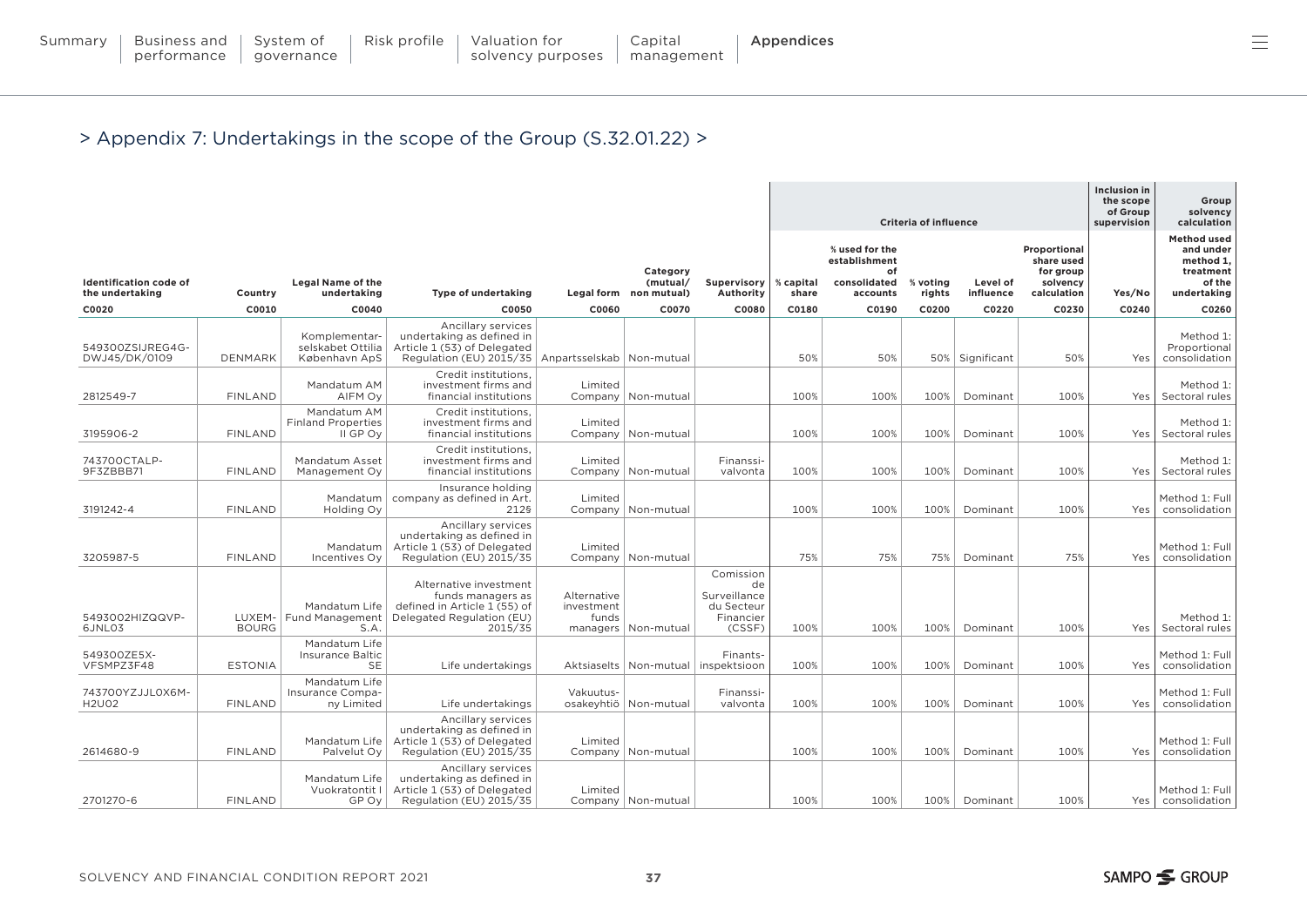|                                                  |                |                                         |                                                                                                           |                             |                                                |                          | <b>Criteria of influence</b> |                                                                   |                       |                       |                                                                    | Inclusion in<br>the scope<br>of Group<br>supervision | Group<br>solvency<br>calculation                                                   |
|--------------------------------------------------|----------------|-----------------------------------------|-----------------------------------------------------------------------------------------------------------|-----------------------------|------------------------------------------------|--------------------------|------------------------------|-------------------------------------------------------------------|-----------------------|-----------------------|--------------------------------------------------------------------|------------------------------------------------------|------------------------------------------------------------------------------------|
| <b>Identification code of</b><br>the undertaking | Country        | <b>Legal Name of the</b><br>undertaking | Type of undertaking                                                                                       |                             | Category<br>(mutual/<br>Legal form non mutual) | Supervisory<br>Authority | % capital<br>share           | % used for the<br>establishment<br>of<br>consolidated<br>accounts | %<br>voting<br>rights | Level of<br>influence | Proportional<br>share used<br>for group<br>solvency<br>calculation | Yes/No                                               | <b>Method used</b><br>and under<br>method 1.<br>treatment<br>of the<br>undertaking |
| C0020                                            | C0010          | C0040                                   | C0050                                                                                                     | C0060                       | C0070                                          | C0080                    | C0180                        | C0190                                                             | C0200                 | C0220                 | C0230                                                              | C0240                                                | C0260                                                                              |
| 2781185-8                                        | <b>FINLAND</b> | Mandatum Life<br>Vuokratontit II Oy     | Ancillary services<br>undertaking as defined in<br>Article 1 (53) of Delegated<br>Regulation (EU) 2015/35 | Limited                     | Company   Non-mutual                           |                          | 100%                         | 100%                                                              | 100%                  | Dominant              | 100%                                                               | Yes                                                  | Method 1: Full<br>consolidation                                                    |
| 3137400-5                                        | <b>FINLAND</b> | Mandatum Private<br>Equity GP Oy        | Credit institutions.<br>investment firms and<br>financial institutions                                    | Limited Com-                | pany   Non-mutual                              |                          | 100%                         | 100%                                                              | 100%                  | Dominant              | 100%                                                               | Yes                                                  | Method 1:<br>Sectoral rules                                                        |
| 3158134-6                                        | <b>FINLAND</b> | Mandatum Vara<br>Ov                     | Ancillary services<br>undertaking as defined in<br>Article 1 (53) of Delegated<br>Regulation (EU) 2015/35 | Limited                     | Company   Non-mutual                           |                          | 100%                         | 100%                                                              | 100%                  | Dominant              | 100%                                                               | Yes                                                  | Method 1: Full<br>consolidation                                                    |
| 7ST1IA7Z-<br>VEIQ2WQNG812/<br>DK/0100            | <b>DENMARK</b> | Margretheholmen<br>P/S                  | Ancillary services<br>undertaking as defined in<br>Article 1 (53) of Delegated<br>Regulation (EU) 2015/35 | Partnerselskab   Non-mutual |                                                |                          | 50%                          | 50%                                                               |                       | 50% Significant       | 50%                                                                | Yes                                                  | Method 1:<br>Proportional<br>consolidation                                         |
| 54930050EIFH3W-<br>MNHK29SE00002                 | SWEDEN         | Nordisk<br>Hälsoassistans AB            | Ancillary services<br>undertaking as defined in<br>Article 1 (53) of Delegated<br>Regulation (EU) 2015/35 |                             | Aktiebolag   Non-mutual                        |                          | 100%                         | 100%                                                              | 100%                  | Dominant              | 100%                                                               | Yes                                                  | Method 1: Full<br>consolidation                                                    |
| 7ST1IA7Z-<br>VEIQ2WQNG812/<br>DK/0106            | DENMARK        | P/S<br>Ejendomsholding<br>Banemarksvej  | Ancillary services<br>undertaking as defined in<br>Article 1 (53) of Delegated<br>Regulation (EU) 2015/35 | Partnerselskab   Non-mutual |                                                |                          | 40%                          | 40%                                                               |                       | 40%   Significant     | 40%                                                                | Yes                                                  | Method 1:<br>Proportional<br>consolidation                                         |
| 7ST1IA7Z-<br>VEIQ2WQNG812/<br>DK/0108            | <b>DENMARK</b> | P/S Ottilia<br>København                | Ancillary services<br>undertaking as defined in<br>Article 1 (53) of Delegated<br>Regulation (EU) 2015/35 | Partnerselskab   Non-mutual |                                                |                          | 50%                          | 50%                                                               |                       | 50% Significant       | 50%                                                                | Yes                                                  | Method 1:<br>Proportional<br>consolidation                                         |
| 2920516-5                                        | <b>FINLAND</b> | <b>Precast Holding</b><br>Oy            | Other                                                                                                     | Limited                     | Company   Non-mutual                           |                          | 24%                          | 24%                                                               |                       | 24% Significant       | 24%                                                                | Yes                                                  | Method 1:<br>Adjusted<br>equity<br>method                                          |
| 549300ZSIJREG4G-<br>DWJ45/DK/0108                | LUXEMBOURG     | Risk & Insurance<br>S.A                 | Ancillary services<br>undertaking as defined in<br>Article 1 (53) of Delegated<br>Regulation (EU) 2015/35 | Aktieselskaber   Non-mutual |                                                |                          | 100%                         | 100%                                                              | 100%                  | Dominant              | 100%                                                               | Yes                                                  | Method 1: Full<br>consolidation                                                    |
| 549300WWEUET-<br>M4PJYX08                        | <b>NORWAY</b>  | Rogaland<br>Forsikring AS               | Ancillary services<br>undertaking as defined in<br>Article 1 (53) of Delegated<br>Regulation (EU) 2015/35 | Aksjeselskap   Non-mutual   |                                                | Finans-<br>tilsynet      | 33%                          | 33%                                                               |                       | 33%   Significant     | 33%                                                                | Yes                                                  | Method 1:<br>Adjusted<br>equity<br>method                                          |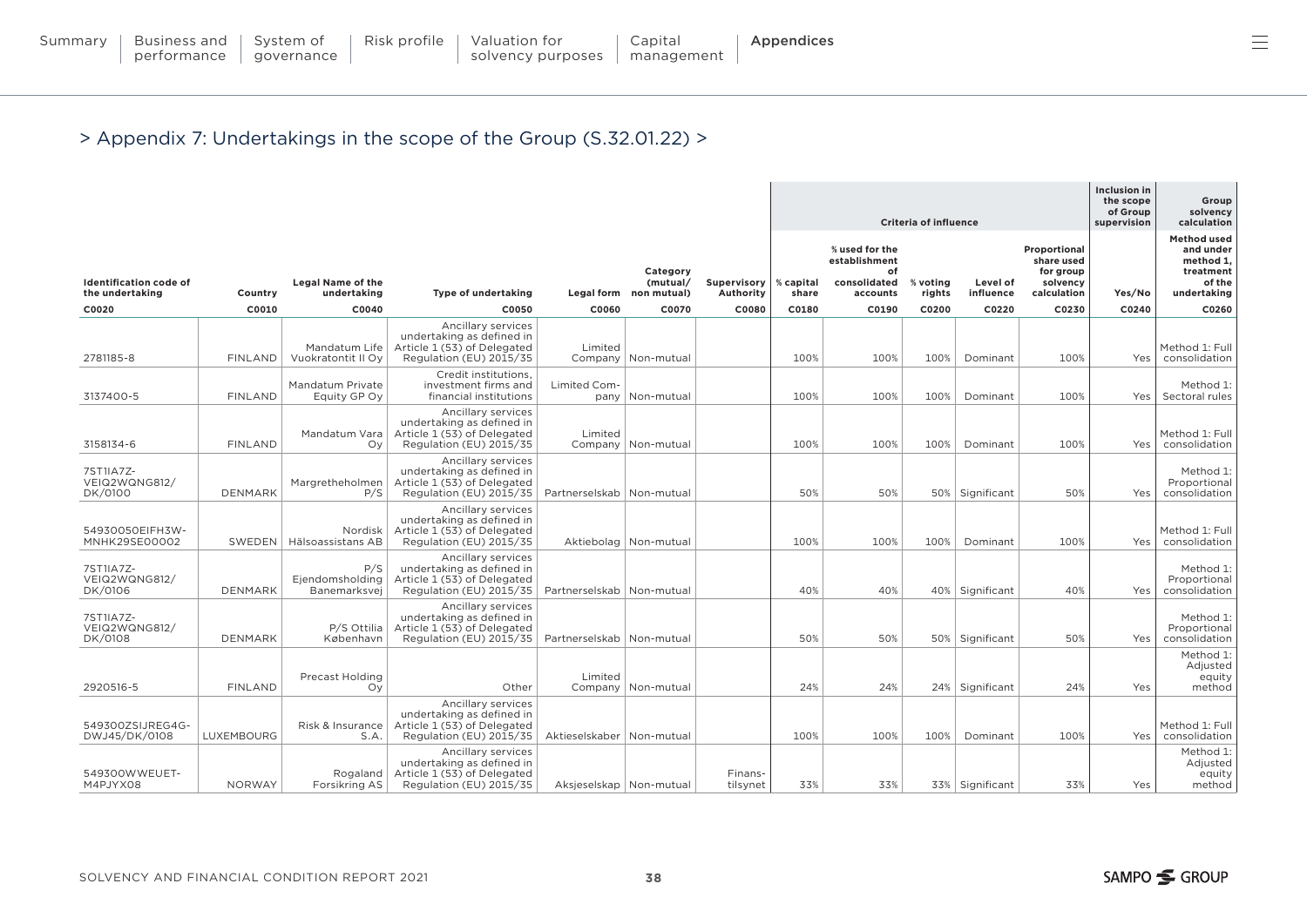|                                       |                |                                   |                                                                                                           |                             |                         |                       |           | <b>Criteria of influence</b>                          | <b>Inclusion in</b><br>the scope<br>of Group<br>supervision | Group<br>solvency<br>calculation |                                                     |        |                                                                     |
|---------------------------------------|----------------|-----------------------------------|-----------------------------------------------------------------------------------------------------------|-----------------------------|-------------------------|-----------------------|-----------|-------------------------------------------------------|-------------------------------------------------------------|----------------------------------|-----------------------------------------------------|--------|---------------------------------------------------------------------|
| <b>Identification code of</b>         |                | <b>Legal Name of the</b>          |                                                                                                           |                             | Category<br>(mutual/    | Supervisory           | % capital | % used for the<br>establishment<br>of<br>consolidated | % voting                                                    | Level of                         | Proportional<br>share used<br>for group<br>solvency |        | <b>Method used</b><br>and under<br>method 1,<br>treatment<br>of the |
| the undertaking                       | Country        | undertaking                       | <b>Type of undertaking</b>                                                                                |                             | Legal form non mutual)  | Authority             | share     | accounts                                              | rights                                                      | influence                        | calculation                                         | Yes/No | undertaking                                                         |
| C0020                                 | C0010          | C0040                             | C0050                                                                                                     | C0060                       | C0070                   | C0080                 | C0180     | C0190                                                 | C0200                                                       | C0220                            | C0230                                               | C0240  | C0260                                                               |
| 7ST1IA7Z-<br>VEIQ2WQNG812/<br>DK/0051 | <b>DENMARK</b> | Rådhuskontorerne<br>ApS           | Ancillary services<br>undertaking as defined in<br>Article 1 (53) of Delegated<br>Regulation (EU) 2015/35 | Anpartsselskab   Non-mutual |                         |                       | 100%      | 100%                                                  | 100%                                                        | Dominant                         | 100%                                                | Yes    | Method 1: Full<br>consolidation                                     |
| 549300W1L6E2EX-<br>GH3C31             | <b>DENMARK</b> | SOS International<br>A/S          | Ancillary services<br>undertaking as defined in<br>Article 1 (53) of Delegated<br>Regulation (EU) 2015/35 | Aktieselskap   Non-mutual   |                         |                       | 26%       | 26%                                                   |                                                             | 26%   Significant                | 26%                                                 | Yes    | Method 1:<br>Adjusted<br>equity<br>method                           |
| 2707948-4                             | <b>FINLAND</b> | SaKa<br>Hallikiinteistöt<br>GP Ov | Credit institutions,<br>investment firms and<br>financial institutions                                    | Limited                     | Company   Non-mutual    |                       | 100%      | 100%                                                  | 100%                                                        | Dominant                         | 100%                                                | Yes    | Method 1:<br>Sectoral rules                                         |
| 0425439-0                             |                | FINLAND   Sampo Capital Oy        | Ancillary services<br>undertaking as defined in<br>Article 1 (53) of Delegated<br>Regulation (EU) 2015/35 | Limited                     | Company   Non-mutual    |                       | 100%      | 100%                                                  | 100%                                                        | Dominant                         | 100%                                                | Yes    | Method 1: Full<br>consolidation                                     |
| 743700UF3RL-<br>386WIDA22             | <b>FINLAND</b> | Sampo plc                         | Insurance holding<br>company as defined in Art.<br>212§                                                   | Public limited              | company   Non-mutual    | Finanssi-<br>valvonta |           |                                                       |                                                             |                                  |                                                     | Yes    | Method 1: Full<br>consolidation                                     |
| 549300WQ-<br>8BOTIZIGNO-<br>29EE00001 | <b>ESTONIA</b> | <b>Support Services</b><br>AS     | Ancillary services<br>undertaking as defined in<br>Article 1 (53) of Delegated<br>Regulation (EU) 2015/35 |                             | Aktiaselts   Non-mutual |                       | 100%      | 100%                                                  | 100%                                                        | Dominant                         | 100%                                                | Yes    | Method 1: Full<br>consolidation                                     |
| 213800Y9G-<br>7NB3LSQSM-<br>57NO00010 | <b>NORWAY</b>  | Sæter Bilberging<br>AS            | Ancillary services<br>undertaking as defined in<br>Article 1 (53) of Delegated<br>Regulation (EU) 2015/35 | Aksjeselskap   Non-mutual   |                         |                       | 100%      | 100%                                                  | 100%                                                        | Dominant                         | 100%                                                | Yes    | Method 1: Full<br>consolidation                                     |
| 7ST1IA7Z-<br>VEIQ2WQNG812/<br>DK/0121 | DENMARK        | <b>TDE.201 ApS</b>                | Ancillary services<br>undertaking as defined in<br>Article 1 (53) of Delegated<br>Regulation (EU) 2015/35 | Anpartsselskab   Non-mutual |                         |                       | 100%      | 100%                                                  | 100%                                                        | Dominant                         | 100%                                                | Yes    | Method 1: Full<br>consolidation                                     |
| 549300ZSIJREG4G-<br>DWJ45/DK/0007     | <b>DENMARK</b> | TDP.0007 A/S                      | Ancillary services<br>undertaking as defined in<br>Article 1 (53) of Delegated<br>Regulation (EU) 2015/35 | Aktieselskaber   Non-mutual |                         |                       | 100%      | 100%                                                  | 100%                                                        | Dominant                         | 100%                                                | Yes    | Method 1: Full<br>consolidation                                     |
| 549300PP3ULL-<br>FOSQRK46             | <b>DENMARK</b> | Topdanmark A/S                    | Insurance holding<br>company as defined in Art.<br>212§                                                   | Aktieselskaber   Non-mutual |                         |                       | 100%      | 100%                                                  | 100%                                                        | Dominant                         | 100%                                                | Yes    | Method 1: Full<br>consolidation                                     |
| 549300ZSIJREG4G-<br>DWJ45/DK/0014     | <b>DENMARK</b> | <b>Topdanmark EDB</b><br>A/S      | Ancillary services<br>undertaking as defined in<br>Article 1 (53) of Delegated<br>Regulation (EU) 2015/35 | Aktieselskaber   Non-mutual |                         |                       | 100%      | 100%                                                  | 100%                                                        | Dominant                         | 100%                                                | Yes    | Method 1: Full<br>consolidation                                     |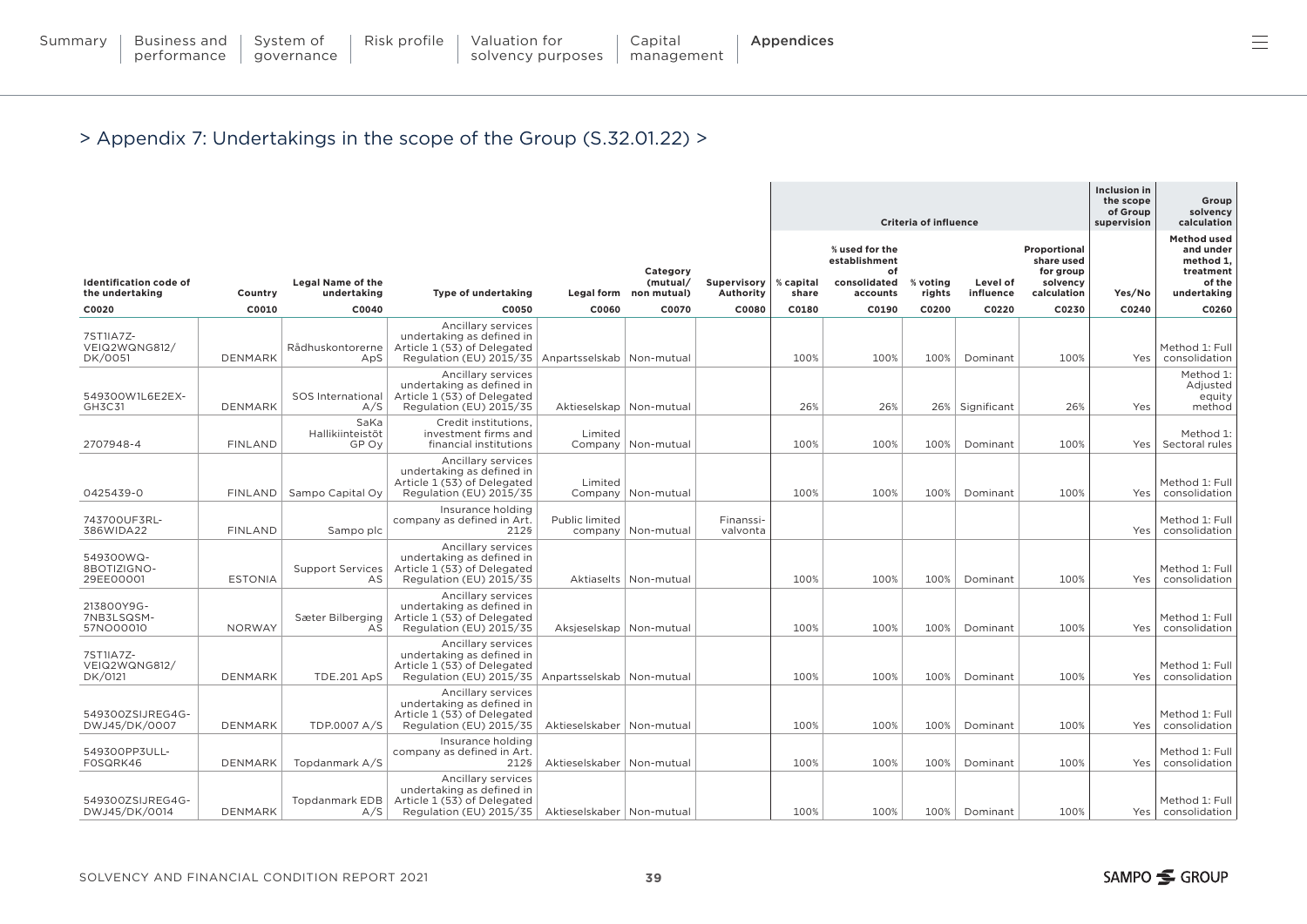|                                                  |                |                                                       |                                                                                                                                         |                             |                                                |                          |                    | <b>Criteria of influence</b>                                      | Inclusion in<br>the scope<br>of Group<br>supervision | Group<br>solvency<br>calculation |                                                                    |                  |                                                                                    |
|--------------------------------------------------|----------------|-------------------------------------------------------|-----------------------------------------------------------------------------------------------------------------------------------------|-----------------------------|------------------------------------------------|--------------------------|--------------------|-------------------------------------------------------------------|------------------------------------------------------|----------------------------------|--------------------------------------------------------------------|------------------|------------------------------------------------------------------------------------|
| <b>Identification code of</b><br>the undertaking | Country        | Legal Name of the<br>undertaking                      | <b>Type of undertaking</b>                                                                                                              |                             | Category<br>(mutual/<br>Legal form non mutual) | Supervisory<br>Authority | % capital<br>share | % used for the<br>establishment<br>of<br>consolidated<br>accounts | % voting<br>rights                                   | Level of<br>influence            | Proportional<br>share used<br>for group<br>solvency<br>calculation | Yes/No           | <b>Method used</b><br>and under<br>method 1,<br>treatment<br>of the<br>undertaking |
| C0020                                            | C0010          | C0040                                                 | C0050                                                                                                                                   | C0060                       | C0070                                          | C0080                    | C0180              | C0190                                                             | C0200                                                | C0220                            | C0230                                                              | C0240            | C0260                                                                              |
| 7ST1IA7Z-<br>VEIQ2WQNG812/<br>DK/0016            | <b>DENMARK</b> | <b>Topdanmark EDB</b><br>II ApS                       | Ancillary services<br>undertaking as defined in<br>Article 1 (53) of Delegated<br>Regulation (EU) 2015/35   Anpartsselskab   Non-mutual |                             |                                                |                          | 100%               | 100%                                                              | 100%                                                 | Dominant                         | 100%                                                               | Yes              | Method 1: Full<br>consolidation                                                    |
| 549300ZSIJREG4G-<br>DWJ45/DK/0034                | <b>DENMARK</b> | <b>Topdanmark EDB</b><br>IV ApS                       | Ancillary services<br>undertaking as defined in<br>Article 1 (53) of Delegated<br>Regulation (EU) 2015/35                               | Anpartsselskab   Non-mutual |                                                |                          | 100%               | 100%                                                              | 100%                                                 | Dominant                         | 100%                                                               | Yes              | Method 1: Full<br>consolidation                                                    |
| 7ST1IA7Z-<br>VEIQ2WQNG812/<br>DK/0013            | <b>DENMARK</b> | Topdanmark<br>Ejendom A/S                             | Ancillary services<br>undertaking as defined in<br>Article 1 (53) of Delegated<br>Regulation (EU) 2015/35                               | Aktieselskaber   Non-mutual |                                                |                          | 100%               | 100%                                                              | 100%                                                 | Dominant                         | 100%                                                               | Yes              | Method 1: Full<br>consolidation                                                    |
| 549300PP3ULL-<br>FOSQRK46/<br>DK/0075            |                | Topdanmark<br>Ejendoms-<br>DENMARK administration A/S | Ancillary services<br>undertaking as defined in<br>Article 1 (53) of Delegated<br>Regulation (EU) 2015/35                               | Aktieselskaber   Non-mutual |                                                |                          | 100%               | 100%                                                              | 100%                                                 | Dominant                         | 100%                                                               | Yes              | Method 1: Full<br>consolidation                                                    |
| 549300ZSIJREG4G-<br>DWJ45                        | <b>DENMARK</b> | Topdanmark<br>Forsikring A/S                          | Non-Life undertakings                                                                                                                   | Aktieselskaber   Non-mutual |                                                | Finans-<br>tilsynet      | 100%               | 100%                                                              | 100%                                                 | Dominant                         | 100%                                                               | Yes              | Method 1: Full<br>consolidation                                                    |
| 549300ZSIJREG4G-<br>DWJ45/DK/0050                | LUXEMBOURG     | Topdanmark<br>Holding S.A.                            | Insurance holding<br>company as defined in Art.<br>212§                                                                                 | Aktieselskaber   Non-mutual |                                                |                          | 100%               | 100%                                                              | 100%                                                 | Dominant                         | 100%                                                               | Yes              | Method 1: Full<br>consolidation                                                    |
| 549300PP3ULL-<br>FOSQRK46/<br>DK/0032            | <b>DENMARK</b> | Topdanmark<br>Invest A/S                              | Ancillary services<br>undertaking as defined in<br>Article 1 (53) of Delegated<br>Regulation (EU) 2015/35                               | Aktieselskaber   Non-mutual |                                                |                          | 100%               | 100%                                                              | 100%                                                 | Dominant                         | 100%                                                               | Yes              | Method 1: Full<br>consolidation                                                    |
| 7ST1IA7Z-<br>VEIQ2WQNG812/<br>DK/0090            | <b>DENMARK</b> | Topdanmark<br>Kapitalforvaltning<br>A/S               | Ancillary services<br>undertaking as defined in<br>Article 1 (53) of Delegated<br>Regulation (EU) 2015/35                               | Aktieselskaber   Non-mutual |                                                |                          | 100%               | 100%                                                              | 100%                                                 | Dominant                         | 100%                                                               | Yes <sup>1</sup> | Method 1: Full<br>consolidation                                                    |
| 549300ZSIJREG4G-<br>DWJ45/DK/0140                | <b>DENMARK</b> | Topdanmark Liv<br>Holding A/S                         | Insurance holding<br>company as defined in Art.<br>212§                                                                                 | Aktieselskaber   Non-mutual |                                                |                          | 100%               | 100%                                                              | 100%                                                 | Dominant                         | 100%                                                               | Yes              | Method 1: Full<br>consolidation                                                    |
| 7ST1IA7Z-<br>VEIQ2WQNG812                        | <b>DENMARK</b> | Topdanmark<br>Livsforsikring A/S                      | Life undertakings                                                                                                                       | Aktieselskaber   Non-mutual |                                                | Finans-<br>tilsynet      | 100%               | 100%                                                              | 100%                                                 | Dominant                         | 100%                                                               | Yes              | Method 1: Full<br>consolidation                                                    |
| 54930050EIFH3W-<br>MNHK29NO00005                 | <b>NORWAY</b>  | Vertikal<br>Helseassistanse<br>AS                     | Ancillary services<br>undertaking as defined in<br>Article 1 (53) of Delegated<br>Regulation (EU) 2015/35                               | Aksjeselskap   Non-mutual   |                                                |                          | 100%               | 100%                                                              | 100%                                                 | Dominant                         | 100%                                                               | Yes              | Method 1: Full<br>consolidation                                                    |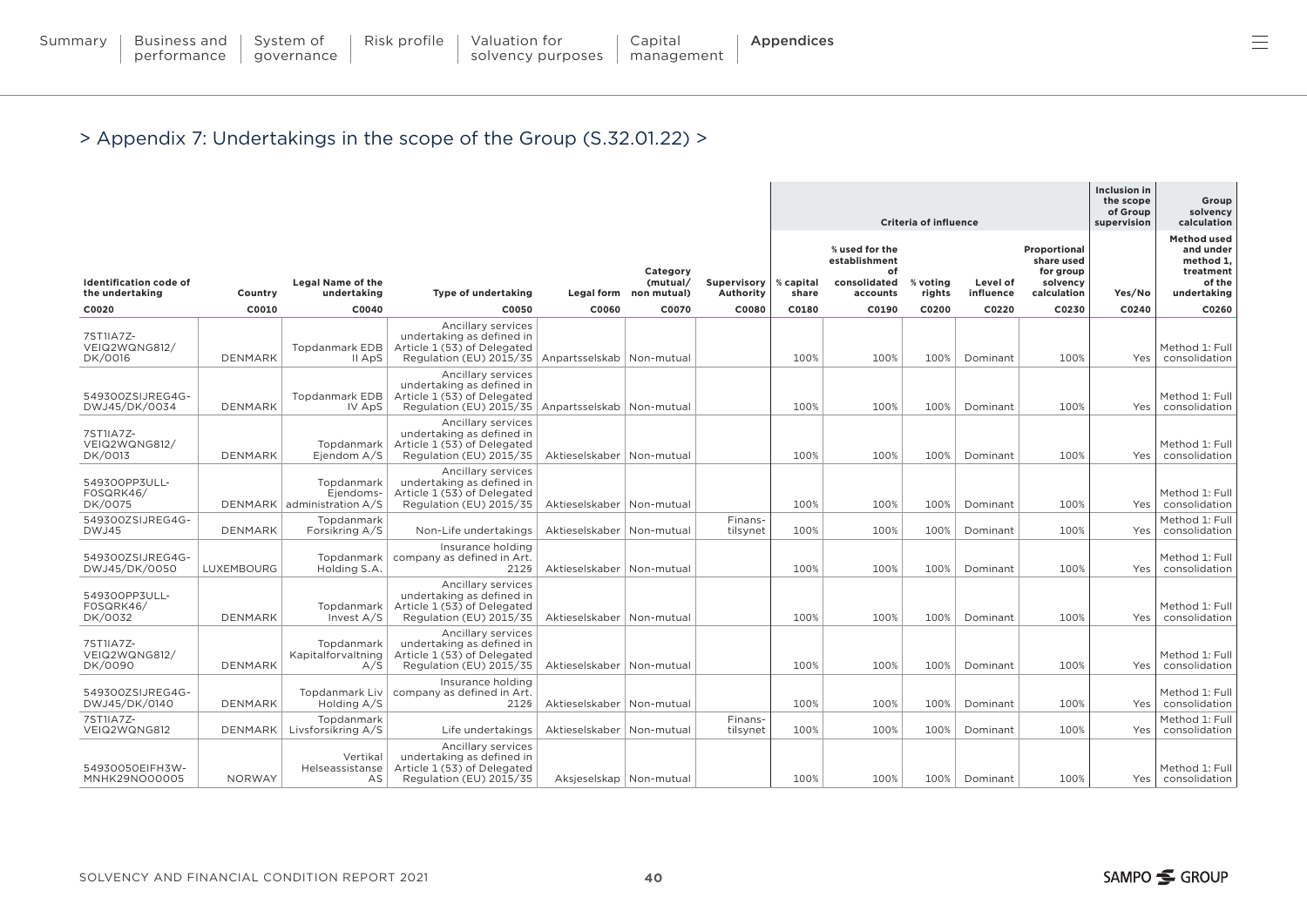|                                                  |                |                                         |                                                                                                           |                           |                                                |                          |                    | <b>Criteria of influence</b>                                      | Inclusion in<br>the scope<br>of Group<br>supervision | Group<br>solvency<br>calculation |                                                                    |        |                                                                                    |
|--------------------------------------------------|----------------|-----------------------------------------|-----------------------------------------------------------------------------------------------------------|---------------------------|------------------------------------------------|--------------------------|--------------------|-------------------------------------------------------------------|------------------------------------------------------|----------------------------------|--------------------------------------------------------------------|--------|------------------------------------------------------------------------------------|
| <b>Identification code of</b><br>the undertaking | Country        | <b>Legal Name of the</b><br>undertaking | Type of undertaking                                                                                       |                           | Category<br>(mutual/<br>Legal form non mutual) | Supervisory<br>Authority | % capital<br>share | % used for the<br>establishment<br>of<br>consolidated<br>accounts | % voting<br>rights                                   | Level of<br>influence            | Proportional<br>share used<br>for group<br>solvency<br>calculation | Yes/No | <b>Method used</b><br>and under<br>method 1,<br>treatment<br>of the<br>undertaking |
| C0020                                            | C0010          | C0040                                   | C0050                                                                                                     | C0060                     | C0070                                          | C0080                    | C0180              | C0190                                                             | C0200                                                | C0220                            | C0230                                                              | C0240  | C0260                                                                              |
| 213800Y9G-<br>7NB3LSQSM-<br>57DK00001            | <b>DENMARK</b> | <b>Viking Assistance</b><br>A/S         | Ancillary services<br>undertaking as defined in<br>Article 1 (53) of Delegated<br>Regulation (EU) 2015/35 | Aktieselskap   Non-mutual |                                                |                          | 100%               | 100%                                                              | 100%                                                 | Dominant                         | 100%                                                               | Yes    | Method 1: Full<br>consolidation                                                    |
| 213800Y9G-<br>7NB3LSQSM-<br>57NO00009            | <b>NORWAY</b>  | <b>Viking Assistance</b><br>AS          | Ancillary services<br>undertaking as defined in<br>Article 1 (53) of Delegated<br>Regulation (EU) 2015/35 | Aksjeselskap   Non-mutual |                                                |                          | 50%                | 50%                                                               |                                                      | 50%   Significant                | 50%                                                                | Yes    | Method 1:<br>Adjusted<br>equity<br>method                                          |
| 213800Y9G7N-<br>B3LSQSM57                        | <b>NORWAY</b>  | <b>Viking Assistance</b><br>Group AS    | Ancillary services<br>undertaking as defined in<br>Article 1 (53) of Delegated<br>Regulation (EU) 2015/35 | Aksjeselskap   Non-mutual |                                                |                          | 100%               | 100%                                                              | 100%                                                 | Dominant                         | 100%                                                               | Yes    | Method 1: Full<br>consolidation                                                    |
| 213800Y9G7N-<br>B3LSQSM57FI00001                 | <b>FINLAND</b> | Viking Assistance<br>Oy                 | Ancillary services<br>undertaking as defined in<br>Article 1 (53) of Delegated<br>Regulation (EU) 2015/35 |                           | Osakeyhtiö   Non-mutual                        |                          | 100%               | 100%                                                              | 100%                                                 | Dominant                         | 100%                                                               | Yes    | Method 1: Full<br>consolidation                                                    |
| 213800Y9G-<br>7NB3LSQSM-<br>57NO00008            |                | NORWAY   Viking Kontroll AS             | Ancillary services<br>undertaking as defined in<br>Article 1 (53) of Delegated<br>Regulation (EU) 2015/35 | Aksjeselskap   Non-mutual |                                                |                          | 100%               | 100%                                                              | 100%                                                 | Dominant                         | 100%                                                               | Yes    | Method 1: Full<br>consolidation                                                    |
| 213800Y9G7NB3LS-<br>QSM57ES00001                 | <b>SPAIN</b>   | Viking Nordic<br>Assistance S.L.        | Ancillary services<br>undertaking as defined in<br>Article 1 (53) of Delegated<br>Regulation (EU) 2015/35 | Sociedad                  | Limitada   Non-mutual                          |                          | 100%               | 100%                                                              | 100%                                                 | Dominant                         | 100%                                                               | Yes    | Method 1: Full<br>consolidation                                                    |
| 213800Y9G7NB3LS-<br>QSM57NO00006                 | <b>NORWAY</b>  | Viking<br>Redningstjeneste<br>AS        | Ancillary services<br>undertaking as defined in<br>Article 1 (53) of Delegated<br>Regulation (EU) 2015/35 | Aksjeselskap   Non-mutual |                                                |                          | 100%               | 100%                                                              | 100%                                                 | Dominant                         | 100%                                                               | Yes    | Method 1: Full<br>consolidation                                                    |
| 213800Y9G7NB3LS-<br>QSM57NO00007                 | <b>NORWAY</b>  | Viking<br>Redningstieneste<br>Detalj AS | Ancillary services<br>undertaking as defined in<br>Article 1 (53) of Delegated<br>Regulation (EU) 2015/35 | Aksjeselskap   Non-mutual |                                                |                          | 100%               | 100%                                                              | 100%                                                 | Dominant                         | 100%                                                               | Yes    | Method 1: Full<br>consolidation                                                    |
| 213800Y9G7NB3LS-<br>QSM57SE00003                 |                | SWEDEN   Viking Sverige AB              | Ancillary services<br>undertaking as defined in<br>Article 1 (53) of Delegated<br>Regulation (EU) 2015/35 |                           | Aktiebolag   Non-mutual                        |                          | 100%               | 100%                                                              | 100%                                                 | Dominant                         | 100%                                                               | Yes    | Method 1: Full<br>consolidation                                                    |
| 213800Y9G7NB3LS-<br>QSM57DK00003                 | <b>DENMARK</b> | Viking Veihjælp<br>A/S                  | Ancillary services<br>undertaking as defined in<br>Article 1 (53) of Delegated<br>Regulation (EU) 2015/35 | Aktieselskap   Non-mutual |                                                |                          | 50%                | 50%                                                               |                                                      | 50%   Significant                | 50%                                                                | Yes    | Method 1:<br>Adjusted<br>equity<br>method                                          |